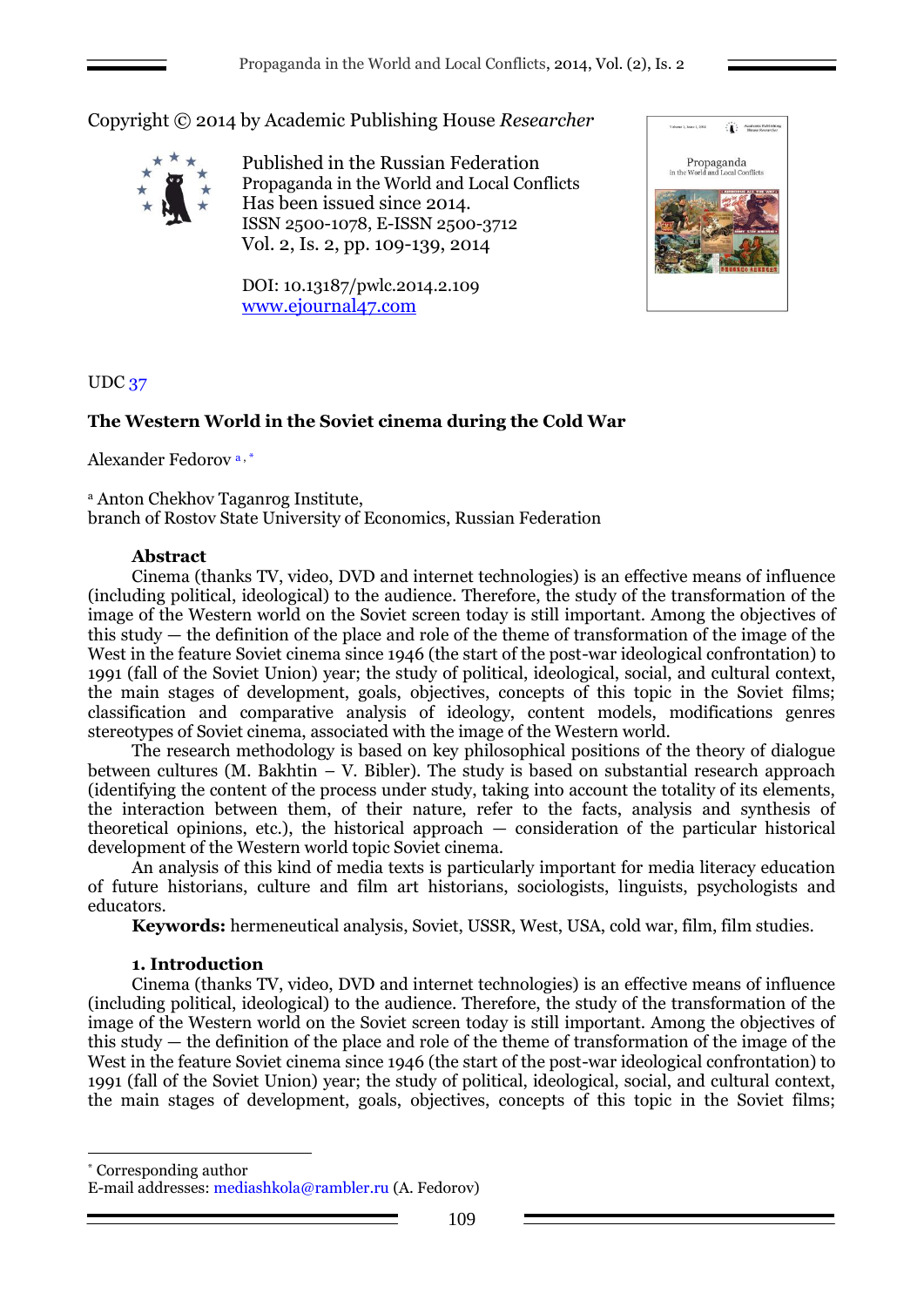classification and comparative analysis of ideology, content models, modifications genres stereotypes of Soviet cinema, associated with the image of the Western world.

The research methodology is based on key philosophical positions of the theory of dialogue between cultures (M. Bakhtin – V. Bibler). The study is based on substantial research approach (identifying the content of the process under study, taking into account the totality of its elements, the interaction between them, of their nature, refer to the facts, analysis and synthesis of theoretical opinions, etc.), the historical approach — consideration of the particular historical development of the Western world topic Soviet and Russian cinema.

It is known that the interpretation of media texts changeable and often subject to fluctuations of the political regimes courses. After the peak of the ideological confrontation (1946-1953), when the screen enemy image prevailed mutual evil grotesque, "thaw" of the late 1950s – e arly 1960s affected the situation of ideological confrontation in the media sphere in towards a more plausible picture potential enemy. The political reasons for ideological media confrontation mentioned by both Western and Russian researchers (Jones, 1972; Keen, 1986; LaFeber, 1990; Levering, 1982; Shlapentokh, 1993; Small, 1980; Strada, 1989; Strada and Troper, 1997; Whitfield, 1991; Ivanyan, 2007; Klimontovich, 1990; Kovalov, 2003; Kolesnikova, 2015: Turovskaya, 2003; Shaw, Youngblood, 2010).

Hence it is clear that the Soviet scientific and journalistic literature on the topic of "ideological struggle on the screen" (Ashin, Midler, 1986: 83; Baskakov, 1981: 16-17; Kokarev, 1987: 5-6; Kukarkin, 1985: 377) was anti-West orientation (Fateev, 1999).

Now I'm interested in the image of the Western world, seen by the Soviet and later the Russian cinema, because, despite all the changes, even positive image of aliens in a number of Russian / Western films of the last twenty-five years, *"enemy image" continues today actively used in the practice of international relations, used both as a tool of social and political mobilization of the state's population, leading an aggressive foreign policy, and for the formation of a negative international image of competitor countries"* (Kolesnikova, 2010).

I examined the dynamics of the production of Soviet and Russian films, associated with western world topic, from 1946 to 2016. Around 800 feature films, associated with western countries and western people topic, were delivered to the Soviet Union and Russia during this period.

| The Soviet period (1946-1991)           |                                     |                  |                                       |                |                |                |              |                |              |                           |
|-----------------------------------------|-------------------------------------|------------------|---------------------------------------|----------------|----------------|----------------|--------------|----------------|--------------|---------------------------|
| Year of                                 | <b>Total</b>                        | <b>Countries</b> |                                       |                |                |                |              |                |              |                           |
| release of<br>the film on<br>the screen | feature<br>films on<br>these topics | USSR             | countries:<br>Western<br><u>tonal</u> | USA            | UK             | Germany        | France       | Italy          | Canada       | countries<br><b>Other</b> |
| 1946                                    | $\overline{4}$                      | $\overline{2}$   | $\overline{2}$                        |                |                |                | $\mathbf{1}$ | $\mathbf{1}$   |              |                           |
| 1947                                    | $\overline{5}$                      | 3                | $\mathbf{2}$                          |                |                |                |              | $\overline{2}$ |              |                           |
| 1948                                    | 8                                   | $\overline{2}$   | 6                                     | 5              | $\mathbf{1}$   |                |              |                |              |                           |
| 1949                                    | 12                                  | $\overline{4}$   | 8                                     | 7              | 1              |                |              |                |              |                           |
| 1950                                    | 10                                  | $\overline{3}$   | 7                                     | 5              | 1              |                |              |                |              | $\mathbf{1}$              |
| 1951                                    | 8                                   | $\mathbf{1}$     | 7                                     | 6              | 1              |                |              |                |              |                           |
| 1952                                    | 18                                  | $\mathbf{1}$     | 17                                    | 16             | 1              |                |              |                |              |                           |
| 1953                                    | 12                                  | $\overline{4}$   | 8                                     | 6              | $\mathbf{1}$   | $\mathbf{1}$   |              |                |              |                           |
| 1954                                    | 12                                  | $\overline{4}$   | 8                                     | $\overline{4}$ |                |                | $\mathbf{1}$ | $\overline{2}$ | $\mathbf{1}$ |                           |
| 1955                                    | 24                                  | 11               | 13                                    | 6              | 3              | $\overline{2}$ | 1            |                |              | 1                         |
| 1956                                    | 14                                  | 6                | 8                                     | 3              | $\overline{2}$ | 1              | $\mathbf{2}$ |                |              |                           |

**Table 1.** Western countries' feature films related to Soviet / Russian topic and Soviet feature films related to Western countries/people topic (1946–1991)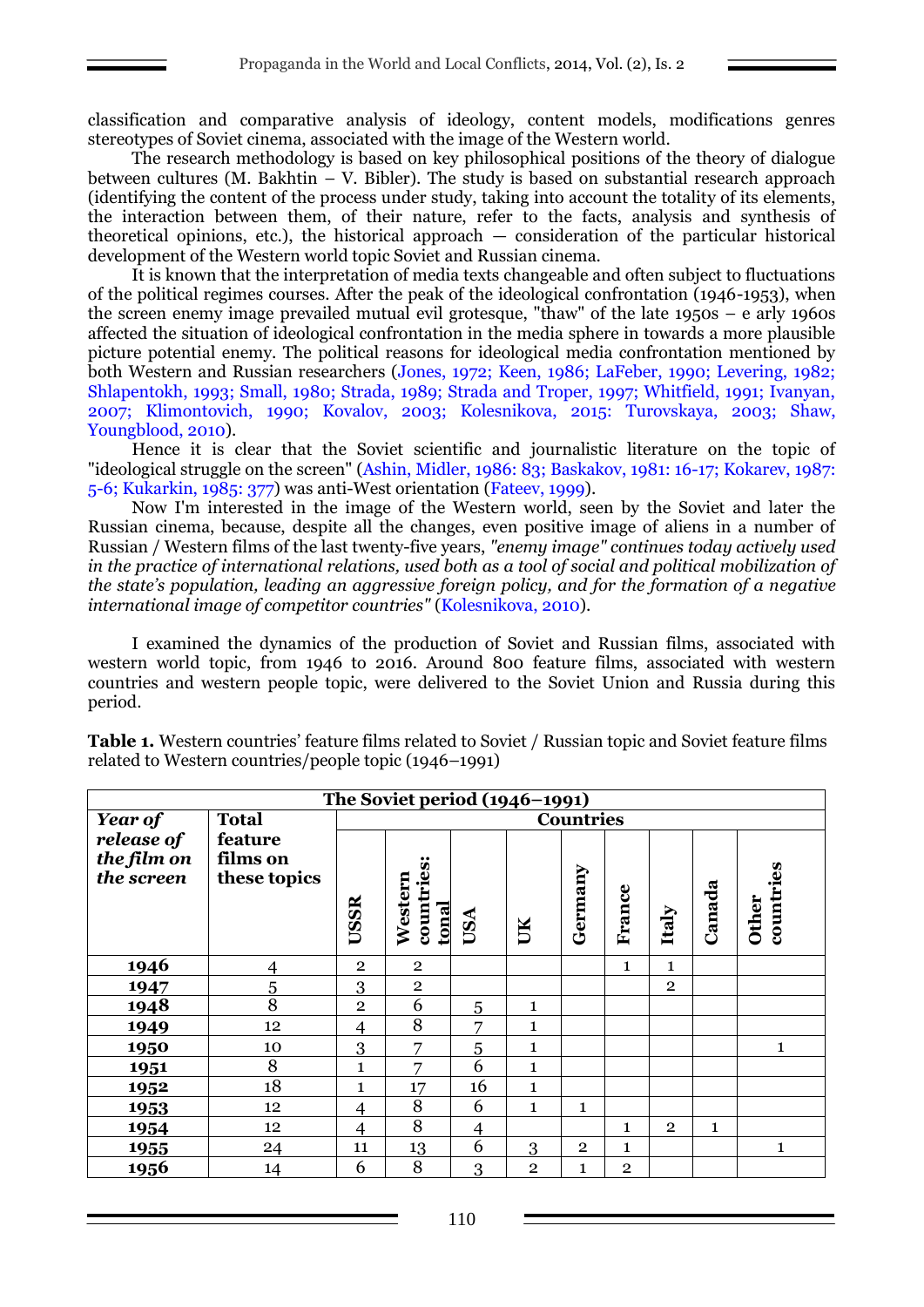| 1957         | 16               | 5                | 11             | 9                       | $\overline{2}$ |                         |                         |                |             |                         |
|--------------|------------------|------------------|----------------|-------------------------|----------------|-------------------------|-------------------------|----------------|-------------|-------------------------|
| <u>1958</u>  | 22               | $\mathbf{Q}$     | 13             | 5                       |                | 3                       | $\mathbf{2}$            | $\overline{2}$ |             | $\mathbf{1}$            |
| 1959         | 13               | $\overline{4}$   | 9              | $\overline{4}$          | $\overline{2}$ | $\overline{2}$          |                         | $\mathbf{1}$   |             |                         |
| 1960         | 21               | 10               | 11             | 5                       | 3              | $\sqrt{2}$              | $\mathbf 1$             |                |             |                         |
| 1961         | 24               | 14               | 10             | $\overline{3}$          | $\overline{5}$ |                         | $\mathbf 1$             |                |             | $\mathbf{1}$            |
| 1962         | 24               | 10               | 14             | $\overline{5}$          | $\overline{3}$ | $\overline{3}$          | $\mathbf 2$             | $\mathbf{1}$   |             |                         |
| 1963         | 27               | $\, 8$           | 19             | $\overline{3}$          | $\overline{7}$ | $\mathbf{1}$            | $\mathbf{1}$            | $\overline{4}$ | $\mathbf 1$ | $\mathbf 2$             |
| 1964         | 25               | 6                | 19             | 6                       | $\overline{5}$ | $\overline{4}$          | $\mathbf{1}$            | $\overline{2}$ |             | $\mathbf 1$             |
| 1965         | 40               | 19               | 21             | $\overline{4}$          | $\overline{4}$ | $\overline{\mathbf{2}}$ | 3                       | 5              | $\mathbf 1$ | $\mathbf 2$             |
| 1966         | 28               | $\overline{4}$   | 24             | 8                       | $\overline{7}$ | $\sqrt{2}$              | $\overline{2}$          | $\overline{4}$ |             | $\mathbf 1$             |
| 1967         | 29               | $\overline{6}$   | 23             | $\mathbf 1$             | $\overline{6}$ | 11                      | $\overline{2}$          | $\mathbf{1}$   |             | $\overline{2}$          |
| 1968         | 27               | 11               | 16             | $\overline{4}$          | $\overline{7}$ | $\mathbf{1}$            | $\mathbf 1$             |                | $\mathbf 1$ | $\overline{2}$          |
| 1969         | 27               | 12               | 15             | $\overline{4}$          | $\overline{4}$ | $\mathbf 2$             | $\overline{2}$          | $\overline{2}$ |             | $\mathbf{1}$            |
| 1970         | 24               | 11               | 13             | $\overline{2}$          | $\overline{4}$ | $\overline{3}$          | $\overline{2}$          |                |             | $\overline{2}$          |
| 1971         | 21               | 10               | 11             | 3                       | 3              | $\mathbf 2$             | $\mathbf{1}$            | $\mathbf{1}$   |             | $\mathbf{1}$            |
| 1972         | 31               | 20               | 11             | $\overline{3}$          |                |                         | $\mathbf{1}$            | 3              |             | $\overline{4}$          |
| 1973         | 23               | 10               | 13             | $\overline{4}$          | $\mathbf 2$    |                         | $\overline{2}$          | $\overline{2}$ |             | $\overline{3}$          |
| 1974         | $25\overline{)}$ | 9                | 16             | 6                       | $\overline{2}$ | $\overline{2}$          | $\overline{2}$          | $\overline{2}$ |             | $\overline{\mathbf{c}}$ |
| 1975         | 17               | 9                | $\, 8$         | $\overline{\mathbf{2}}$ | $\mathbf{1}$   |                         | $\mathbf{2}$            |                | $\mathbf 1$ | $\overline{\mathbf{2}}$ |
| <u>1976</u>  | 22               | 15               | $\overline{7}$ | $\mathbf 1$             | $\mathbf{1}$   | $\mathbf 2$             |                         | $\mathbf{1}$   |             | $\overline{2}$          |
| 1977         | 18               | 9                | 9              | 3                       | $\overline{2}$ | $\mathbf{1}$            |                         | $\overline{2}$ |             | $\mathbf 1$             |
| <u>1978</u>  | 27               | 21               | 6              | $\overline{4}$          | $\mathbf{1}$   |                         |                         | $\mathbf{1}$   |             |                         |
| 1979         | 35               | 24               | 11             | $\overline{2}$          | 7              |                         | $\mathbf 1$             |                |             | $\mathbf{1}$            |
| 1980         | 29               | 18               | 11             | $\overline{7}$          |                |                         | $\overline{2}$          |                | $\mathbf 2$ |                         |
| 1981         | 30               | 19               | 11             | $\mathbf 2$             | 5              | $\mathbf{1}$            | $\overline{2}$          |                | $\mathbf 1$ |                         |
| <u>1982</u>  | 30               | 21               | 9              | $\overline{4}$          | $\mathbf{1}$   | $\mathbf 2$             | $\overline{2}$          |                |             |                         |
| 1983         | 32               | 23               | 9              | $\overline{4}$          | $\overline{3}$ |                         | $\mathbf{1}$            | $\mathbf{1}$   |             |                         |
| 1984         | 39               | 25               | 14             | 5                       | $\overline{3}$ | 3                       | $\mathbf{1}$            | $\mathbf{1}$   |             | $\mathbf 1$             |
| 1985         | 55               | 26               | 29             | 19                      | $\overline{7}$ |                         | $\overline{2}$          |                |             | $\mathbf 1$             |
| 1986         | 44               | 31               | 13             | 5                       | $\overline{4}$ | $\mathbf{1}$            | $\overline{\mathbf{2}}$ |                | $\mathbf 1$ |                         |
| 1987         | 40               | 19               | 21             | 14                      | $\overline{2}$ | $\sqrt{2}$              | $\mathbf{1}$            | $\mathbf{1}$   |             | $\mathbf{1}$            |
| 1988         | 31               | 11               | 20             | 14                      | $\mathbf{1}$   | $\mathbf{1}$            | $\mathbf{1}$            |                |             | 3                       |
| 1989         | 29               | 18               | 11             | $\overline{8}$          | $\mathbf{1}$   |                         | $\mathbf{1}$            |                |             | $\mathbf{1}$            |
| 1990         | 34               | 14               | 20             | $\, 8$                  | $\overline{4}$ | 1                       | 3                       | 3              |             | $\mathbf 1$             |
| 1991         | 34               | 24               | 10             | 3                       | $\mathbf{1}$   | $\mathbf{1}$            | $\mathbf 2$             |                |             | $\overline{3}$          |
| <b>Total</b> | 1120             | $\overline{546}$ | 574            | 242                     | 121            | 59                      | 54                      | 45             | 9           | 44                      |

The ratio between the Western feature films related to Soviet / Russian topic, and Soviet films on the western countries/people theme in 1946-1991 (Table 1) is as follows: 574 Western countries' feature films related to Soviet / Russian topic (242 from USA) on 546 Soviet feature films related to Western countries/people topic, i.e. approximately identical.

The data in Table 1 shows that the peaks of the Soviet interest in the Western countries/people topic on the screen occurred in 1955 (11 films), 1960-1962 (from 10 to 14 films annually) 1965 (19 films), 1972 (20 films), 1976-1991 (an average of 20 films per year) years.

In other words, the level of common West-Soviet cinema interest reached its peak during the time of the Cuban missile crisis, the change of power in the USSR and the 'perestroika' times. Although, of course, feature films production differs substantially from the process of creation of media texts in the press, on radio and television: the creation of movies is a long process.

## . **Materials and methods**

The main materials for this article was the area: the books, articles and Soviet films about Western World. The methods of theoretical research: classification, comparison, analogy, induction and deduction, abstraction and concretization, theoretical analysis and synthesis; and methods of empirical research: collecting information related to the research subjects. The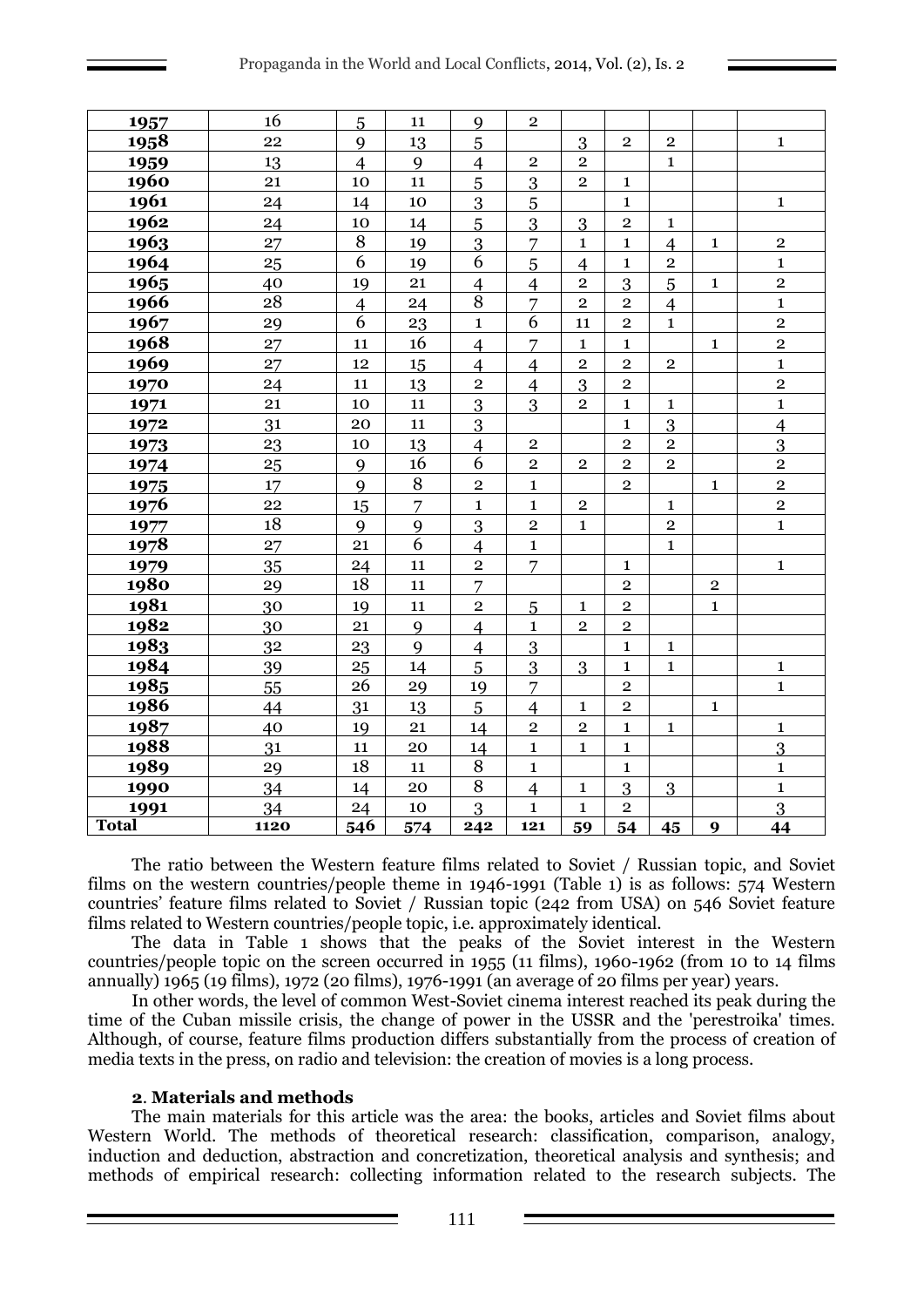effectiveness of such methods has been proven as the Western (R. Taylor, D. Youngblood, A. Lawton et al.), And Russian (N. Zorkaya, E. Ivanyan, A. Kolesnikova, M. Turovskaya) researchers. I used also the method of hermeneutic analysis of the cultural context of media texts (Eco, 1976; Silverblatt, 2001). This method connected with the key concepts of media literacy education (*media agencies, media categories, media language, media technologies, media representations, media audiences* etc.).

## **3. Discussion**

The era of the "cold war" and ideological confrontation between the West and the Soviet Union has created many cinematic myths.

*The first myth:* the famous Soviet film art masters tried to be higher than the "ideological struggle", so the ideological confrontation has become the lot of artisans class "B".

Even a cursory look at the filmography 1946-1991 easy to refute this thesis. Both on the west side and the Soviet side, such famous directors as Costa-Gavras, J. Losey, S. Lumet, S. Pekinpah, B. Wilder, P. Ustinov, A. Hitchcock, J. Huston, J. Schlesinger, G. Alexandrov, A. Dovzhenko, M. Kalatozov, M. Romm and, of course, dozens of famous actors of different nationalities, were involved in the process of "ideological struggle".

Moreover, among the Soviet actors, of course, have been let and not so famous, but the talented Russian performers with "western" appearance, immediately specializing in the roles of foreigners (mostly – hostile to the USSR and Russia). Here I can recall A. Fait (1903-1976) – 83 roles, 46 of them – the role of foreigners; G. Plaksin (1925-2008) – 56 roles (episodic), 43 of them – the role of foreigners.

*Myth Two:* Soviet anti-Western films have always been less truthful than the anti-Soviet Western movies.

Here, again, it is not so simple. Yes, some of the anti-Western films (for example, Silver Dust by A. Room or *Conspiracy of the Doomed* by M. Kalatozov) created a false image of the Western world and people. And *Nicholas and Alexandra* by F. Sheffner and *Assassination of Trotsky* by J. Losey were much more truthful and convincing. However, the anti-Soviet *Red Dawn* or *Amerika*  look, to put it mildly, implausible even in comparison with the Soviet militarist movie *Solo Voyage*, which became a kind of counter-reaction on winning the pathos of the American *Rambo*...

*Myth Three:* "confrontational" films are so weak that they do not deserve any attention, any critical analysis.

In this regard, I can say the following. On the one hand, we can find among media products from cold war times the significant works of art (*I am Cuba* by M. Kalatozov, *Dead Season* by S. Kulish, *Assassination of Trotsky* by J. Losey, *Reds* by W. Beatty, 1984 by M. Redford and others). And on the other — there is no method can not be considered exhaustive to media text analysis, *"because even the most primitive film is a multilayer structure comprising different levels of latent information revealed only in the interaction with the socio-political and psychological context. ... As if tendentious – or, on the contrary, unemotional – nor was the author of the film, it captures a lot more aspects of time, what thinks and knows itself, starting from the prior art, which he uses, and ending with the ideological myths that it reflects"* (Turovskaya, 1996: 99).

The term cold war is closely related to such concepts as information-psychological war, ideological struggle, political propaganda, ideological propaganda and the enemy image. According to the just determination of A. Fateev, enemy image is the ideological expression of social antagonism, dynamic character hostile to the state and the citizen forces, a policy tool of the ruling groups in society. The image of the enemy is an essential element of *"psychological warfare", which is the deliberate and systematic use of political opponents propaganda, among other means of pressure for the direct or indirect influence on the opinions, sentiments, feelings and behavior of the enemy, allies and their populations in order to force them to act in pleasing to the government directions"* (Fateev, 1999).

A. Kolesnikova, in particular, reasonable to notes that the most common in Soviet films were the following characters are foreigners who helped audience in their perceptions of "alien to the West": *"West German, British and American spies and saboteurs, former exiles (switched to the service in the Western European and US intelligence centers), the US military, industrial magnates, Western scientists (specializing in prohibited military developments), as well as*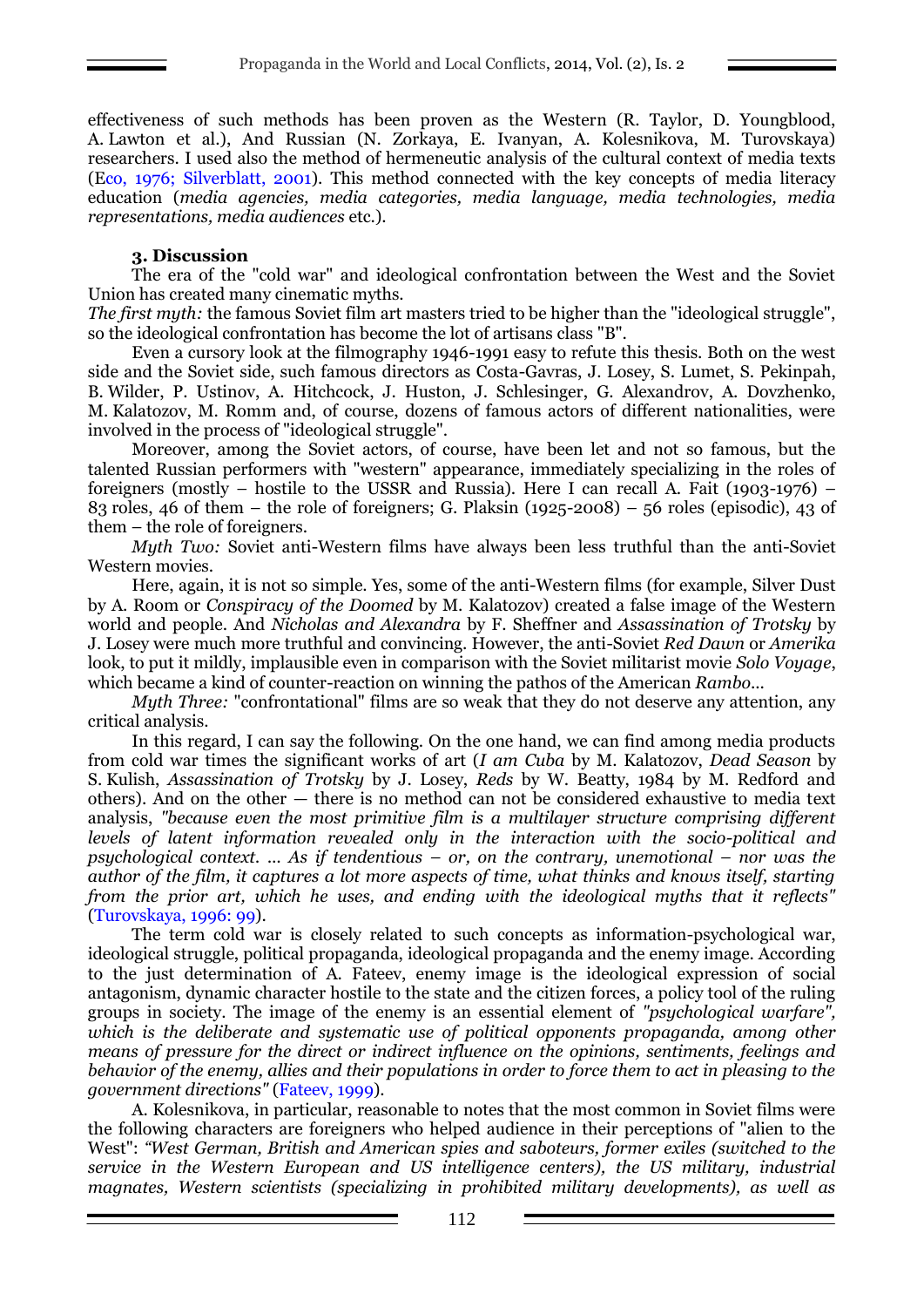*former Nazis, the SS and the ranks of the Third Reich. The spectrum of cinematic images of the enemy in the Soviet Union included and internal characters — the so-called enemy accomplices former nobles, the Whites; inclined to luxury and the Western way of life of Soviet citizens: fashions, representatives of the "golden youth" people "liberal professions" (professionals in the field of art, journalists, scientists), having contacts with foreigners. Criminal movie characters were also often associated with the West (such as smugglers)"* (Kolesnikova, 2010).

The positive western characters in the Soviet cinema, of course, were presented of the "socialist orientated democratic society", "the working class", "oppressed by imperialist nations", and similar figures.

The era of the "cold war" has become a source of creating a plurality of anti-Soviet / anticommunist and anti-western / anti-bourgeois films released in theaters within the time period 1946-1991.

In April-May 1949 the Soviet Union developed a special Action Plan to strengthen the anti-American propaganda in the near future, which included *"systematic printing of materials, articles and pamphlets exposing the aggressive plans of US imperialism, anti-popular character of the social and political system of the United States, debunks the fable of the American propaganda about the "prosperity" of America, showing the deep contradictions of the US economy, the falsity of bourgeois democracy, the insanity of bourgeois culture and mores of modern America"* (Plan ... 1949).

In addition, the external threat was *"a convenient excuse for Soviet problems and contradictions in the socio-economic and political system, which could otherwise be perceived residents of the Soviet Union as evidence of his imperfections"* (Fateev, 1999), for the Stalinist socialism with its *"methods and orders with them to set up social order, life and social psyche became possible in Russia only because he mutatius mutandis, with the corresponding time variation degrees and qualities revived the traditional type of hostel, which is characterized by a dominance of ruthless and overpowering state"* (Konchalovsky, 1969: 17).

## **4. Results**

*General socio-cultural, political and ideological context of the second half of 1940s – the first half of 1950s:*

- The restoration of the war-torn Russian economy by the exertion of all human resources;

- The rapid development of military industry, nuclear development, equipping many factories trophy (German) equipment;

- The establishment of totalitarian regimes, completely dependent on the Kremlin in almost all countries of Eastern Europe;

- A return to the practice of mass repression (the struggle against cosmopolitanism, anti-Semitic campaign, etc.);

- A slow turn toward easing repression and ideological offensive of some companies after the death of Stalin.

D. Konchalovsky, based on an analysis of Soviet society, has come to the right conclusion that Russia in the 1930s - 1940s, has turned *"in a hierarchically constructed society absolutist policetype class division, hierarchical bureaucracy, strict discipline, lack of freedom and personal rights. As if stricken 19th century. Return to 18 and even to the 17th century. This is the essence. But apparently, for the sake of the era and the recent habits, it creates and strongly supported decoration democracy and freedoms. It is necessary for both internal and external use to create this duality and contradiction needs to stupefy, confuse people. Hence the propaganda reinforced at every turn (not to give people time to recover and come to their senses), hence the suppression of contact with people who saw the West, they neutralized as much as possible, hence the "iron curtain"* (Konchalovsky, 1969: 24-25).

No doubt, the positive characters of the country's "potential enemy" were even in the era of peak of the "cold war" – as in the United States and the Soviet Union. The positively outlined foreign characters in the USSR mostly appear in the films adaptations of literary classics, which is set in the past (at least – until 1917). These were, for example, the American mining engineer, rescuing a dog from death (*White Fang,* 1946); thrust British worker, and the conqueror of nature (*Robinson Crusoe*, 1947); pretty Negro, Russian sailors rescued (*Maximka,* 1952); fiery Italian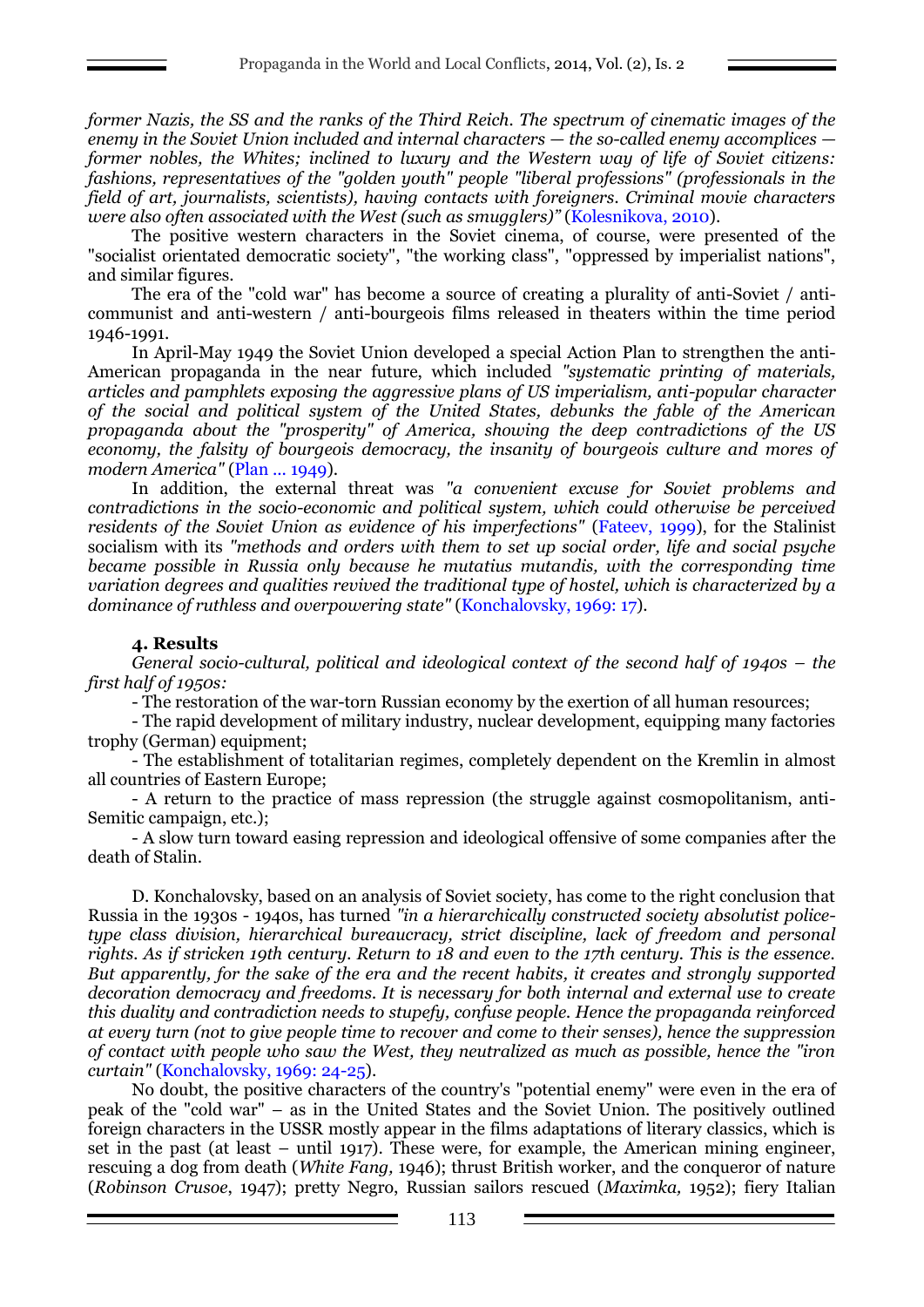revolutionary who renounces religion (*The Gadfly,* 1955); another revolutionary, this time – the boxer of Mexican origin (*The Mexican*, 1955); naive Spanish knight – an idealist and a hopeless romantic (*Don Quixote*, 1957), a charming singing circus – either Austrian, or Hungarian origin (*Mr. X,* 1957), and other "good personages", separated in some time interval from the realities of the Soviet Union.

As for the western world's characters from the modern period, they could appear in Soviet films primarily if they are anti-imperialist, anti-bourgeois attitudes and actions, and even better – direct support of communist ideas. In the *Russian Question* (1947) by M. Romm American correspondent, at first, though reluctantly, but agreed to write something critical about the Soviet Union, however, having been in the Soviet Union abruptly changes his mind about it in a positive way. In the *Meeting on the Elba* (1949) by G. Alexandrov shows that some American soldiers serving in Germany in 1945, the good guys, as sympathetic to the USSR. Especially a lot of positive pro-Soviet foreign characters (apparently Czech) in the *Conspiracy of the Doomed* (1950) by M. Kalatozov.

Of course, the majority of Soviet cold war films on the topic of modern Western life was filmed with the aim of exposing and accusations of imperialism and the bourgeois world.

Some classics of the Soviet screen – A. Dovzhenko (unfinished film *Goodbye, America!,* 1951), M. Kalatozov (*Conspiracy of the Doomed*, 1950), M. Romm (*Russian Question,* 1947; *Secret Mission,* 1950), A. Room (*Court of honor,* 1947, *Silver Dust,* 1953) created anti-Western (primarily – anti-American) films. Almost all the American characters were depicted as spies, saboteurs, anti-Soviet provocateurs in these propaganda movies (Ivanyan, 2007: 274).

The motive of unsuccessful attempts of Western secret services to seduce of the Soviet scientists has a particular importance in the plot of cold war movies also. For example, in the film *Academician Ivan Pavlov* (1949) *"American agent offering Pavlov go to America. The agent disguises his dirty business cosmopolitans and lackeys of imperialism favorite argument – "is not important for humanity, where you will be working." In an angry response, the great Russian scientist Pavlov say: "Science is the fatherland, and the scientist is obliged to have it. I, sir, – Russian. And my country here"* (Asratyan, 1949).

Another acute problem of "aliens" has been put in the *Court of Honor* (1948) by A. Room, where American spies try to ferret out the secret biochemical development from the Soviet "cosmopolitan scientists." And Spyware detective *Ghosts Leave the Top* (1955) is still worse in the course of the story it turns out that the owner of Western chemical concern killed Russian scientist, that no one knows about the detected in the USSR valuable metals deposit...

M. Turovskaya correctly notes that a media *"transformation of former allies in the" enemy image "carried out the plot by a secret bond of Americans (of course, class-alien: the generals, senators, businessmen, diplomats) with the Nazis, whether "secret mission" of negotiations for a separate peace, kidnapping patents or manufacture of chemical weapons. The identification of Americans with the Nazis is the only "secret" the whole package of "cold war" films and "Conspiracy of the Doomed" have already assimilated Eastern European social democrats as absolute evil, to the Americans"* (Turovskaya, 1996: 100). Among this kind of films can be noted *Meeting on the Elba* (1949), *They Have a Homeland* (1949), *Secret Mission* (1950), *Goodbye, America!* (1951), *Silver Dust* (1953).

For example, in the *Meeting on the Elba* (1949) *"it was a question about how the Soviet Army after the victory helped the German people to build a democratic Germany, while the United States in every possible way interfered with, to what is already robbing the German population. ... But then all went "Secret Mission" A. Romm (1950). This picture talking about direct US complicity with Hitler, in which Germany would give the Americans Austria, Hungary, Czechoslovakia and Poland"* (Klimontovich, 1990: 117).

Opinions of M. Turovskaya and N. Klimontovich (1951-2015) shared by A. Kolesnikova. In her study she clearly showed how the features of a German enemy (cruelty, ruthlessness, bloodlust) transferred the Soviet media propaganda on the new enemies – in the Western countries led by the United States (Kolesnikova, 2010). In the Soviet films of this kind, *"the spy could be mistaken for a humble servant of the Soviet, for accountant, for example, because he was dressed in a blouse, in jodhpurs, was carrying a yellow-bellied portfolio (Outpost in the Mountains, 1953); spy could impersonate the heroic soldier… (Over the Tisza, 1958), he could even get on the*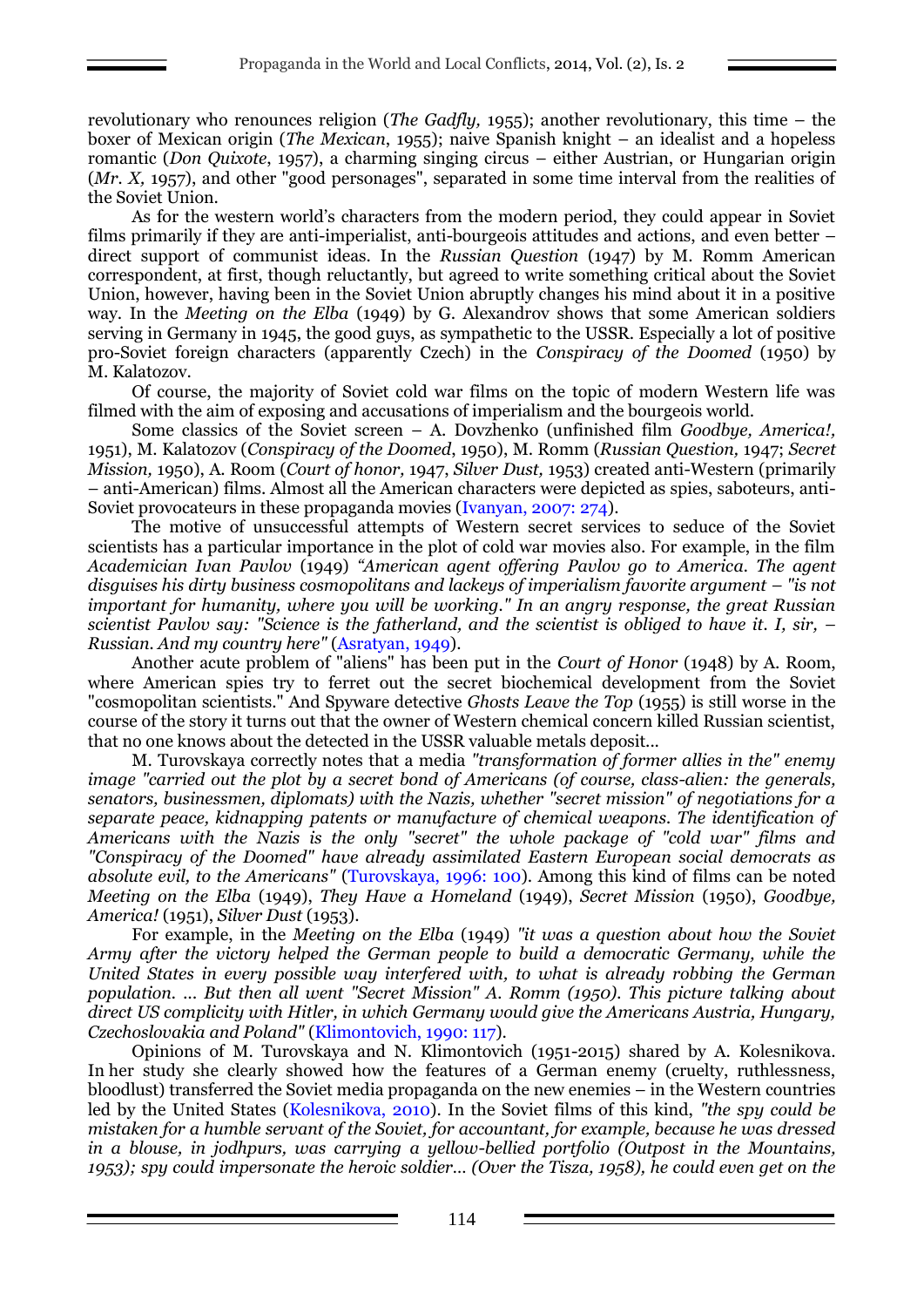*guise of a friendly grandmother of the bride of the hero (The Case of Corporal Kochetkov, 1955)"* (Klimontovich, 1990: 118).

Paradoxically, the author of the anti-American film *Conspiracy of the Doomed* (1950) M. Kalatozov just seven years after created this famous humanist masterpiece *The Cranes Are Flying* (1957), received the Palme d'Or at the Cannes festival. But in 1950, at the peak of ideological confrontation, M. Kalatozov created a kind of political comics, frame by frame showing the newspaper editorial of Soviet newspapers *Pravda* and *Red Star.*

...In some Eastern European country (all the signs – Czechoslovakia) established a conspiracy Alliance (nationalists, Catholics, former Nazis, joined by the Social Democrats), ideologically and financially supported by the US and its "Yugoslav minions" (The film was released at the height of tensions between Stalin and Tito). The communists are the only force that protects "the true interests of the working people" in this country. These communists firmly and irrevocably focused on the Soviet Union ("We swear to Stalin and the Soviet people – to protect the freedom and independence of our country!"). Dispersed on the Bolshevik pattern of 1917-1918 the local parliament, the Communists easily defeat the "doomed" parliament (elected, inter alia, through democratic elections)...

One of the most prominent film critics of described period – R. Yurenev, assessing the picture of M. Kalatozov as a whole, made standard for Stalinist propaganda conclusion: it is *"a work of art telling the truth about the struggle of freedom-loving peoples under the leadership of the Communist Party from the dark forces of international reaction, for the construction of socialism. The film "Conspiracy of the Doomed" – truthful and vivid work of Soviet cinema – a new contribution to the struggle for peace, for freedom and independence of peoples, for communism"* (Yurenev, 1951).

In this context, film critic M. Shaternikova remembers their school experience (who came at the turn of the 1940s-1950s) from a collective viewing of this film: *"We have not thought of. Everything was clear: imperialism showed its true brutal face. About what happened in Eastern Europe, we reported the movie "Conspiracy of the Doomed" – there the reaction using the Americans wanted to enslave the workers, but they foiled the plot and unanimously voted for the Communists. How were we to know that in life, not in the movie, a slightly different version deployed?"* (Shaternikova, 1999).

So his political mission in the cold war *Conspiracy of the Doomed* worked one hundred percent...

Often thematic parallels mutual ideological confrontation were evident. For example, in the film *They Have a Homeland* (USSR, 1949), Soviet agents, overcoming the resistance of the British secret service, return home patriotic Russian children who have fallen after the Second World War occupation zone of Western countries. But in the *Red Danube* (USA, 1950) Soviet citizens who find themselves in the western zone of occupation of Vienna, did not want to return home for fear of becoming victims of Stalinist repression...

In this respect, a very curious roll of real events on both sides of the "Iron Curtain." Yes, I can agree with M. Turovskaya that *"the atmosphere of mutual suspicion, rudeness, cynicism, fear, complicity and disunity, color last years of Stalinism and completely displaced from the Soviet topics, could only be realized in the construction of "enemy image"* (Turovskaya, 1996: 106). But, alas, the same atmosphere, in spite of all the American democratic tradition, originated in the process of a "witch hunt", launched at about the same years, Senator McCarthy in relation to many of the Hollywood director and screenwriter, accused of sympathizing with communism and the USSR...

At the same times these two mutually hostile media trends found similar version where the true facts in varying degrees, combined with ideological falsification.

For example, it was due equally distant from the reality of the visual image in the Soviet and Western films of 1940s – 1950s household details on life in the "enemy countries". Perhaps the situation in the direction of greater likelihood changed only quasi-documentary visual aesthetics of a number of inherent 1960s "Cinema Verite" (one of the most striking illustrations of the new style – deliberately black-and-white spy movie *Dead Season* (USSR, 1968)...

I can confidently assert that the Western media image of the enemy was formed in the USSR (as, indeed, and the Soviet enemy in the Western cinema aimed against the USSR) back in the 1920s – 1930s, and subsequently operated effectively for many decades: the vast majority of it was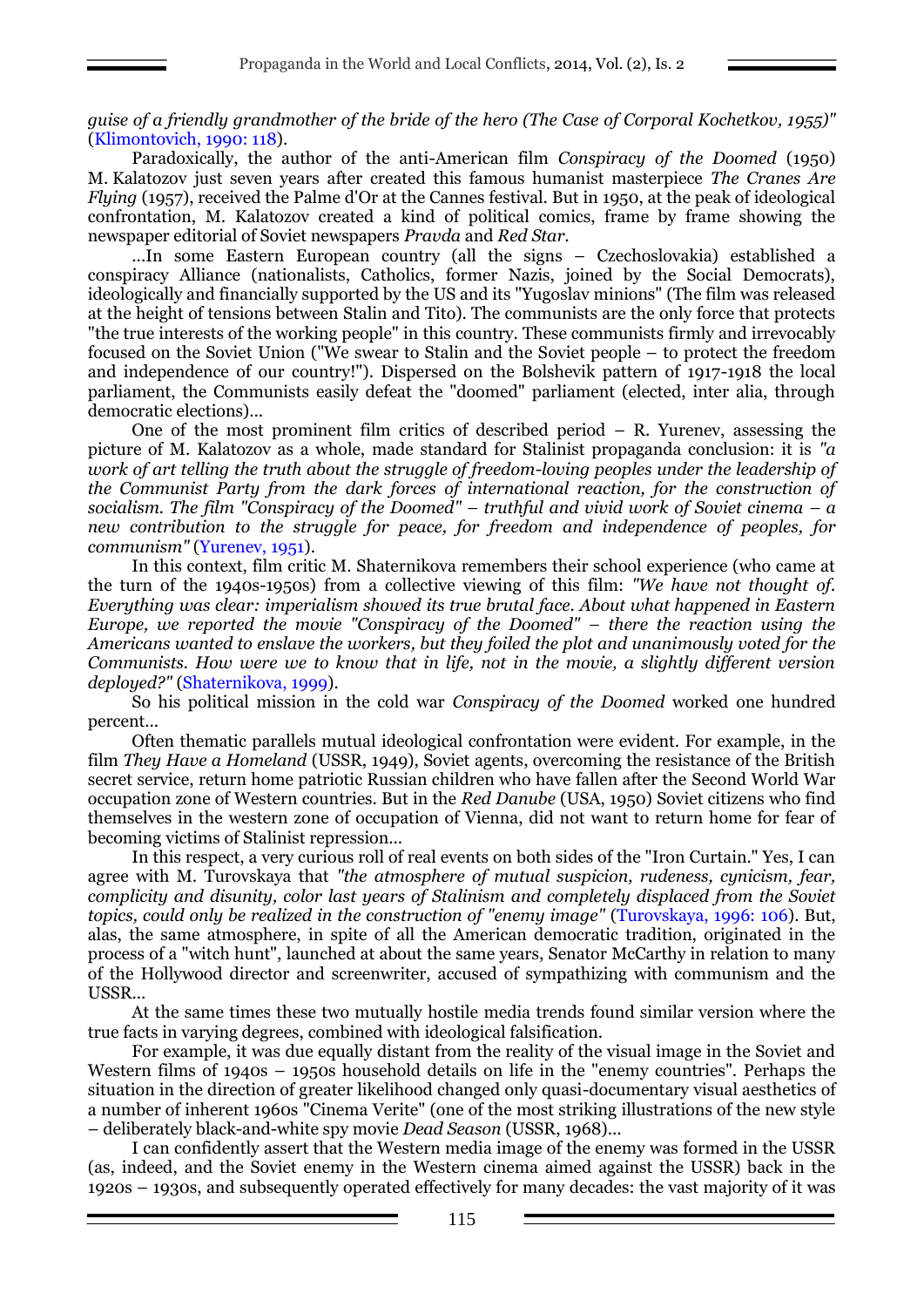the image of the invader / aggressor alien / spy / criminal, barbarian / degenerate, and if intellectual, then again, hostile, vicious and cruel.

*Epoch "thaw" (1956-1968) and the authoritarian ideological control (1969-1985): the general context*

### *General socio-cultural, political and ideological context of the second half of 1950s:*

- Rejection of the thesis of the class struggle within the country, the announcement of the creation of a united Soviet people, without political, national, ethnic, class, race problems;

- Official rejection from the idea of world revolution and the universal dictatorship of the proletariat, the proclamation of the policy of "peaceful coexistence between the socialist and capitalist systems" while maintaining the so-called "ideological struggle";

- Elimination of mass terror of the state against its own citizens, while maintaining the local fight against dissidents (for example, B. Pasternak, A. Sakharov, A. Solzhenitsyn, etc.) and religion (atheistic approach);

- The continuation of industrialization (mainly heavy and military industry), though at a slower pace and without prior voltage of human resources, since the beginning of 1980 due to the fall in oil prices appeared the crisis tendencies in the inefficient planned state economy;

- The dominant of communist ideology (in the renewed, focused on the works of V. Lenin and the post-Stalin ideologists of treatment);

- The preservation of the course in the militarization of the country, unleashing local military conflicts (in Africa and Asia), the intervention in Hungary (1956), Czechoslovakia (1968) and Afghanistan (1979), the support, including military, pro-communist regimes in the developing countries of Africa, Asia and Latin America.

### *"Thaw" tendencies*

Death of I. Stalin (March 1953), the negotiations the leaders of the leading countries in Geneva (1954-1955), anti-Stalin speech of N. Khrushchev at the congress of the Communist Party of February 25, 1956 resulted in "bipolar world" to the situation of the so-called ideological "thaw", when the communist regime slightly opened the "iron curtain" between the USSR and the West.

Egyptian and Hungarian events again have exacerbated mutual confrontation between the USSR and the Western world in October-December 1956. But since 1957, political contacts between the bastions of "communism" and "imperialism" were again gradually improving: in spite of the sharp contradictions, two of the world's largest nuclear powers did not want direct military confrontation, threatens to destroy the entire planet...

The Moscow World Festival of Youth and Students was in the summer of 1957. Western interest in the Soviet Union fueled flight into space the first satellite in the world (4 October 1957) and orbiting the earth first in the history of the spacecraft with a man on board (12 April 1961). To a large extent it is this success in space exploration obliged the advent of a new wave of sciencefiction films of the distant planets in the end of 1950s – the first half of 1960s.

In 1958, the leadership of the USSR and the United States signed an agreement on cultural exchange, and then in 1959 in Moscow with an excessive successfully passed the American exhibition that promotes the achievement of the main powers of the Western world in the field of industry, agriculture, science, education and culture. In 1959, for the first time in many years, millions of "travel banned" Soviet audiences were able to see the new western films at the Moscow International Film Festival...

Naturally, the "thaw" trends affect on the subjects of Soviet cinema, associated with the western world/people topic. Maitre of Soviet comedy G. Alexandrov responded quickly to changes in the ideological climate in the musical revue *Man to Man* (1958) and the comedy *Russian Souvenir* (1960).

The first of these films showed sympathy performances of foreign artists in Moscow during the International Festival of Youth and Students in 1957.

The second film told the story of how Western aircraft passengers, made an emergency landing in Siberia, got acquainted with the achievements of the Soviet Union. They could see with their own eyes in the huge success of the USSR on the construction of the high-power plants and local amateur talent (Bakis, 2012).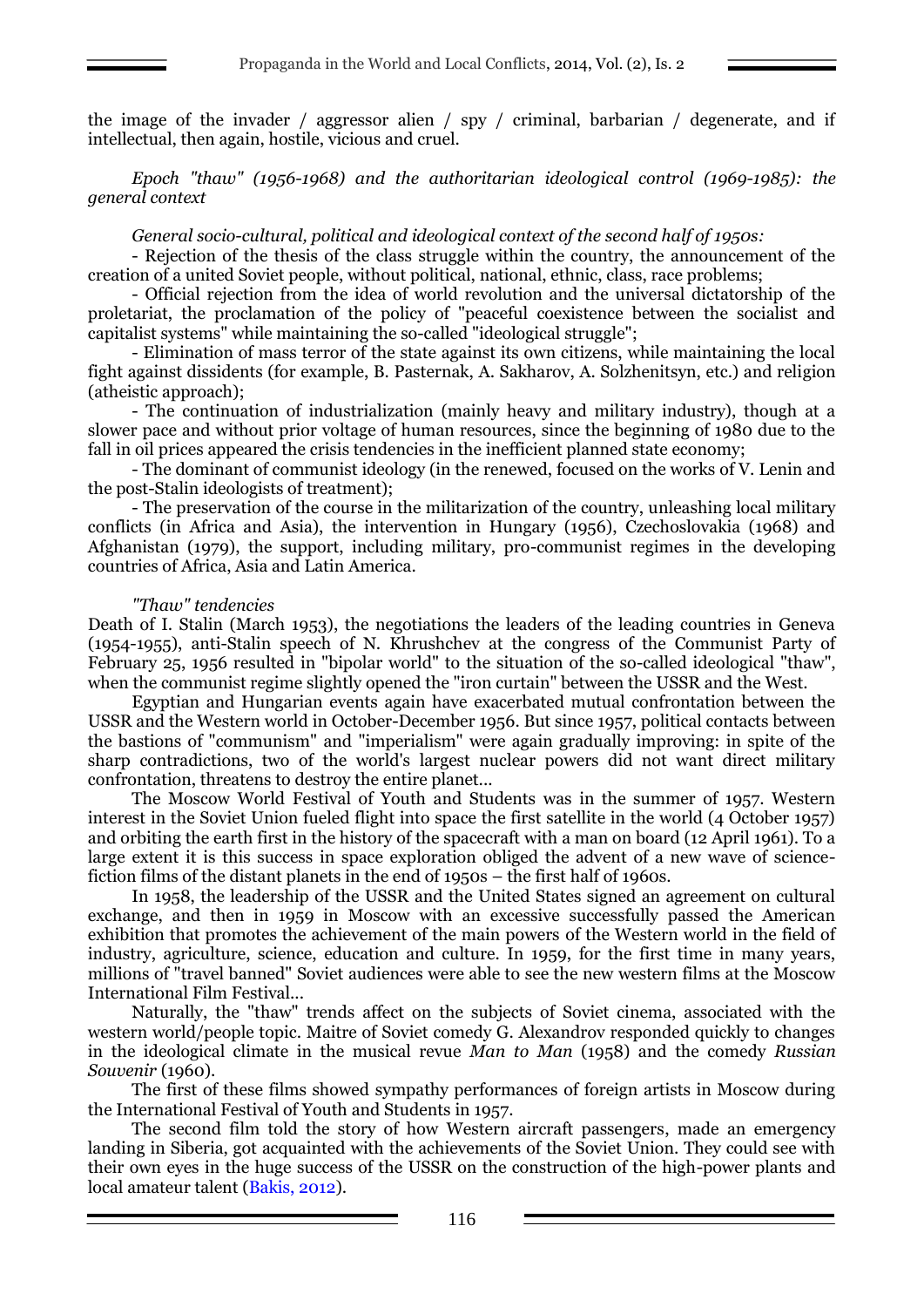In general, not only in the *Russian Souvenir*, but also in other Soviet comedies, some western characters could look quite nice (*Green Light, Business People, Foreigner* and others.).

Another "thaw" comedy – *Leon Garros Is Looking for His Friend* (1960) – shows as a progressive French journalist sought in the USSR old comrade. Along the way, having visited both in Moscow and in the provinces, he never tired of admiring the achievements and enthusiasm of the Soviet people...

Melodrama *Roman and Francesca* (1960) was how an Italian girl in love with a Soviet sailor.

The drama *Last Inch* (1958) sympathetically showed British pilot Ben. Visual solution of this film strongly emphasizes human vulnerability in the vast ocean world. The filmmakers skillfully created a tense atmosphere. And it was not easy to do because practically only two hero in the film – Ben and his son. In addition, the authors build action is not on the spectacular tricks, and on the psychological relationship of the characters. Although Ben flew to the remote island is not for pleasure, but for the sake of money, for the social drama Last Inch, in my opinion, there were no serious reasons. The main thing here – the struggle of man against the elements, overcome the fear, pain and despair.

A screen adaptation of A. Belyaev's novel *Amphibian Man* (1961) became one of the first Soviet signs of the genre "ecological fiction" with a topic of responsibility of the scientist for his discoveries. As a result, Ichthyander – young man with transplanted fish gills – was the victim of bourgeois society, greedy for sensation. Another story line was a wonderful love duet of young positive characters.

The mutual confrontation of the USSR and the West once again aggravated due to downed American spy plane (May 1960), the defeat of the anti-Castro landing in Cuba (1961), the creation of the Berlin Wall (1961), the outbreak of the Caribbean missile crisis (1962), protracted Vietnam war (1964-1975) and the "Prague spring" (1968)...

Thus, there are many reasons for political confrontation (Jones, 1972; Keen, 1986; Lafeber, 1990; Levering, 1982; Shlapentokh, 1993; Small, 1980; Strada, 1989; Strada and Troper, 1997; Whitfield, 1991; Ivanyan, 2007; Klimontovich, 1990; Kovalov, 2003; Turovskaya, 2003; Shaw, Youngblood, 2010). And in general, "thaw" of the late 1950s – early 1960s is not so radically affected the situation of the "cold war" in the media sphere. USSR and the West continued hostile image, but the image of the "potential enemy" has become (sometimes) more plausible.

This is understandable, since the creation of the media image of the enemy *"is able to solve several strategic tasks in the field of preserving and increasing the power, mobilization of human resources of the state, internal opposition suppression"* (Morozov, 2001).

For example, the theme of the Soviet-American confrontation and the nuclear threat dominated the *Black Gull* (1962), *Night Without Mercy* (1961) *Submarine* (1961), etc. The moral of the bourgeois world critiqued in films such as *Murder on Dante Street* (1956), *You Can Not Go Bridge* (1960), *Crazy Court* (1961), *713, First Requests Landing* (1962), *Business People* (1962), *Coin* (1962) *General and Daisies* (1963), *March! March! Tra-ta-ta!* (1964), *Trap* (1965), *Coast of Hope* (1967) (some of them were adaptations of western prose of critical focus, the others placed on the original scripts).

Of course, each of the opposing sides chose a more favorable facts, bypassing the "dark spots". So, for example, the Hungarian and Czechoslovak events, even though they were dosed are shown in the documentary subjects Soviet cinema / TV-news (where voice narration blamed "bourgeois West" in the "counter-revolution" and "rabid anti-Soviet"), but not reflected in the Soviet feature cinema.

But the Soviet feature film willingly turned to winning for ideological propaganda subjects related to Cuba, Taiwan, Africa, Indochina, the Middle East, the military coup in Greece, etc. (*Emergency, Stronger than Hurricane, Cuban Short Story, Only the Statues are Silent, Black Gull, Planes Are Not Landed, I am Cuba, The Punisher* and others.). Such films were shot on the material in those regions and countries where it was possible more densely to accuse the bourgeois world in the imperialist aggression, colonialism, racism, suppression of national democratic movements, etc.

On the other hand – quite the contrary – many Western films did the image of a hostile, aggressive, armed to the teeth, but otherwise economically backward totalitarian Russia: with cold snowy expanse, the poor population, which brutally oppressed evil and treacherous Communists,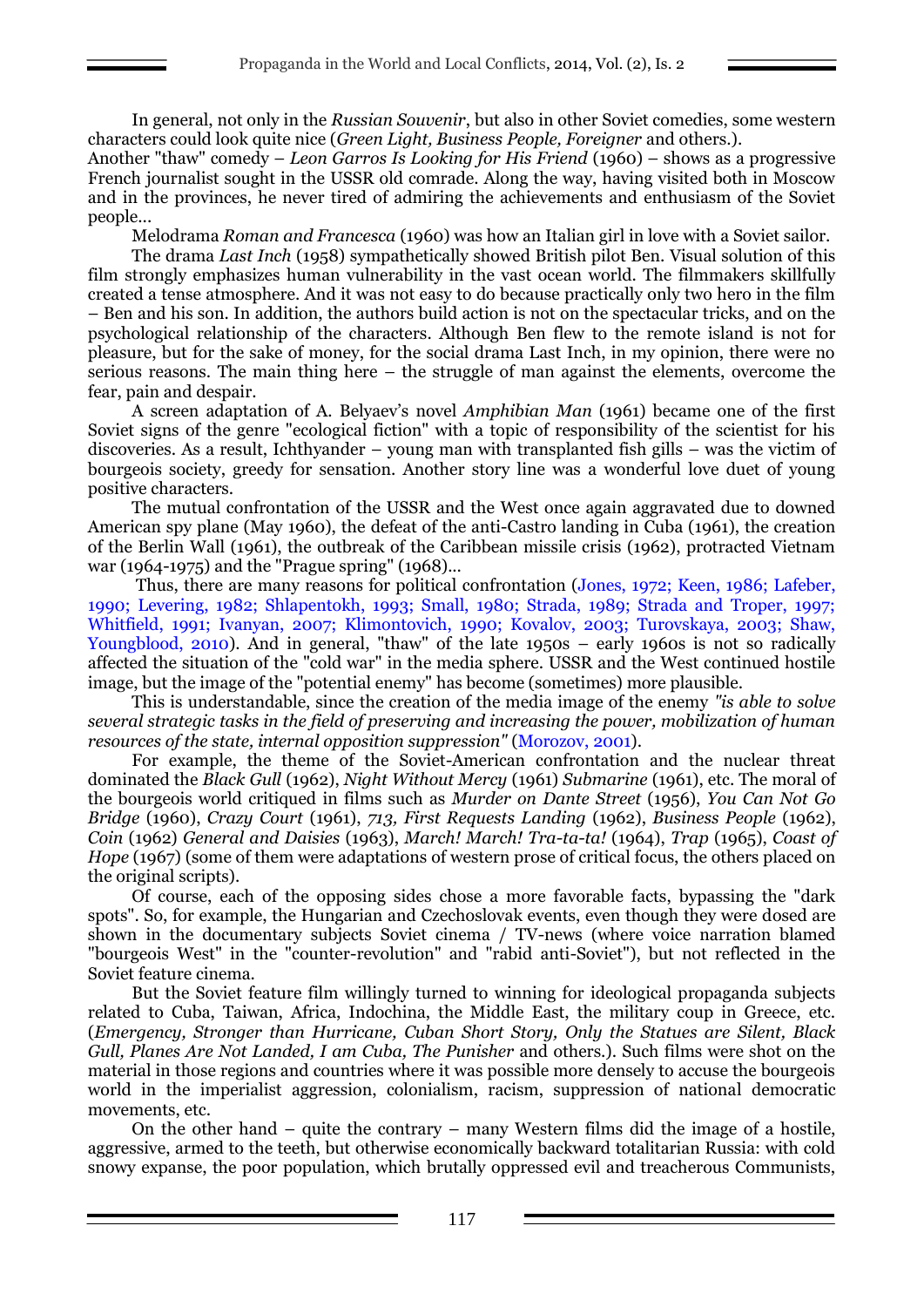steeped in corruption and debauchery. The main objective was the same – to convince western audiences thought about the horrors and evils inevitably decaying Soviet Union.

## *Between the "thaw" and "perestroika" (1969-1985)*

Since coming of L. Brezhnev to power in the USSR, "thaw" began to gradually fade away. The final turning point in the direction of tightening the "ideological nuts" came in 1968. The first call, has guarded the Kremlin, became events of May 1968 in Paris, rightly called attempt to "student revolution".

The reaction of the Soviet authorities (who in the 1960s developed good relations with France and de Gaulle) to these events has been rather negative. At the same time the Soviet media especially emphasized the negative character of the Maoist and anarchist riots in May 1968...

The events in Czechoslovakia even more acute for the Soviet Union, because 1968 was the peak of Prague's attempts to build a "socialism with a human face" in "a particular state."

Of course, unlike France, in the case of Czechoslovakia, the Kremlin could afford much more than just criticism and condemnation of certain events and political forces. At first, the attack on the "Prague Spring" was conducted "in a peaceful way": in March 23, 1968 in Dresden, and on May 4, 1968 in Moscow Soviet leaders expressed open dissatisfaction with the democratic changes in Czechoslovakia. Political pressure increased in July-August 1968. After confirming that "socialism with a human face" in Czechoslovakia reforms support the broad masses (and, again, as in France, – students and young people), and to "pacify" rebellious words fails, the Kremlin decided on military intervention: troops were deployed on the territory of Czechoslovakia in the night of 20 to 21 August 1968. Naturally, this led to mass protests (including - armed) Czechs and Slovaks against the occupation. But the forces were too unequal: in April 1969 Prague Spring's leader A. Dubcek was removed from his post, and twenty years' of hard socialism began in Czechoslovakia...

So that the reaction of the Soviet cinematic chiefs to events of 1968 was predictable...

However, the film is not newspaper, but an expensive inertial mechanism, deprived of the possibility of an instant reaction to the political situation. That is why it is not surprising appearance in 1969, laid back in the thaw years of large-scale international projects with the participation of world stars: *Waterloo* by S. Bondarchuk and *The Red* Tent by M. Kalatozov, where many of Western world characters have been positive shown. And this even though in The *Red Tent* Soviet icebreaker in 1928 saved the polar expedition of General Nobile (1885-1978), approved by the fascist regime of Mussolini (1883-1945).

Similar trends are generally respectful attitude to the western characters can be found in less "star" of Soviet films 1969-1971 were as follows: *On the way to Lenin, Falling frost, Soviet Ambassador, Salut, Maria!, All the President's Men, Farewell to St. Petersburg, Man On the Other Side, Committee of Nineteen.* First of all, it is, of course, revolutionaries, representatives of "working people" and "progressive Western public", but among them there are also persons of the upper classes of Western society (for example, *Soviet Ambassador*).

However, despite some fluctuations associated with the US-Soviet "detente" the early 1970s, post-thaw screen often portrayed the Western world and its representatives in a negative way: *Decoupling* (1969), *Reshuffle in the Long Side* (1969), *Black Like Me* (1969). *Mission in Kabul* (1970), *Black Sun* (1970), *Residence* (1972), *Fifty-fifty* (1972), *Night Chronicle* (1972), *Starling and Lyre* (1974 ), etc.

Another drop mutual political confrontation has been associated with the conclusion in June 1973 of a formal agreement between the USSR and the USA on the contacts, exchanges and cooperation, which was followed by the much-touted US-Soviet space project "Soyuz-Apollo" (1974). Ideological "detente" lasted almost until the end of 1979, when the Soviet Union began a protracted war in Afghanistan, is extremely negatively perceived in the West...

By the way, the victims of this "relaxation" become archaic films *Always On the Lookout* (1972) by E. Dzigan *Starling and Lyre* (1974) by G. Alexandrov. The first was banned by Soviet censors for almost cartoon show "iron stream" of Western spies and saboteurs seeking to make his way through the Soviet "border on the lock." The second – due to the unseasonably applied plot how-Nazi enemies after 1945 replaced the equally vile enemies of the Americans (though the ban *Starling and Lyre* there are other, less politicized version). Cool anti-Western stereotypes,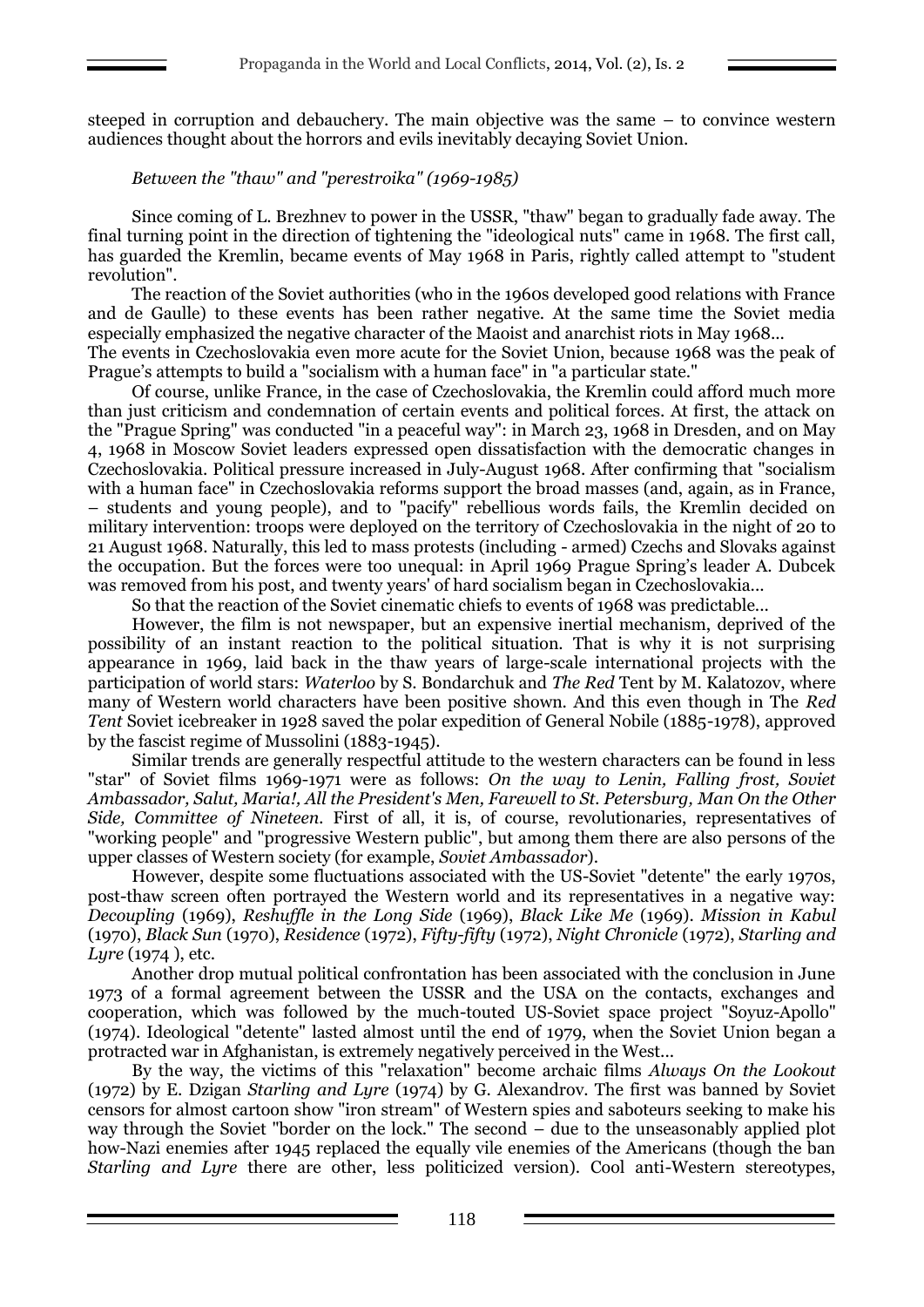enthusiastically greeted the Stalinist regime in the film of the same G. Aleksandrov *Meeting on the Elba* (1946), in 1974 seemed outdated and "politically incorrect"...

Perhaps the most significant Soviet film, directly overlooking the theme of "detente" was the adaptation of the novel M. Wilson *Meeting at the Distant Meridian* (1977). Outstanding actor V. Dvorzhetsky (1939-1978) played a role the American physicist, who for is in the intellectual dialogue with his Soviet counterpart. I personally do not remember so vividly played by Western actors positive Russian characters (which, of course, were also in the foreign screen; remember, at least, film *Doctor Zhivago*).

However, despite the short political "detente" of the 1970s, the Soviet Union and the West almost up to the "perestroika" remained strong intensity of the ideological struggle, which reached its apotheosis in the first half of 1980. Even at the peak of the "ideological detente" warring parties did not forget about the mutual attacks, for example, in line with the themes of espionage and terrorism.

On the other hand, in my opinion, it is "discharging" allowed the Soviet cinema 1974-1979's release on the screens of a series of easy entertaining movies on the western material (almost) not burdened ideological stuffing. They were mostly operetta, musical comedy, musicals (*Chanita's Kiss,* 1974; *Straw Hat,* 1974; *Under the Roofs of Montmartre,* 1975; *Heavenly Swallows,* 1976; *June 31,* 1978, *D'Artagnan and three Musketeers,* 1978; *The Bat,* 1978; *Hanna Ringleaders,* 1979, etc.), and comedy with a dash of melodrama (*Journey of Mrs. Shelton,* 1975; *Dervish Explodes Paris,* 1976; *Truffaldino from Bergamo,* 1976; *Nameless Star,* 1978; *Duenna,* 1978 and others). The effect of these films tend to unfold in a "safe" past, avoids showing the temptations of modern Western world life. And even if in *Journey of Mrs. Shelton* (1975) modern western characters appeared, they were at sea on a comfortable Soviet cruise ship…

As a rule, the most famous at that time the Soviet actors played in these films, and their pretty western characters often became quite popular among the general movie / TV viewers who had the opportunity to at least a few hours to plunge into the colorful world of amorous adventures, melodic hits and comedic turns.

At the same time, using a western appearance Baltic actors, Soviet cinema, year after year continues to create on-screen image of the enemy of America and the Western world as a whole, where urban "yellow devil" celebrates the spirit of greed, hatred, racism, militarism, corruption, depravity, humiliation of dignity of ordinary working people, etc. Sometimes, as a literary basis for this kind of films selected novels of critical realism American classics (*American Tragedy, Rich Man, Poor Man*). But most revelatory stories were written exactly for the movies. The main task was to impress the Soviet viewers thought of the horrors and evils inevitably decaying West.

In connection with the invasion of Soviet troops in Afghanistan (1979) and the "star wars" concept of R. Reagan, ideological confrontation between the Soviet Union and the West increased sharply (Strada & Troper, 1997: 154; Golovskoy, 1987: 269). As a result – in the first half of 1980s almost one to one was the post-war peak of cold war's stereotypes.

In addition to traditional mutual accusations of espionage and aggression (American: *Gorky Park, Soldier, Invasion U.S.A., Third World War, Red Dawn, Secret Weapon, Rambo-II, Amerika*  and other. Soviet*: The Right to a Shot, Ordered to Take him Alive, Bartender of the Golden Anchor, We Accuse, In Pomegranate Islands, The Mystery of the Villa Greta, Alarm Departure, Solo voyage , Interception, No Statute of Limitations, End of Operation "Resident", Hunting the Dragon, The Man Who I Interviewed* and others) are having more sophisticated ideological picks. For example, Soviet *Flight 222* (1985) tried to beat the true story of an escape to the West of the

Soviet ballet star A. Godunov (1949-1995): the plot of the film about the Americans who try to convince ballet star's wife to stay in the US, however, contrary to their expectations, she wants to fly home. The novelty of this confrontational drama were new for Soviet cinema theme (no doubt inspired Western "political cinema") helplessness of the common man in the face of political games and intrigues of government intelligence agencies opposing "superpowers".

Curiously, the heavy and pretentious "confrontational" dramas of 1946-1986 years now, as a rule, look archaic, while less ambitious, open adventure (*The Mystery of Two Oceans, From Russia with Love*), or comedy, musical tape (*Silk Stockings, Moscow on the Hudson, Nameless Star, Straw Hat, The Bat*) demonstrate the amazing "persistence" in "rating" TV grids.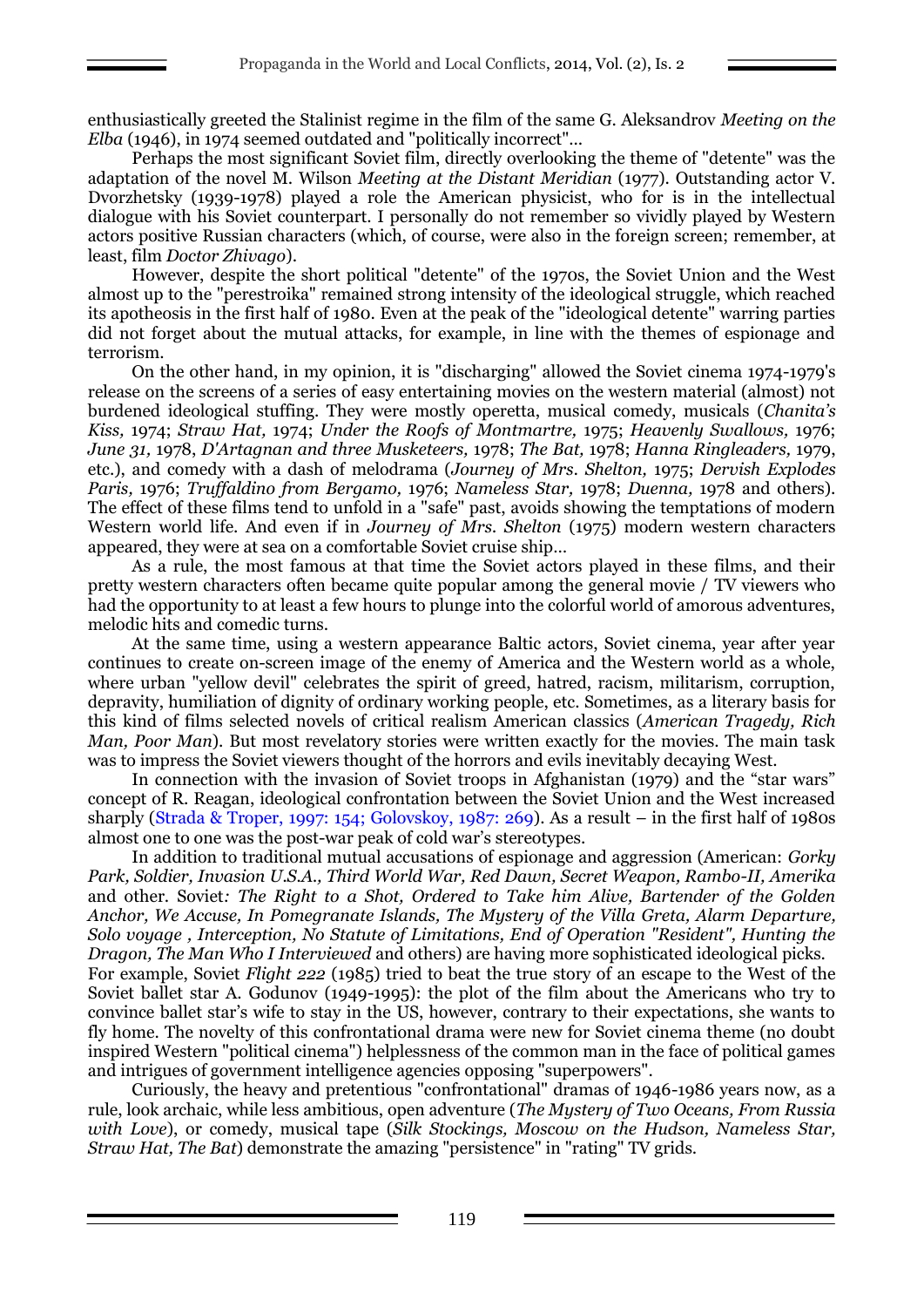# *The era of "perestroika" (1986-1991)*

*Total Russian socio-cultural, political and ideological context of the second half of the 1980s - early 1990s:*

- The proclamation of the policy of "perestroika and glasnost", pluralism, democratization and improvement of socialism;

- Rehabilitation of millions of innocent prisoners who were shot and repressed, dissidents;

- Rejection of the ideological struggle, and the withdrawal of troops from Afghanistan, the proclamation of the disarmament policy;

- Course for the abolition of censorship and bans, the attempt for free exchange of people and ideas between USSR and West;

- Economic and ideological crisis, which led eventually to the conservative coup attempt in the summer of 1991;

- The collapse of the Soviet Union at the end of 1991.

At this stage, when the authors was free from censorship, films had the opportunity to address the most acute, especially taboo topics. On the other hand, display the "cold war" in the old ideological schemes, by inertia continued almost until the end of the 1980s (*Paddock,* 1987; *The Big Game,* 1988, *All Ahead*, 1990 and others.). Overall, however, the beginning of the 1990s, when the West and the Soviet Union has become increasingly manifest mutual friendly trend, Soviet cinema became warmer to western characters and western world topic as a whole (*The Contender,* 1987; *The Man from Boulevard des Capucines*, 1987; *Ruth,* 1989; *Hitchhiking,* 1990; *Lost in Siberia,* 1990; *Passport,* 1990; *American Spy,* 1991 and others).

## *In the networks of espionage*

Spy theme in cinema is inextricably linked with the genres of thriller and detective. So what is the difference between a detective and a thriller? Of course, there are many different nuances. But the main thing is that at the basis of a detective story lies the plot of investigating of a crime whereas a thriller is based on pursuit (of a criminal or a victim). Furthermore *"no thriller can be represented in the form of reminiscence: there's no point when the narrator covers all the past events, we even don't know if he reaches the end of the story alive"* (Todorov, 1977: 47).

However this does not prevent the appearance of synthetic genres which to the lesser or greater extent combine the elements of the detective story and thriller. Having analyzed dozens of Arthur Conan Doyle's short stories about Sherlock Holmes (1859-1930), V. Shklovsky described the structural scheme of the classical detective story as follows:

I. Waiting, talking about the previous cases, the analysis.

II. The appearance of the client. The business part of the story.

III. The evidence given in the story. The secondary information is the most important, but it is given so that the reader doesn't notice them. The material for false explanation is provided immediately.

IV Watson misinterprets the evidence.

V. Checking the crime scene, often the crime is not committed yet, thus the effectiveness of the narration is achieved, as well as the introduction of a novel with the criminals into the novel with the detective. The evidence at the crime scene.

VI. An official detective gives a false clue. If the detective is not present then the false clue is provided by the newspaper, the victim or by Sherlock Holmes himself.

VII. The interval is filled with Watson's thoughts, he is clueless. Sherlock Holmes smokes or practices music. Sometimes he joins the facts into groups without giving the final conclusion.

VIII. The denouement is mostly unexpected. Very often an attempted crime is used for the denouement.

IX. Sherlock Holmes makes an analysis of the facts. (Shklovsky, 1929: 142).

Despite the variety of plot lines, this plot scheme still persists in many detective stories – in literature, on the stage, on the screen.

Another master of the classical detective, Agatha Christie (1890–1976) has advanced much further than her predecessor in the sense of plot diversity. Here D. Bykov distinguishes not one (as V. Shklovsky did with respect to A. Conan Doyle) but ten key plot schemes (Bykov, 2010):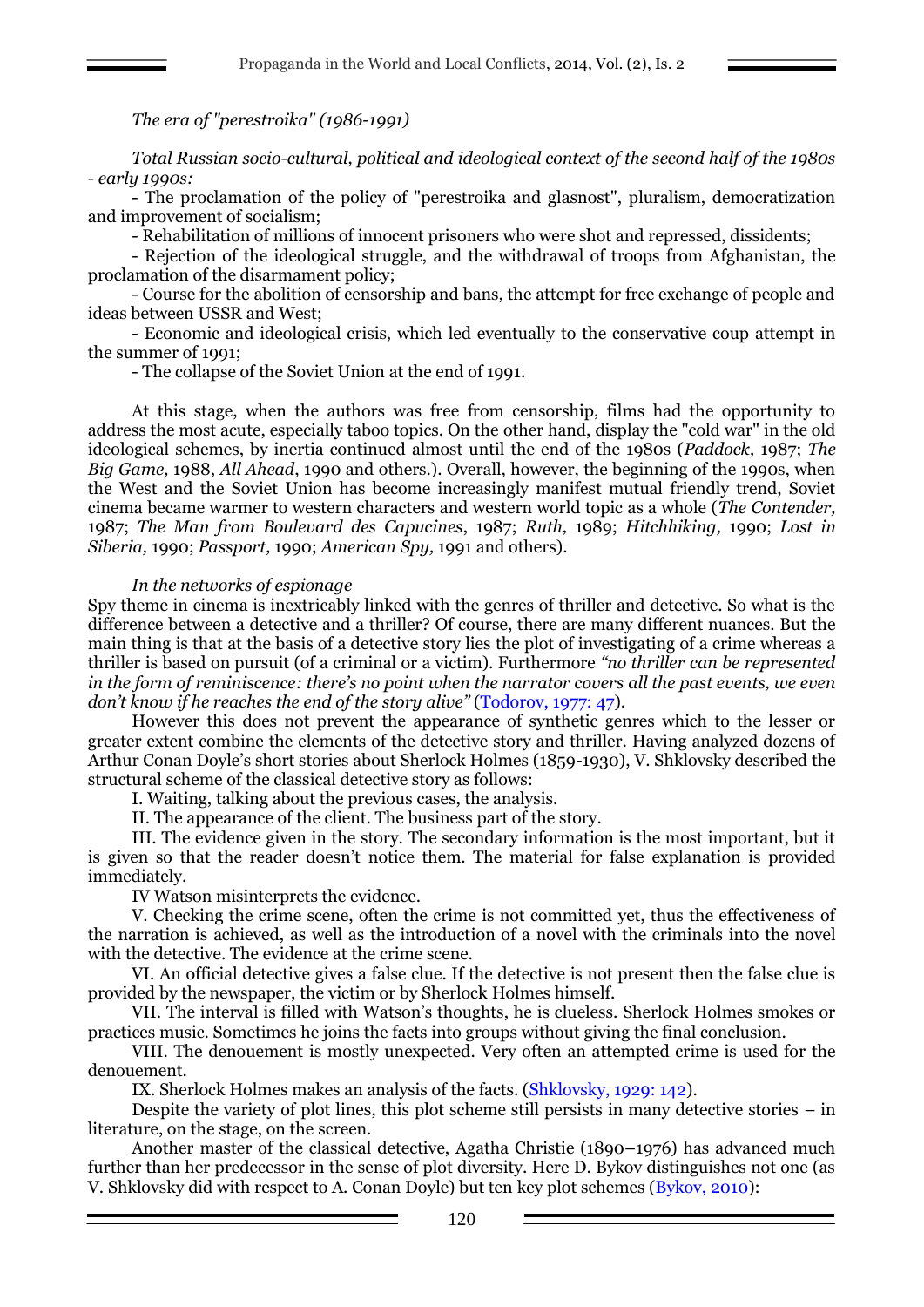1) The traditional scheme of a "fireplace detective": the killer is someone form a closed circle of suspects;

2) "The gardener is the killer", when there was somebody unaccounted in the circle of suspects;

3) "Everybody killed". An overturn in the genre – usually you have to choose one in a dozen, but here everybody is guilty;

4) It is unknown whether the murder took place or not. Everybody is searching for the culprit but the victim is alive;

5) The victim is the killer, i.e. he was alive at the moment but played dead so that nobody would think that was him;

6) Committed suicide and shifted the blame on others;

7) Was killed due to circumstances or some natural phenomenon but everybody is searching for the guilty one;

8) The killer is the one who accuses, gossips and demands the investigation louder than the others;

9) The investigator is the killer;

10) The author is the killer.

We can easily notice the difference in the structural approaches of V. Shklovsky and D. Bykov. The first one reveals the construction of the detective plot with respect to the detective, and the second one – with respect to the criminal. Naturally if we judge A. Conan Doyle's detective stories from the point of view of the typology of crimes, it won't come to just one plot scheme.

On the other hand if we try to approach Agatha Christie's detective novels about Hercule Poirot we shall get something like this:

1) By invitation or accidentally detective Hercule Poirot appears at the crime scene, the crime is often not committed yet. In most cases it is a place isolated from random characters (a mansion, an island, a train, etc.) The clues are at the scene. The most important minor information is given so that the reader doesn't notice them. Immediately the material for false explanation is given to the reader.

2) The false explanation is given by one of those present, or the reader is supposed to give it himself;

3) The interval of action up to its finale is filled with Hercule Poirot's thoughts (unknown to the reader for the time being), his questioning of witnesses; often new crimes are committed on the way;

4) The denouement, mainly unexpected, often combined with Poirot's public analytical conclusions.

At the same time *"the situations investigated by Hercule Poirot often contain a certain artificiality to force up the tension to the limit. By the character of Agatha Christie's narration for example it is necessary that the mysterious murder took place not just in the train which goes across Europe from Istanbul to Calais, but necessarily in the very moment when the train stops because of the snow drifts, cut off from the world, thereby any external interference in the events are excluded. The manor where the murder described in "The Endhouse Mystery" must be necessarily located at the outskirts, forming a sort of a self-contained little world. Other Christie's detective are like this, including "Ten Little Niggers", where the events are taking place in a luxurious mansion on an island separated from the mainland by a wide strait, and on top of that a storm breaks out so that the characters were totally isolated."* (Zverev, 1991).

I must also note that the elements of thriller with its usual psychological suspense and sense of pursuit are often present in A. Conan Doyle's and A. Christie's detectives. Another recognized master of detective and thriller, not in literature but in cinematography, was Alfred Hitchcock (1899-1980), who for the most part didn't need a professional detective like Holmes or Poirot. One of Hitchcock's favorite plot schemes is as follows: an ordinary person (sometimes an American in a foreign country) who is far from the criminal world, by force of circumstance is dragged in a dangerous affair concerning crimes and/or espionage. Moreover, he himself has to fight the criminals and/or prove his innocence at his own risk: *The Thirty-Nine Steps,* 1935, *Saboteur,* 1942, *North by Northwest,* 1959.

Perhaps I can agree with the fact that *"all existing texts in the history of human culture – artistic and non-artistic – are divided into two groups: one as it answers the question: "What is*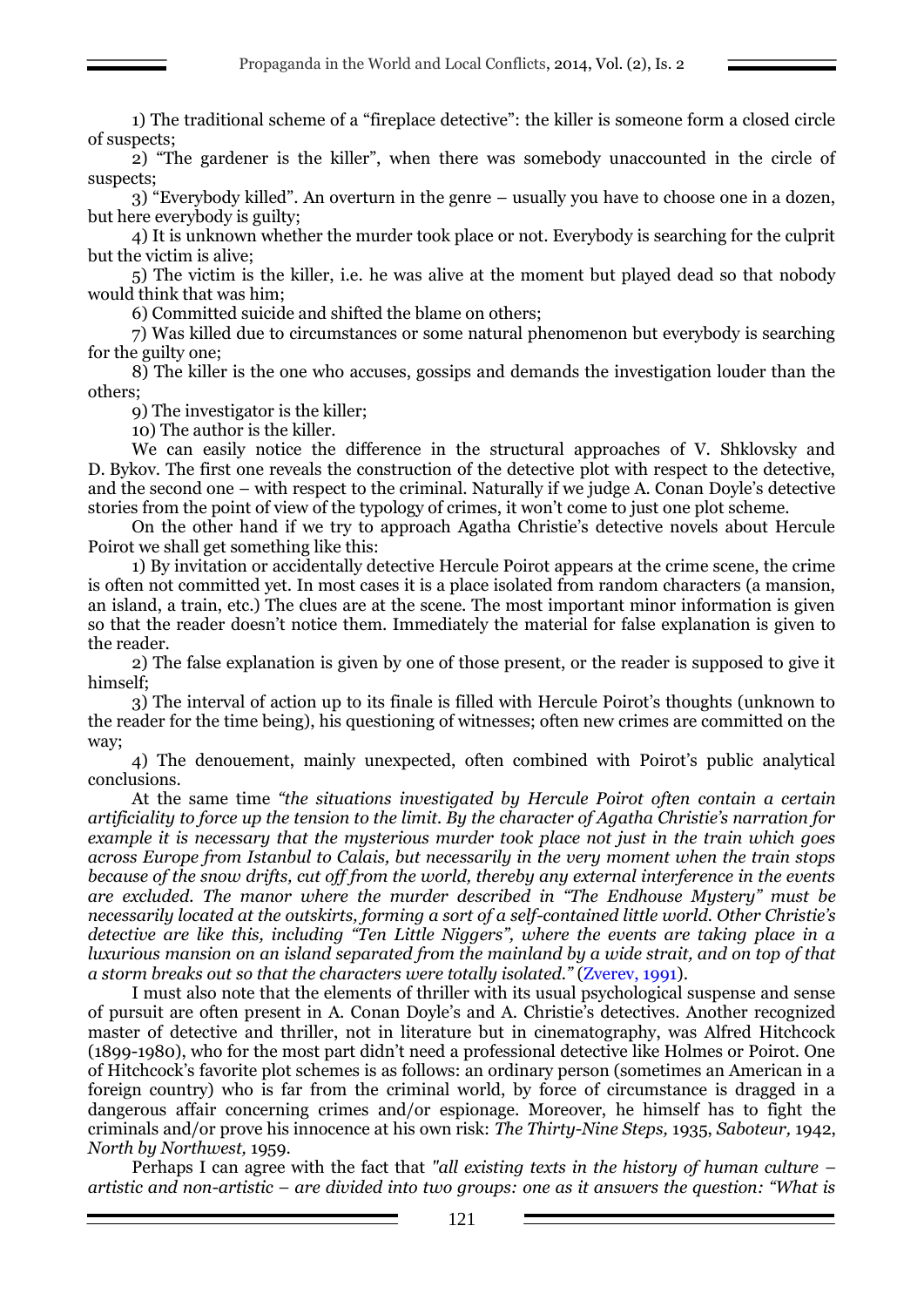*it" (or "How does this work?"), And the second – "How did this happen?"* (Lotman, 1973). The texts of the first group of Y. Lotman (1922-1993) conditionally called plotless, second – story, exactly specifying that *"plotless texts assert some order, regularity classification. (...). These texts are by nature static. If they describe the movement, the movement is repeated regularly and correctly, always equal to themselves"* (Lotman, 1973).

This Y. Lotman's view almost coincides with reflections of V. Demin (1937-1993) that the famous detective characters – Sherlok Holmes, Hercule Poirot and Maigret – *"shape rather conditional, prudently designed to perform its functions. The illusion of life there as our sense of their successful response constructedness. (...). Aristotle's famous phrase about the drama, which is impossible without intrigue and without characters, nowhere is as relevant, both in relation to the detective. Detective story is possible without a detailed description, with no landscape beauties and memorable performance, without deep social background and gray nuances in dialogues. But detective story is not possible without ingeniously designed intrigue"* (Demin, 1977: 238).

Of course, the detective plots in movies are often associated with espionage. And, as already noted, a spy theme occupied an important place in the general stream of mutual accusations of Western-Soviet / revelations. In the USSR, prominent examples of this kind were *Secret Mission, Dangerous Path, Footprints in the Snow, Shadow of the Pier, Over the Tisza, Operation "Cobra", Case № 306, The Case of Corporal Kochetkov, The Mystery of Two Oceans, A Person Changes the Skin, Border Silence, The Game Is Not a Draw, Black Business, A Man Without a Passport, Isolation, Scuba at the Bottom, Fifty- Fifty, Dead Season, Blunder* and many other films, often inheriting the tradition of spy films of the 1930s.

Similar spy movies appeared on the screens in the Western world...

One of the common Soviet plot stereotypes espionage topic was the story of the talented scientists and inventors who have made an important scientific discovery, which seek to find out / steal / buy Western intelligence agencies (*Shot in the Fog, Next to the Ocean, Hyperboloid of Engineer Garin, Failure of Engineer Garin, Labeled Atoms, Castling in the Long Side, Death on the Rise*, etc.).

For example, in a *Dangerous Path* (1954), spies and saboteurs trying to (of course, without success) to destroy the results of the most valuable development of Soviet microbiologists. In *Shot in the Fog* (1963) KGB persistently accompanies (at work, on a business trip, hunting, at home, etc.), top-secret Soviet physicist, for the military developments which hunts Western intelligence. In *Next to the Ocean* (1964) Soviet scientists invent a gas mixture, allowing divers descend to a great depth, but here the enemy spy right there – in cold blood builds their evil plans...

But, however, often spy stories do without scientists. For example, in the *Game Without Rules* (1965) *"Americans are eager to stretch our secrets ... do not stop cooperation with the Nazis and questioned our brave Young Communists completely Gestapo methods and, most importantly, they are forced to hold in their zone of occupation of the Soviet people..."* (Stishova, Sirivlya, 2003: 13). In the *Case of the Corporal Kochetkov* (1955) the whole spy nest is near to the Soviet military base... In *Over the Tisza* (1958) foreign spy and assassin prepares bridge explosion in the Carpathians... In a word, before "it was the enemy, friendly and clear – the Nazis. Now *place the Nazis rose Americans. The totalitarian state can not exist, even in the most "vegetarian" thaw times, without an enemy image"* (Stishova, Sirivlya, 2003: 13).

The films for children also strongly inculcated in Soviet spy movie plots. Screen pioneers not just study well and rested, but also simultaneously exposed or helped catch hardened enemy agents (*Sea Gull, Young from the Schooner "Columbus", Scuba at the Bottom, The Passenger With the "Equator", The Gate "Red Rocks"*, etc.).

Of course, not all Soviet films, involving to topic of "ideological confrontation", were frankly sketchy. Recall, though it is politically correct *Dead Season* (1968) by S. Kulish, who showed the Soviet and Western spies as worthy opponents (the scene of the spy exchange on the border). Although *Dead Season* in some way was also the heir of the old ideological approach, as the enemy in this film had pronounced Nazi features, appealing to the mass consciousness of the Soviet audience, formed of military propaganda (Kolesnikova, 2007).

The image of Western spy was portrayed in *Residents' Error* (1968) with the unexpected sympathy, but the truth, just because in the next series, this resident had worked for Soviet intelligence...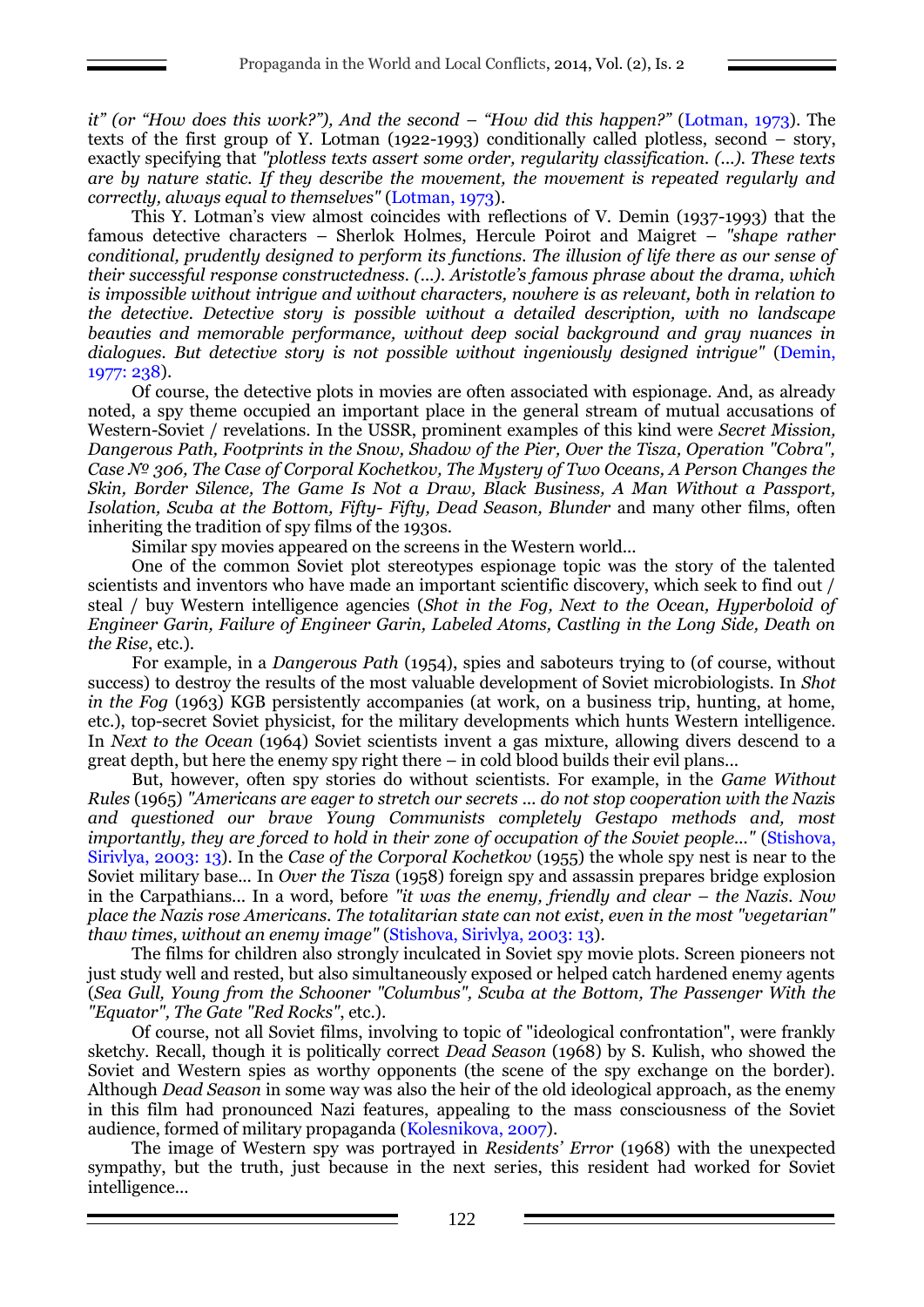Overall, however, the Soviet spy films made in 1950s – 1960s (*Footprints in the Snow, Shadow of the Pier, The Mystery of Two Oceans, Blue Arrow, Intruders, A Person Changes the Skin, Do Not Remember the Track, Ten Steps to the East, Operation "Cobra", Border Silence, Where Edelweiss Bloom, Man Without a Passport", Game Without a Draw, Duel in the Mountains, Decoupling, Castling in the Long Side,* etc.), and in 1970s – 1980s (*Labeled Atoms, I am the Border, State Border, Throw, Ring from Amsterdam, Death on the Rise, Executive Decision: Taken Alive, We accuse, Bartender of the "Golden anchor", Human Dossier in the Mercedes, Interception* and others.) were built quite stereotyped: Western agents penetrated into the territory of the USSR for ferret out military secrets, commit sabotage, recruiting, and staff of the Soviet secret polices (often with the help of ordinary citizens) try to arrest, or kill these agents. Or it was the history of Soviet agents, successfully operating in Western countries (*Dead Season, Fifty-Fifty, Starling and Lyre, Stargazer* and others.).

In the Soviet films about spies this period we can find a clear hierarchy image of the enemy, *"the enemy number 1 (the external enemy: as a rule, the head of one of the Western intelligence, foreign intelligence, diplomatic staff or foreign journalist); accomplice of the external enemy of the first plan (citizen of the USSR with a dark past, former speculator or a war criminal) and an accomplice of the external enemy of the second plan (citizen of the USSR, as a rule, a representative of the "golden youth," messing currency fraud, gambling, speculation, antiques and others.) ... Negative shades are gathering around the image of any foreigner, regardless of his profession. A foreigner already suspicious because he is a foreigner, a representative of the enemy camp, other than a stranger. The viewer is inspired image of the USSR as a besieged fortress: around capitalist countries, Western intelligence constantly preparing sabotage, spies are sending. Foreign citizens in the Soviet films of the period under review, as a rule, fully confirm their status hostile elements"* (Kolesnikova, 2007: 166).

Of course, the spy and detective topic so popular – both in the Soviet and in the Western world cinema – in the previous decade, was not forgotten after the collapse of the Soviet Union in the 1990s and 2000s. All these years, Russian directors filmed quite traditional variations on the spy theme (*The Road to Paradise, Transit for the Devil, Parisian Antique Dealer, Big Game, Trap, Invincible, Spy Game, Remission: Spy Melodrama, Lecturer* and others.). However, it has acquired and comic-parodic tone (*Good Weather on Deribasovskaya Street, or Raining Again on Brighton Beach*, 1992; *The Pistol with a Silencer,* 1993; *Dashing Couple,* 1993; *Three Hundred Years Later,* 1994; *Do Not Play the Fool*, 1997, and others.). In general, the professional level of these films, in my opinion, leave much to be desired.

For example, the director and screenwriter of *Pistols with Silencers* (1993) V. Khovenko wanted to show how two American spy, performing the task in Russia, found themselves on the territory of a mental hospital, and, subsequently, its inhabitants, and thence took orders for postcommunist restructuring...

But ... this kind of parody and eccentric plot claimed by the authors of a filigree design of each gag, each replica of characters, each gesture, magnificent knowledge of spy film classics, etc. Alas, in the *Pistols*… it was nothing like that…

Comparing Russia with a huge madhouse already has beaten, worked out dozens of writers and satirists, humorists artists. As, however, and the idea that foreigners will never understand Russian orders and customs. As a result, despite the participation of a talented actors, Pistols with Silencers, in my opinion, it has turned out not funny, rather boring...

As for other trends, the classic tradition of the detective and thriller in the cinema at the beginning of the XXI century were subjected to further transformations: Russian and foreign filmmakers are increasingly began to create designed for multi-layer perception, carefully designed postmodern film, under the guise of entertainment genres hide "reefs" citations, parallels lines parody, playing with rethought motifs adventure classics (*Taken* by P. Morel, *Unknown* by Collet-Serra, *The Spy* by A. Andrianov).

These products of the postmodern, in my opinion, absolutely not applicable highly controversial scheme of the classical detective story as a whole, developed by well-known culture and semiotics T. Todorov:

*1. There must be one detective, one criminal and at least one victim (dead body) in a detective.*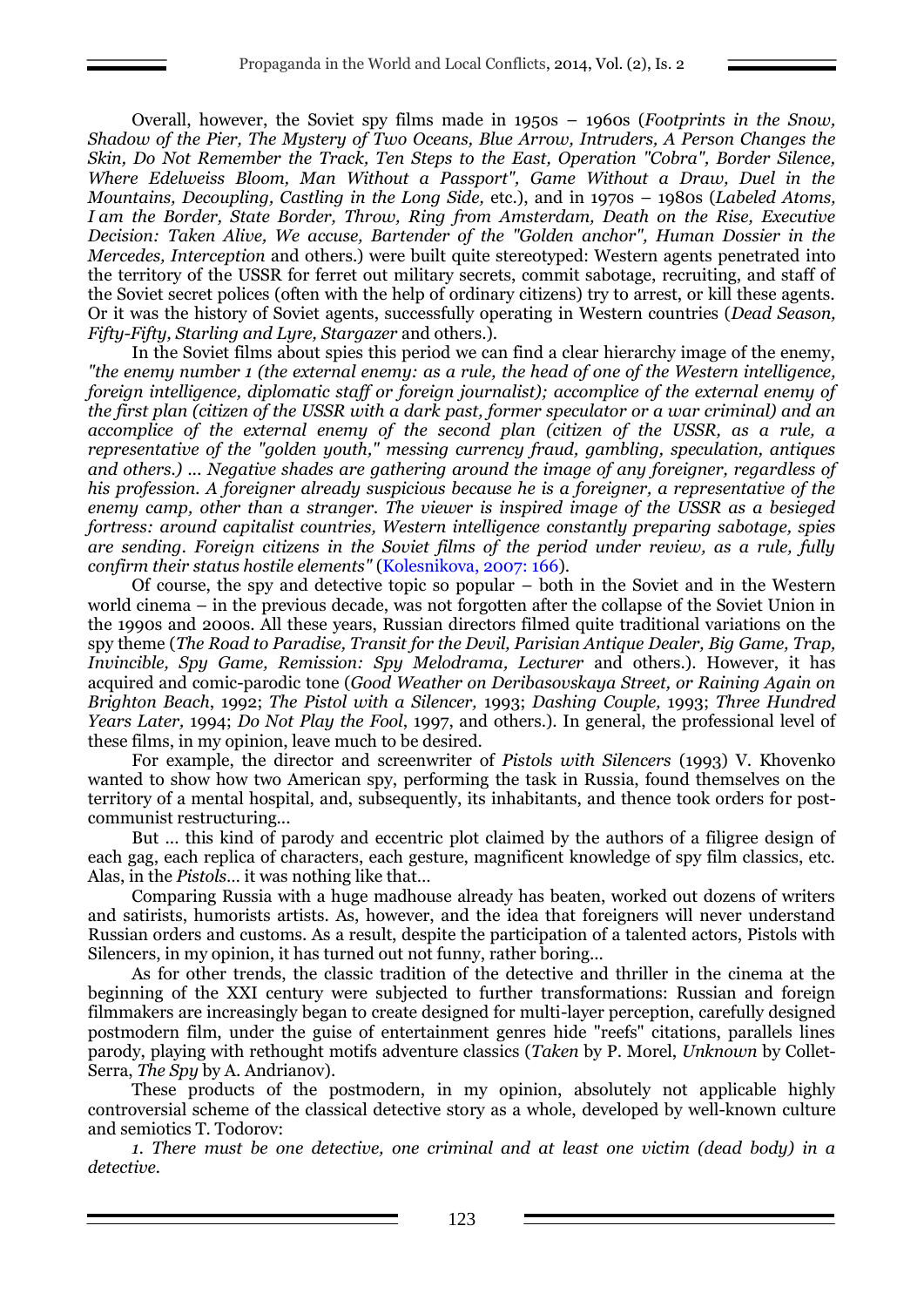*2. The accused must not be a professional criminal or detective, he must kill for personal reasons.*

*3. There no place for love in the detective.*

*4. The accused must have a certain status: he must not be a lackey or a maid in life, he must be among the main characters in the book.*

*5. Everything must be explained rationally, without any fiction.*

*6. There no place for descriptions and psychological analyses.*

*7. A certain homology of storytelling should be kept: "author: reader = criminal: detective".*

*8. Banal situations and solutions should be avoided* (Todorov, 1977: 49).

*Across the seas, the waves ...*

In the 1950s – 1980s, the anti-Western tendencies in the Soviet media texts clearly also purchased *"naval painting... The military confrontation at sea – perhaps the only area where we have a certain parity with America, where we played on equal terms. They have ships – we have ships, they have radars – we have radar, they have missiles – we have missiles... We have every reason to start a small war games on the screen, where ours, of course, win. There's the fun and patriotic education, and mobilization impulse: they say, you quietly live, work, breathe the air, and peace between the hanging in the balance, the enemy is ruthless and cunning and just dreaming to start a third world war... For the mass audience it was preferable to take a picture, where the image of the enemy was drawn without unnecessary details enemy of bourgeois life. After all, competition in the field, so to speak, "light industry", we had already lost, and all sorts of Western clothes, drinks, cars and so caused the population unhealthy excitement. Soviet filmmakers would need to be extremely careful with the demonstration of foreign consumption's objects in the screen. And naval conflict in this sense to portray was somehow calmer..."*  (Stishova, Sirivlya, 2003: 13-15).

That is not the full range of maritime confrontations with the Soviet side: In the *Days of Peace* (1950), *The Mystery of Two Oceans* (1956), *Blue Arrow* (1958), *Submarine* (1961), *Neutral Water* (1969), *Courtesy Visit* (1972), *Right on the Shot* (1981), *Case in the Square 36-80* (1982) and *Solo Voyage* (1985), *Pirates of XX Century* (1979), *Mystery of Madame Wong* (1986), *Gangsters in the Ocean* (1991), *Alpha Project* (1990)...

Naturally, the confrontation on the water both Soviet and Western filmmakers supplemented subjects of military confrontation in the air (*The Rocket Attack on the United States, Your Peaceful Sky, Fire Fox, We Blame* and others.) and the earth (*Prisoner of War", Amerika, World war III, Rambo 3*).

#### *Under the scorching of Hispanic sun...*

A pro-Soviet revolutionary Cuba caused a keen interest in Soviet cinema to the Latino topic (*The Cuban Short Story, Black Gull, I am Cuba* and others.). A military coup in 1973, established the Chilean military dictatorship, gave a series of "Latin American" politicized films of various artistic level, denouncing "the machinations of imperialism, militarism and fascism" (*Night Over Chile,* 1977; *Santa Esperanza,* 1980; *The Fall of the Condor,* 1982; *Winning Lone Merchant,* 1984, *Jaguar,* 1986; *Centaur,* 1978; *Life is Beautiful*, 1978; *The Pomegranate Islands*, 1981; *Selected,* 1982; *Traces of the Werewolf,* 1986).

Perhaps the best Soviet films "Latin American series" was the *Selected* (1982) by S. Solovyov. Frankly, I have a special relationship to the works of "early" Solovyov. I like their spirituality, shaky elegiac, fine music and visual sophistication. I like the author's attention to detail, to the nuances of the psychology of the characters, smooth frame slowness, where you can "enter", plunged into the atmosphere of nostalgia...

The *Selected*, of course, immediately recognize his directing style. Fast wave enters the wind out of the window a small barber shop. It sounds sad-clear music, and a slender girl in a white robe sad, wide-eyed looks like curtains inflate the sails as sliding on the parquet pieces of carved glass. She slowly leans over them, and the only visitor, B.K., understand that he is in love with this mysterious girl. And she, meek gaze touched his face, understands this too... The wind dies down, everything seems the same, but the characters in a relationship, everything changed in a few seconds...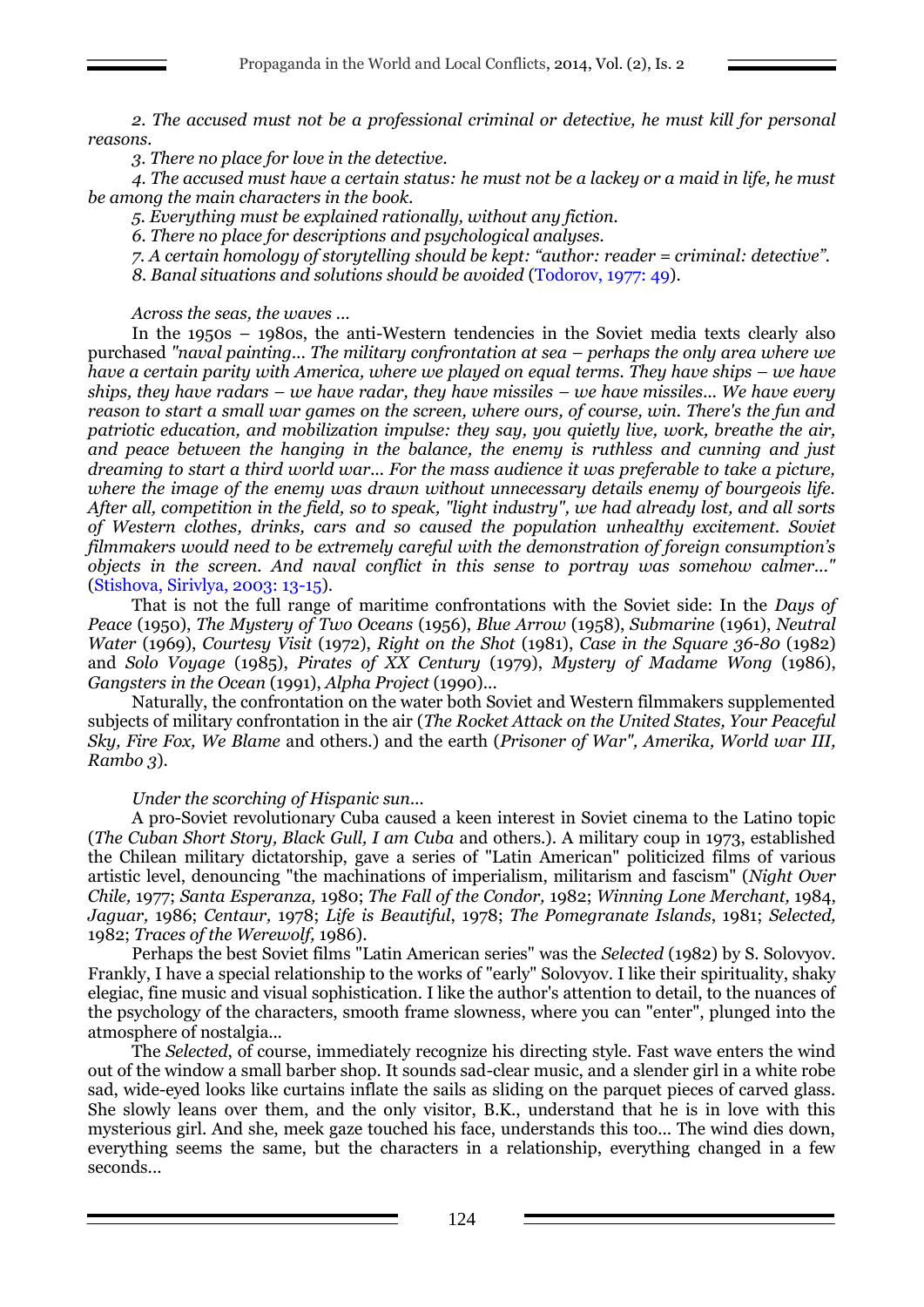If you watch this episode separately from the picture, it would seem that the *Selected* is a lyrical film about love. But the author's concern in the *Selected* other problems. This is the political drama, convicting conformism.

...1944. Germany. Aristocrat B.K. the price of a "small" concessions (he signed a paper on cooperation with the Nazis) gets the opportunity to emigrate to Colombia. B.K. thinks that this is the last compromise, and now he will live in full harmony with their "humanistic ideals of democracy"... But "ideals", "principles", "belief" good for B.K. only when he himself is not in danger…

B.K. is intelligent, charming, quite sincerely hated Nazism. The trouble is that all his liberalism is just words…

## *In the fantasy world*

In addition to espionage-adventure genre, a negative image of the West actively cultivated by the Soviet cinema and sci-fi films, where scientific discoveries become the property of violent maniacs who want to become masters of the world (*Hyperboloid of Engineer Garin, Air Seller, Professor Dowell's Testament*).

In this respect, interesting to follow the transformation of the typical Soviet science fiction movie as a *Planet of Storms* (1961) in the American film *Voyage to the Prehistoric Planet* (1965) and *Voyage to the Planet of Prehistoric Women* (1968).

A special branch of this topic is (often pacifist) films about the consequences of nuclear war (American: *Five, On the Beach, Selected Survivors;* Soviet: *Dead Man's Letters, Visitor to a Museum*, etc.). These a nightmare of madness nuclear and space wars, the collapse of human civilization have become quite accustomed to screens" bipolar world". This is a special kind of fiction, it is today, when on the planet many so-called "local conflicts", scares its relevance.

Very impressive topic of the ecological disaster has been disclosed in a fantastic movie K. Lopushansky *Dead Man's Letters* (1986) on nuclear apocalypse Earth's downfall of human civilization.

... A certain (Western) country... Hazel tone underground bunkers, alarm sirens, ruined city, lonely figure of few survivors... In these frames have no approximately fiction conventions. The director builds the film in the strict way. It aims to show the action, as if filmed with a hidden camera, unafraid of naturalistic details. And these items often produce effects of shock, such as, for example, in a scene Children's Hospital. The film's protagonist - an old professor - mentally addressing his, probably long dead son, trying to figure out how to outstanding scientists have been able to turn brilliant scientific discoveries in the instruments of death…

Later K. Lopushansky continued his reflections on environmental issues in the philosophical parable *Visitor to a Museum* (1989) about ecological catastrophe. Among other "environmental" films in the foreign material I can recall *Aquanauts* (1979) and *Day of Wrath* (1985).

Quite a popular material for Soviet film adaptations, beginning with 1960, there were stories and novels and science fiction storyteller Alexander Green (1880-1932), which is set in the conditional western southern countries. Suffice it to recall such films as *Scarlet Sails* (1961), *Running on Waves* (1967), *Assol* (1982), *The Man from the Country's Green* (1983), *Shining World* (1984), *The Golden Chain* (1986)... The authority of A. Green allowed Soviet filmmakers, leaning on his subjects, legally go into romantic "foreign" world, (almost) without fear of demagogic accusations of "bowing to the West."

Not escaped the raid mannered exoticism and the film *The Testament of Professor Dowel*': why it was necessary to transfer the action of the famous novel by A. Belyaev (1884-1942) *Professor Dowell's Head* in 1980? I don't know… But ironically, the very lively figure of the film was... the head of Professor Dowell. Actor O. Kroders devoid of movement, body sculpture, and in a good part of the picture - even voice, still managed to create a memorable character of the outstanding scientist, whose brilliant invention, in the wrong hands, could lead to disastrous consequences for humanity…

Sc-fi *Hotel "Dead Mountaineer" (*1979) was made in a different way.

...The police inspector has an almost insoluble problem. The cut off from all over the world at rock avalanche (traditional for detectives situation "enclosed space") committed a crime. How is the murder? Maybe the representatives of extraterrestrial civilizations? Some of the guests are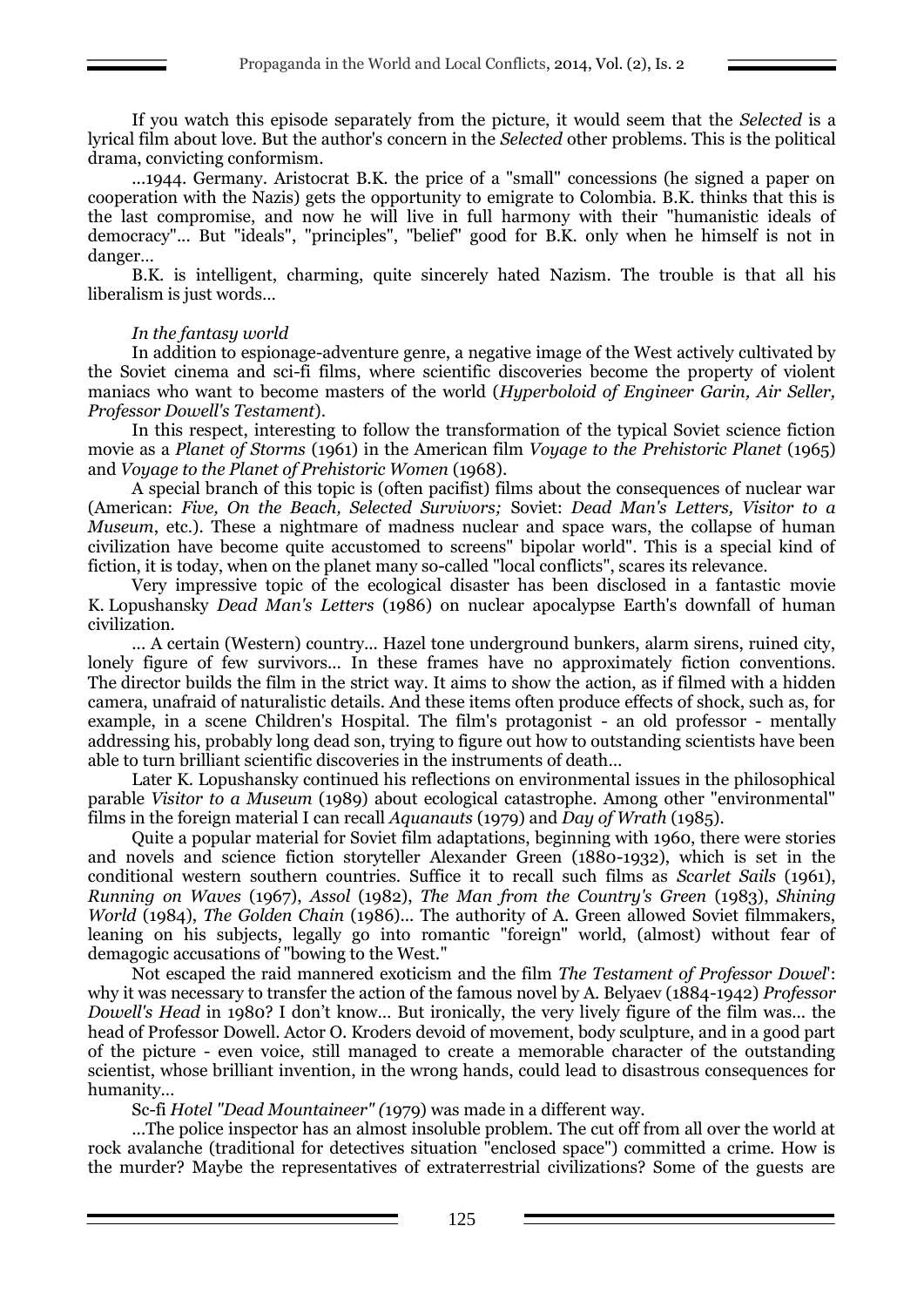ordinary people, the other ... Who is who? Is it possible to judge the alien from outer space on earth laws? Where is the line of duty and basic humanity?

Create a visual solution of the sci-fi movie is not an easy task. This film has hyperrealism style... Using light and colors and mirror images of neon glare, the operator Y. Sillart (1943-2011) made sure that everything is happening as if in a very real situation, but the reality of the… fantastic world: a mountain peaks surrounding the hotel, seem distant fragments planets with sounds unusual music, through which almost punched words in some incomprehensible language. Figures dancing, writhing in mirror chilly purple hues, create the impression of detachment from the earth, a fabulous flight... Visual solution is fully subordinated to drama: an imaginary fun hotel guests felt the hidden drama... The tension in the film is gradually but steadily increases as development actions.

But, perhaps, the only A. Tarkovsky managed to bring the genre of science fiction to the level of profound philosophical generalizations.

...There are strange and mysterious events on the space station, in orbit distant planet Solaris… Using the canvas of the famous science fiction novel by S. Lem (1921-2006), A. Tarkovsky (1932-1986) in *Solaris* (1972), it seems to me, created one of his philosophical masterpieces. His film not only thinking about the consequences of possible contacts with extraterrestrial civilizations. Grand Master created attractive images of the planet Earth, which is poured warm rain, and thoughtfully roam over the transparent river sad horse... "Man needs a man." This phrase is the key to understanding the author's conception of the film, which raises the perennial problems of conscience, guilt, compassion, understanding, Ecosphere and, of course, love...

Seven years later, Andrei Tarkovsky created a fantastic parable "Stalker" (1979): the philosophical reflections about the problems of conscience, belief, human responsibility for their actions, about the environmental and moral catastrophe... Led by a stalker - a conductor in a dangerous and mysterious zone - the characters of the film want to get into some kind of a magical room with a well, where the alleged fulfilled all the dreams come true... and this way it becomes important in their lives the spiritual and moral test...

It should be noted that in the late 1980s, there was the fashion for the genre in the Soviet film called fantastic parable with elements of a horror movie (for example, *The Departed* (1987), *Veld*  (1987), *Third Planet* (1991).

One might think, after the gloomy films of K. Lopushansky (*Russian Symphony, Dead Man's Letters*) and other supporters of the genre usually called futuristic fantasy with element of horror, that the fashion would have faded. Russian cinema and video viewers prefer the technically perfect American scare movies to our boring and indistinct mix. In contrast with the old Romantic stories about men-fish and astronauts, however, the heroes of many Russian films of 1990s continue their agonizing, hard traveling across *The Zone*, and if they leave the surface of the Earth, they do so only to hide in another planet's gloomy caves or dungeons.

Often the action of these pictures takes place under some dictatorship. On the land and in the air the services of liquidation move, armed with lethal weapons. For photography dirty and deserted streets are chosen, with decayed houses, the walls of which are covered with mold as turbid water slowly drops from the ceiling. Hysterical characters with matted hair and eternal bags under eyes rush about the ruined labyrinths and sandy ridges. They may keep silent for a long time, staring into cracked mirrors or, contrariwise, burst out in endless superintellectual monologues. Here dark old oaken doors creak vilely and swampy puddles stick underfoot (a variant: the unsteady sand is creaking). The beautiful and mysterious women from time to time throw off their covers, and their naked bodies shine in the semi-darkness...

Central scenes of such films are episodes of contact with the strange and forbidden Zone where, in imitation of A. Tarkovsky's works (*Solaris, Stalker*), a lot of extraordinary things happen to the heroes. There is uncertainty at every step: malicious mutants, werewolves, dog-cannibals, maniacs, and so on.

The motives "inspiring" authors of this *Russian fantastic movie-land* are understandable. They want to create something epochal on the theme of humankind's responsibility for its actions on the planet; to condemn the principle of "the end justifies the means"; to think about the problems of ecology and nature, psychology and intellect. As a rule, however, philosophical concepts are hardly visible through the steam of cinema clichés, rented for the occasion.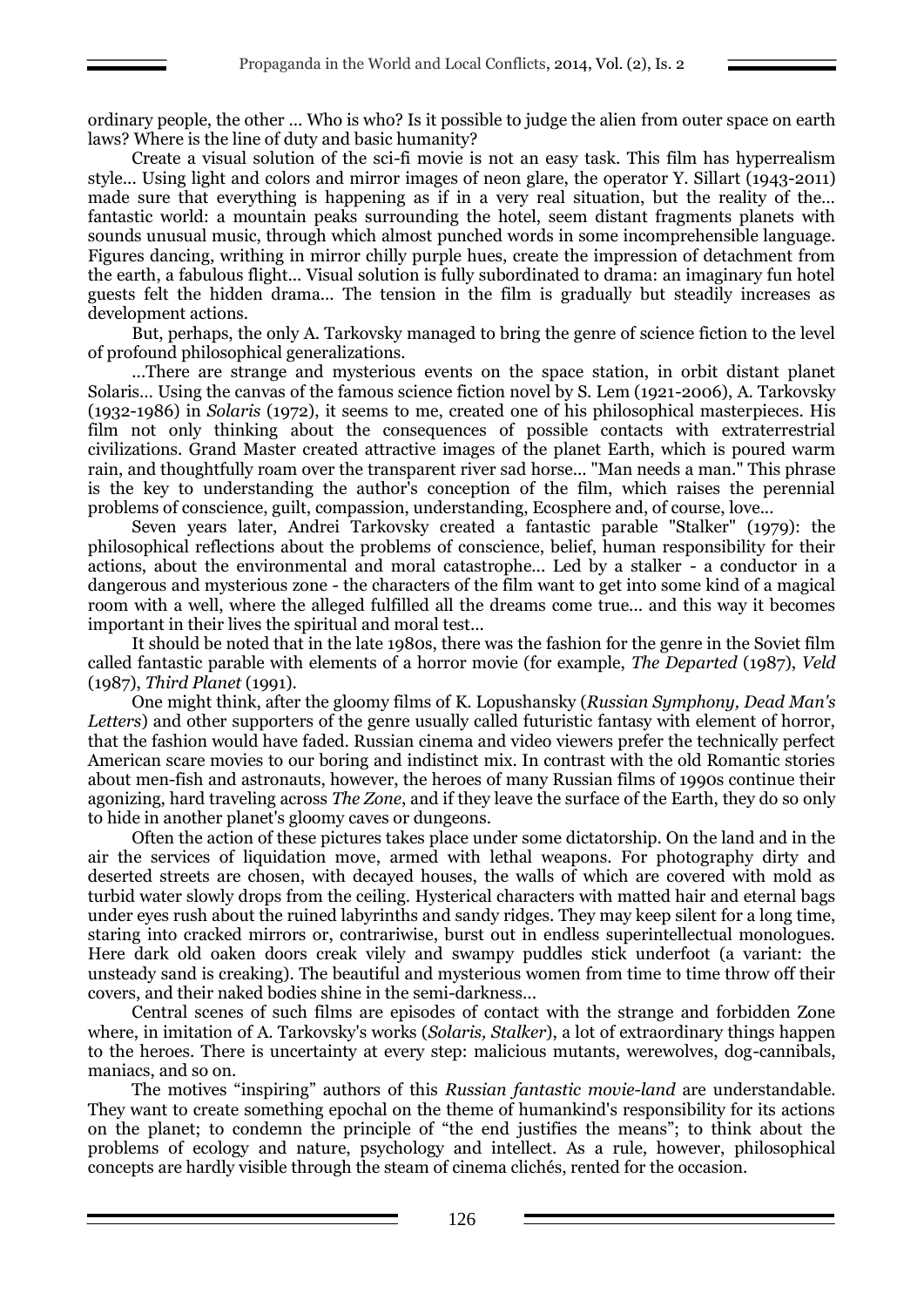The authors of such films often claim famous literary origins. But their modest "based on" postscript only affords an opportunity to make a middling movie out of any original story or novel once it is provided with meaningful pauses. These, deprived of a psychological basis, serve only to lengthen the picture.

It's hard for even talented actors to play in these films, because their heroes are submitted to the firm laws of the marionette. It's easier for less-gifted actors but that, obviously, doesn't add artistic pluses. Perhaps only cinematographers and designers feel themselves free there, hoping to surprise spectators with defined compositions, whimsical plays of light and color. Unfortunately, poor budget are quite clearly evident. The technical backwardness of Russian cinema is obvious in the productions' primitive shooting; their horrors don't frighten. Fantasy today can't be made with ancient means: the gap in effects, tricks and technology is too great between Russian *fantastic movie-land* and any of the works of Robert Zemeckis, James Cameron or John Carpenter.

One way out for Russian fiction is as old as cinema world - studying the films of Spielberg and Lucas - but the disorder of our economics does not evoke optimism...

#### *Visiting a fairy tale*

The Russian cinematic fairy tale also has old traditions, founded by A. Row (*The Frosty Fire, Water and Cooper Trumpets, Morozko,* etc.) and A. Ptushko (*The Stone Flower, Sadko*). Until recently, however, fantasy films had to submit to two unwritten rules: all except a few were made for a children's audience, and the action had to take place in ancient times, in a faraway kingdom. The first rule dictated an understandable style for the fairy tale, with vivid, clear pictures and vocabulary, and villains looking not very fearful but on the contrary, usually, funny and harmless. The second rule was very seldom infringed, because magicians, witches, demons and other fairy characters - according to "highly placed" thought - could be perceived as an embodiment of the authors' mysticism intruding on a modern background. In these cases, when magic and witchery were admitted into our days (as in *The Snowy Fairy Tale* by E. Shengelaya and A.Saharov), unintended associations and parallels appeared.

In the word, the production of films similar to *The Omen* by Richard Donner and *The Shining* by Stanley Kubrick for the Russian screen couldn't be even imagined until 80-s. In 1990s the situation has turned 180 degrees. Russian screen are full of foreign and indigenous horror films and fearsome tales that chill the blood. Vampires, demons, witches and others evil spirits have become frequent guests on video and cinema circuits from Moscow to the very frontiers...

However, if we analyze the filmography of Soviet films 1946-1991 years, you may find that most of fairy tales' action unfolded in a certain Western world. Basically it was the film adaptation of the famous fairy tale of foreign authors (*Cinderella,* 1947; *Star Boy*, 1957; *Cipollino*, 1961; *The Snow Queen*, 1966; *The Old, Old Story*, 1968, *King-Deer,* 1969; *The Shadow*, 1971; *The Prince and the Pauper,* 1972; *Cipollino,* 1972; *The Princess and the Pea*, 1976; *The Little Mermaid,* 1976, *Magic Voice of Gelsomino*, 1977, *Little Red Riding Hood*, 1977; *Wandering lights,* 1979; *The Nightingale*, 1979; *Sold laughter,* 1981; *The Tale Told by Night,* 1981; *Donkey Skin,* 1982; *Mary Poppins, goodbye,* 1983; *The Tale of the Star Boy,* 1983; *Autumn Gift Fairies*, 1984; *Peppi Longstocking,* 1984; *The Old Wizard's Tales,* 1984; *The Mystery of the Snow Queen,* 1986; *Wild Swans,* 1987; *Peter Pan,* 1987; *Mad Lori,* 1991; *The Shadow, or Maybe Everything Would Good,* 1991, etc.).

In addition to adaptations of foreign fairy tales Soviet screen had and fairy tales of Soviet authors, exposing the monarchist, "bourgeois-imperialist" and other persons, undesirable for USSR (*Cain the XVIII,* 1963; *The Kingdom of Crooked Mirrors*, 1963; *The City of Masters,* 1965; *Three Fat Men,* 1966; *In the Kingdom of Far Far Away.*.., 1970; *The Adventures in the City, Which is Not*, 1974; *As Long as the Clock Strikes,* 1976, etc.).

Sometimes this was done with talent (*City of Masters, Three Fat Men* and others.), sometimes was not. The philosophical tale (*Ordinary Miracle,* 1965; 1978; *Kill the Dragon,* 1988 and others) rarely appeared where. In fact, there was no propaganda, but it was ironic reflections on the essence of eternal problems of life... I remember *The Tale of Wanderings* (1982) by A. Mitta, in the style of Western European folklore. History of poor orphans and Martha and May was in the spirit of fairy tales of the Brothers Grimm.

It is clear that this type of entertainment media texts have sustained structural codes, in other words, have a strong fairy, mythological foundation. Here, the best guides in their analysis may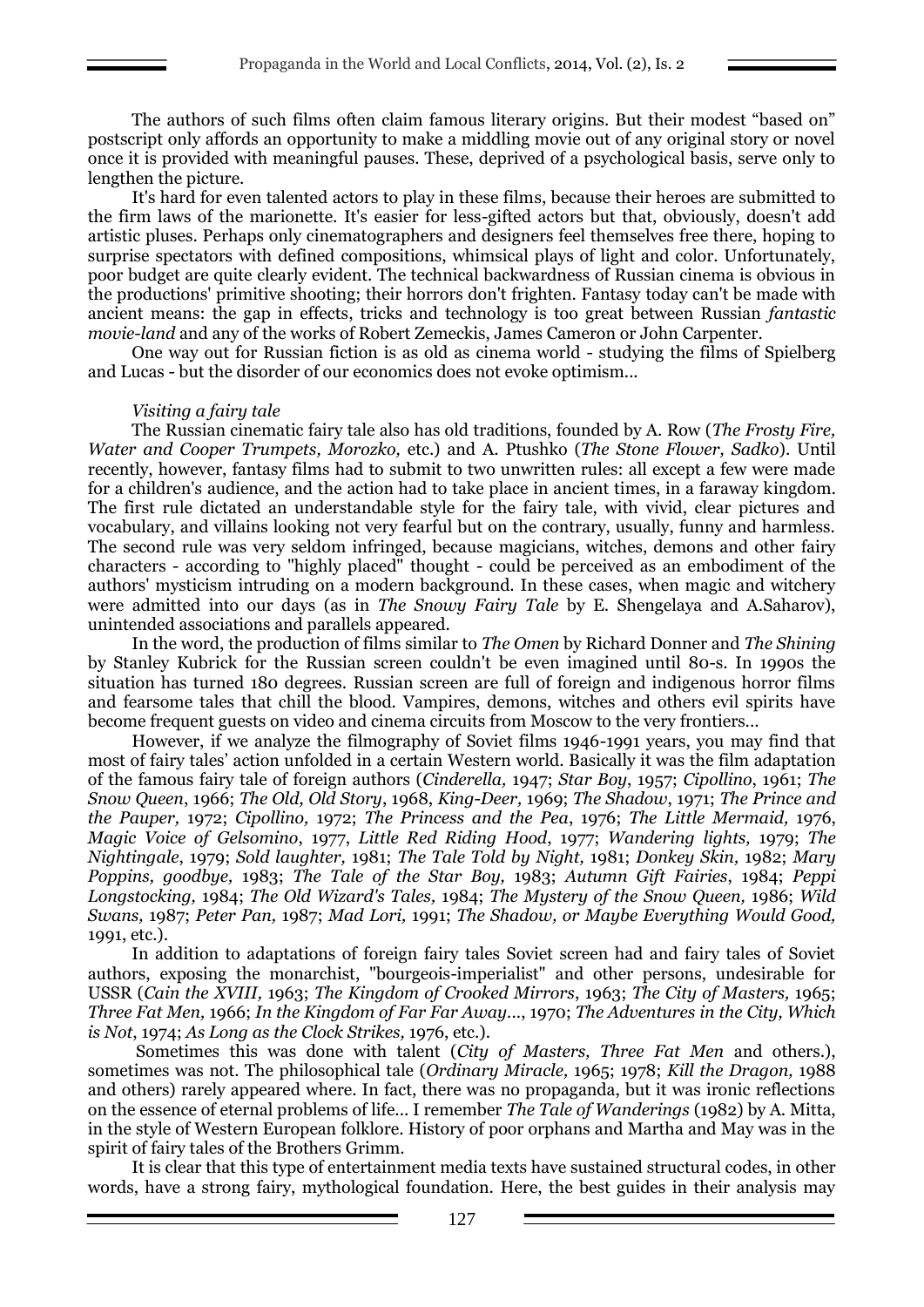serve as works of V. Propp, which clearly highlights the main plot of the situation and the typology of the characters fairy tale genre (Propp, 1998: 60-61).

In our previous publications cited examples of the analysis of specific audiovisual media texts (Fedorov, 2008: 60-80; Fedorov, 2009: 4-13), based on the methodology of V. Propp. On a similar principle is based analysis of media texts and other mass genres, such as detective and thriller (Bykov, 2010; Demin, 1977: 238; Shklovsky, 1929: 142; Eco, 1960: 52; Todorov, 1977: 49).

However, for more complex and ambivalent on the genre spectrum analysis of media texts such technology is not enough. *"If Propp's methodology is focused on the fact that from various texts, presenting them as a bunch of variants of the same text, calculate the underlying single text code, the method of Bakhtin (...) the opposite: in a single text singled out not only different, but that is especially important, mutually untranslatable subtexts. The text reveals his inner conflict. In the description of the text tends to Propp's equilibrium: precisely because it considers narrative texts, most notably that the movement, in fact, no - there is only a fluctuation around a homeostatic regulations (balance - imbalance - rebalancing). In the analysis of Bakhtin's inevitable movement, change, the destruction is hidden, even in the static text. Therefore, it is the plot, even in those cases when it would seem, is far from the plot problems. The natural area for the text, according to Propp, the tale turns out, according to Bakhtin, - the novel and drama. (...) In any detail how any civilization known to us, we are confronted with texts of very high complexity. Under these conditions, a special role is played by setting pragmatic audience that can activate in the same text "Propp's" or "Bakhtin's" aspect*" (Lotman, 1992: 152, 155).

However, it is a controversial point of Y. Lotman that the dialogue "author" and "recipient" different *"not only common code two juxtaposed sentences, but also the presence of a particular shared memory at the sender and the recipient. The absence of this condition makes the text nondecoded. In this regard, we can say that any text is characterized not only code and message, but also focus on a specific type of memory (memory structure and the nature of its filling)*" (Lotman, 1992: 161).

In my opinion, audience can decode of media text audience in any case, regardless of the "shared memory". Another thing, what will be the level of the decoding. Moreover, the presence of shared memory at the sender and the addressee does not guarantee that the author is satisfied with the level or direction of their interpretation of the text recipient. Whatever the depth decoding of media text, it is possible a variety of contradictory interpretations of his audience.

Moreover, the message is some empty form, and can be attributed to a variety of values (Eco, 1998: 73). The message becomes an aesthetic function when it is built in such a way that is ambiguous and directed on itself, i.e. it aims to draw the attention of the recipient to the way it is built. Function can coexist in the same message, and usually in everyday language they interweave, though some one is dominant. Message from the aesthetic function is controversial, especially in relation to the expectations of the system, which is code for (Eco, 1998: 79).

# **Conclusion**

*Soviet cinema stereotypes of the era of "ideological confrontation" (1946-1991)*

The era of the "cold war" movies quite amenable to the generalized analysis and can be organized according to the dominant stereotypes (on issues, ethics, ideological message, plot patterns, types of characters, images and techniques, etc.). In addition, a comparative analysis of the films' plot schemes, character and ideology of the Western and Soviet era of "ideological confrontation" (1946-1991) leads to the conclusion that the essential similarity of their media stereotypes (Fedorov, 2010).

A content analysis of media texts of the era of "cold war" allows to represent their basic narrative scheme as follows:

- Spies penetrated into the territory of the USSR / US / Western country, to commit acts of sabotage and / or ferret out military secrets (*Secret Mission, Blue Arrow, Case № 306, The Mystery of Two Oceans, Over the Tisza, The shadow of the pier, The Case of Corporal Kochetkov, Shot in the Fog, Labeled Atoms, We Blame, Prize, From Russia with Love, Topaz, Prize, Fire fox, The Fourth Protocol, No Way Out,* etc.);

- The enemy is preparing a secret attack on the USSR / US / Western world, creating this secret bases with nuclear weapons (*The Mystery of Two Oceans, World War III, Secret Weapon,*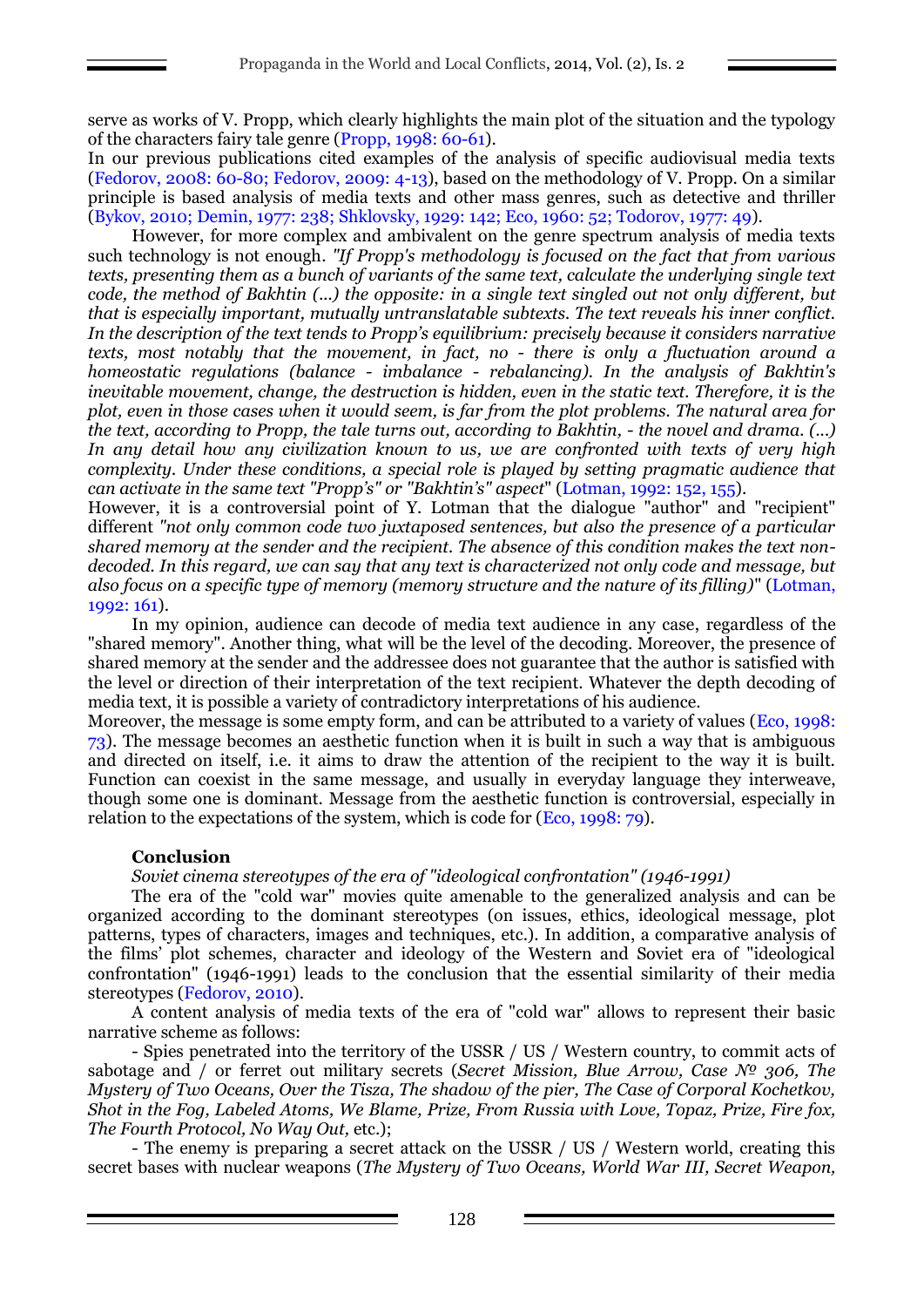and others*).* Option: landing of the occupying forces *(Black Gull, Red Dawn, Amerika*, etc.). Nuclear strikes, destroying the United States, and even the entire planet (*Five, On the Beach*, etc.);

- An inhuman pseudo-democratic or totalitarian regime oppresses his own people (USSR / US / other countries), often spending over it risky medical experiments or throwing into concentration camps (*Conspiracy of the Doomed, Silver Dust, The Man Who Interviewed, The First Circle, One Day in the Life of Ivan Denisovich, Gulag, Goodbye, Moscow,* etc.).;

- Dissidents leave / are trying to leave the country, which, in their opinion, stifle democracy and the freedom of the individual (*Flight 222, Iron Curtain, The Red Danube, Escape to the Sun, Moscow on the Hudson, White Nights*, etc.);

- Ordinary Soviet / westerners explain misled by propaganda of the Soviet / western military / civilian visitors that the USSR / US / Western country - a stronghold of friendship, prosperity and peace (*Russian Souvenir, Leon Garros Is Looking for His Friend, Ninotchka, Silk Stockings, Russian*, etc.);

- In the way of love / couple appear obstacles associated with the ideological confrontation between the USSR and the Western world (Roman and Francesca, Falling Ideas, Flight 222, American Spy, Silk Stockings, One, two, three, Cowboy and the Ballerina, etc.).

In general, this kind of Soviet stories *"based on a series of simple "dichotomies": 1. peaceful society builders of communism and hostile to the bourgeois world; 2. positive, moral, faithful communist ideas characters and villains, spies / saboteurs; 3. The sacrifice / heroism and cowardice / betrayal; 4. love for the country / faithfulness and work for money, etc. Thus, the visual design based on oppositions: a basic artistic technique used antithesis; using it achieved a positive total composition of positive images, while the image of the enemy elements are acquired even more negative connotation*"(Kolesnikova, 2010).

We are focusing on identifying stereotypes under the topic of ideological confrontation in the Soviet feature films of various genres.

*The structure of the Soviet drama's "confrontational" stereotypes* 

*Historical period, the place of action:* any period from 1917 to 1991, the Soviet Union, the United States and other countries.

*Furnishings, household items:* a Soviet modest dwelling and characters everyday objects, luxury homes and objects of everyday life western characters.

*Methods of reality representation:* quasi-realistic or quasi-grotesque depiction of life in the "hostile states".

An example of the Soviet version of events: New York is the city of the "yellow devil", the sparkling lights of the advertisements. City of cruel and heartless rich white people, despising Negroes. A city where there is no place humanity and sincere feelings. Moscow is modern and cozy, bright and vibrant city with friendly people, ready to come to the aid of the first comer.

*The characters and their values, ideas, clothes, physique, vocabulary, facial expressions, gestures*. Positive characters have a democratic ideas; negative characters have inhuman, militaristic ideas. Characters shared not only social, but also material status. Western characters are often rude and violent men with scowling faces, active gestures and nasty vocal timbres.

*A significant change in the lives of the characters:* the negative characters are going to put their anti-human ideas.

*A problem:* the life of positive characters, as, indeed, and the lives of entire peoples / nations in jeopardy.

*The search for solutions:* the struggle of positive to negative characters.

*Solution:* destruction / arrest of negative characters, the return to civilian life.

## *Conspiracy of the Doomed. USSR, 1950. Directed by M. Kalatozov.*

*Historical period, the place of action:* A certain Eastern European country, like Czechoslovakia. The second half of the 1940s.

*Furnishings, household items:* a modest life of ordinary people, luxurious interiors of apartments of the bourgeoisie and the top of the Catholic clergy.

*Methods of reality representation:* quasi-realistic preserving the visibility of documentary objectivity.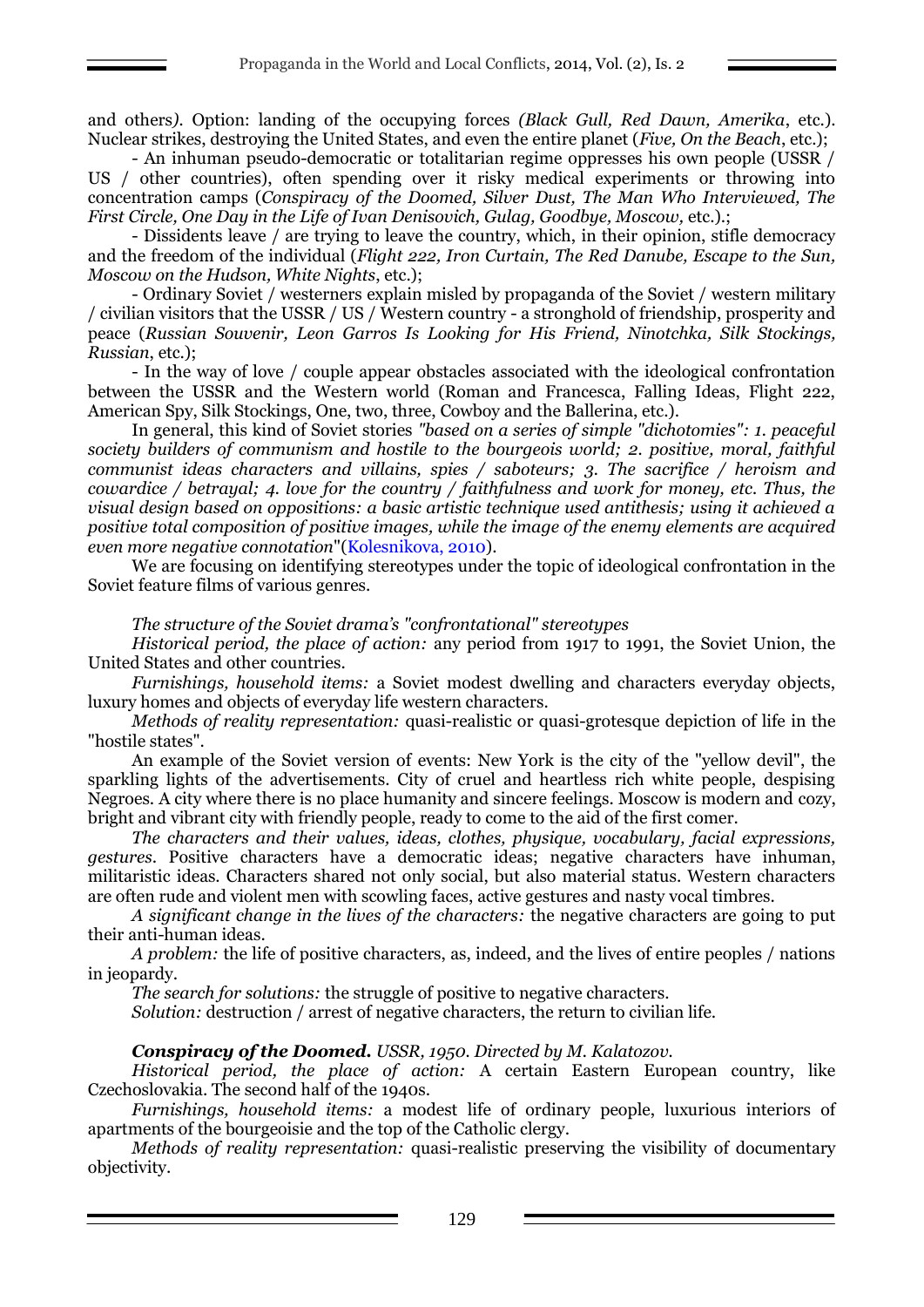*The characters and their values, ideas, clothes, physique, vocabulary, facial expressions, gestures:* the supporters of socialism and the Soviet Union; their enemies - the bourgeoisie and religious figures, show false and cynical, with florid vocabulary and unpleasant voice and appearance. Proponents of the "socialist road", on the contrary, depicts a purely positive - a purposeful, strong, honest fighters for peace and democracy, with business vocabulary, restrained gestures and facial expressions.

*A significant change in the lives of the characters:* the supporters of communist ideas, focused on the Soviet Union (the authors do not even reflect on the extent to mock / revelatory sounds of their slogan: "We swear to Stalin and the Soviet people to protect the freedom and independence of our country!"), seeking to take away power from the local bourgeoisie and the Catholic church, which, with the support of Western countries and "betrayed the cause of socialism" of Yugoslavia, seeking to consolidate the country's capitalist regime.

*A problem:* the life and freedom of positive characters - the supporters of socialism - under threat.

*The search for solutions:* spokesmen for the interests of working people and socialism come into struggle against the bourgeoisie and its allies.

*Solution:* the Communists easily defeat the "doomed" parliament...

## *The Life and Death of Ferdinand Luce. USSR, 1976.* Directed by A. Bobrowski.

*Historical period, the place of action:* Germany, the end of the 1960s.

*Furnishings, household items:* modern offices of the German weapons concern, luxurious furnishings a life of its leader.

*Methods of reality representation:* realistic, preserving the visibility of documentary objectivity.

*The characters and their values, ideas, clothes, physique, vocabulary, facial expressions, gestures*. Soviet professor and the heads of the German company. They shared a contrasting ideological status. Soviet professor charming, intelligent, honest, modestly dressed in his proper literary language, facial expressions and gestures correspond to the canons of the intellectual. Leaders of the German company are false, cynical possessed nuclear weapons and the suppression of democratic ideas... Their vocabulary is primitive, vulgar gestures and facial expressions.

*A significant change in the characters' lives:* learning about the insidious plans of his father to acquire nuclear weapons, the son of the head of the concern sends secret documents to the journalist…

*A problem:* the life of goodies, but the lives of millions of people (in the case of the nuclear group plans) under threat.

*The search for solution to the problem:* the Soviet professor, finding allies, expose the plans about nuclear weapons.

*Solution:* Nuclear plans collapsed.

## *Contract of the Century.* **USSR, 1985**. Directed by A. Muratov.

*Historical period, the place of action:* 1970s – 1980s. West Germany.

*Furnishings, household items:* office of the Soviet trade mission, restaurants, city streets.

*Methods of reality representation:* realistic, preserving the visibility of documentary objectivity.

*The characters and their values, ideas, clothes, physique, vocabulary, facial expressions, gestures*. Soviet trade officials and their West German counterparts. They shared a contrasting ideological status. The head of the Soviet delegation, charming, intelligent, honest, dressed in a neat suit, his right speech, facial expressions and gestures correspond to the canons of Soviet diplomacy. His German colleagues also dressed in neat suits, it is businesslike professionals.

*A significant change in the lives of the characters:* the Soviet delegation arrives in Germany for talks with the responsible German banks to grant credit for the Soviet gas pipeline "Siberia - Western Europe".

*A problem:* the CIA seeks to prevent this transaction, and the Germans want to give credit to the Soviet partners under very high percentage.

*The search for solution to the problem:* the head of the Soviet delegation trying to negotiate with the Germans more favorable credit terms, but it does not give a reason to abandon the deal.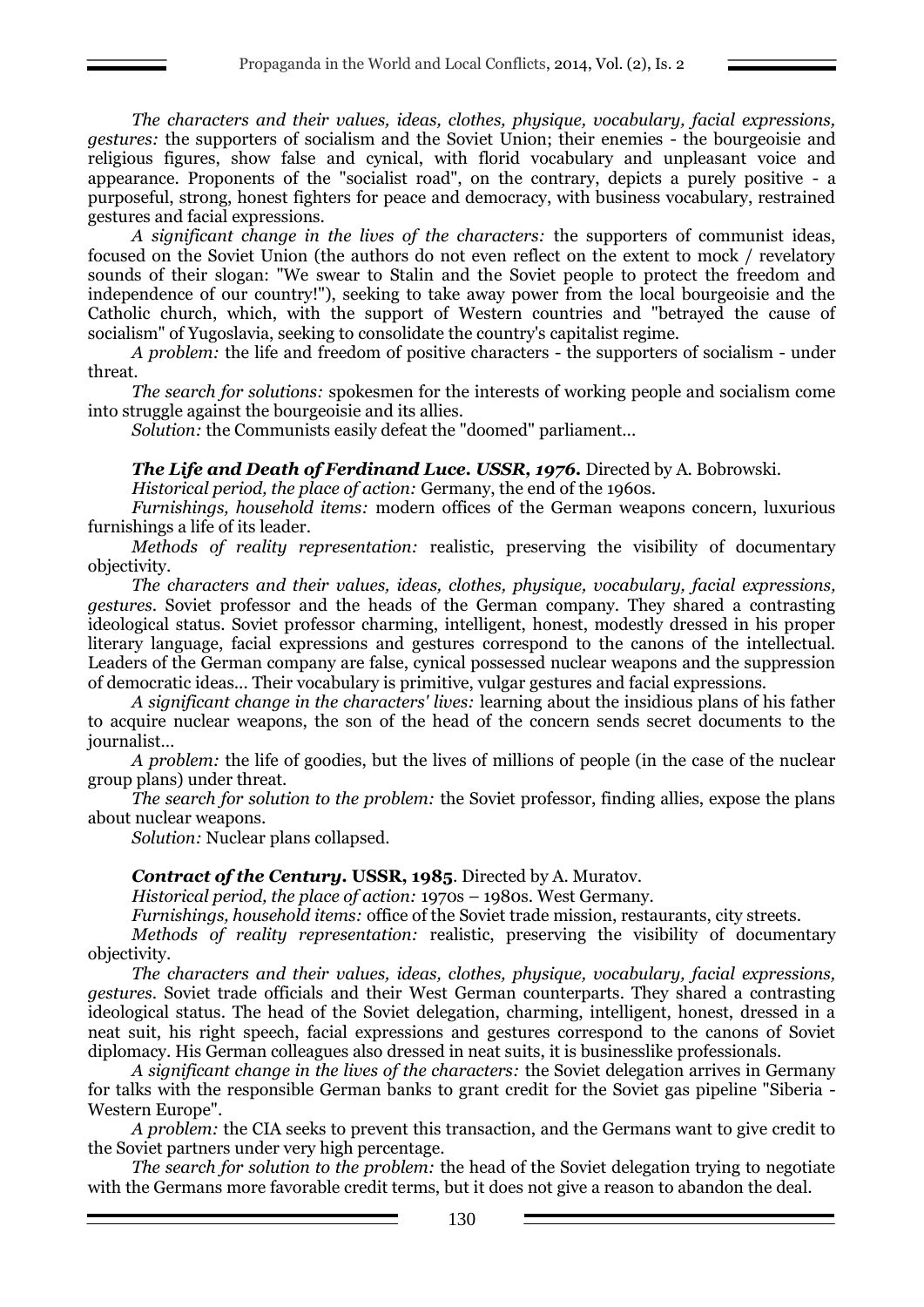*Solution:* the victory of the Soviet commercial diplomacy: "deal of the century" concluded in the most favorable conditions for the USSR.

## *The structure of the Soviet stereotypes of thriller or detective "confrontational" movie*

*Historical period, the place of action:* any period of time from 1917 to 1991, the Soviet Union, the United States and other countries.

*Furnishings, household items:* a Soviet modest dwelling of characters' everyday objects, luxury homes and Western characters' everyday objects (however, in the territory of a hostile country, spies adapted to the housing and living conditions of the enemy).

*Methods of reality representation:* conditionally grotesque and realistic portrayal of life in the "hostile states".

*The characters and their values, ideas, clothes, physique, vocabulary, facial expressions, gestures:* positive (border guards, counter-intelligence officers, intelligence agents / spies, saboteurs) and negative (the same persons). Divided by ideology and worldview (bourgeois and communist) characters usually have a strong constitution: Western Spies can for some time (up to expose, for example) to look pretty, but then be sure to find its ugly essence... Western characters (spies, the CIA and others.) are shown gross and brutal, with a primitive vocabulary, inconspicuous persons, active body language and tone of voice annoying rumor... Soviet characters (border guards, KGB, etc..) depicts honest, intelligent, charming people in dialogue, ruthless enemies. Their vocabulary, perhaps, does not shine delights, but the available have smiling faces, confident gestures and pleasant tone of voice...

*A significant change in the lives of the characters:* negative characters commit a crime (illegal crossing of the border, sabotage, espionage, blackmail, theft of state secrets, murder).

*A problem:* violation of the law.

*The search for solution to the problem:* crime investigation, prosecution negative characters. *Solution:* the positive characters / catch / kill negative.

## *The Case of Corporal Kochetkov.* **USSR, 1955.** Directed by A. Razumny.

*Historical period, the place of action:* the Soviet Union of the 1950s. Military unit. The provincial Soviet city.

*Furnishings, household items:* a modest overhead environment military camp, soldiers' barracks, the house where the main character lives.

*Methods of reality representation:* quasi-realistic in relation to the positive Soviet characters; grotesque light in relation to the spies (though at first they show rather positive), furnishings, interiors look quite realistic.

*The characters and their values, ideas, clothes, physique, vocabulary, facial expressions, gestures*. Negative characters are Western spies; positive characters –are Corporal Kochetkov and his co-workers, bosses. All the characters are dressed modestly - in accordance with their status (Kochetkov dressed military uniforms, have spies – in discreet civilian clothes). Kochetkov initially looks a bit naive and gullible, but in the end he is morally resistant Soviet soldiers. His vocabulary is simple, his smiling face and a pleasant tone of voice. Corporal Kochetkov has communist ideas, there is no doubt.

*A significant change in the lives of the characters:* Western Spies eager to find out from Corporal Kochetkov military secrets.

*A problem:* pretending to be a simple Soviet saleswoman, beautiful spy girl luring Kochetkov to her home...

*The search for solutions:* Kochetkov shares his suspicions with the Soviet officer. *Solution:* Western spies exposed and arrested.

## *Resident's Error.* **USSR, 1968**. Directed by V. Dorman.

*Historical period, the place of action:* the USSR the second half of the 1960s.

*Furnishings, household items:* streets and apartments of the Soviet city.

*Methods of reality representation:* neutral correct on the part of the image of Western spy (singularity of this technique is explained in the next series about "resident" in that he moves to the side of the Soviet intelligence; here felt the new trends of epochs: Western spies had not had before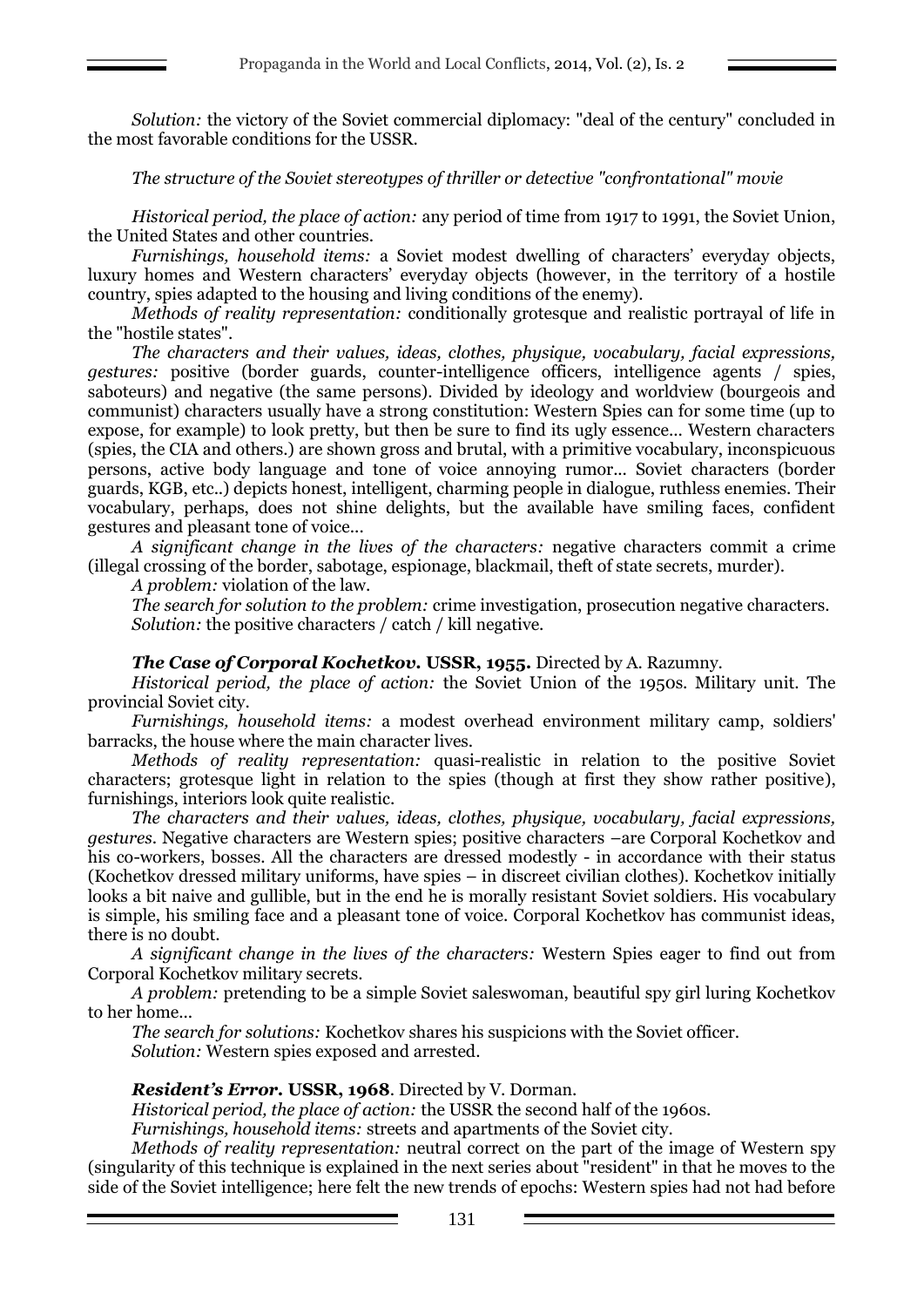any positive traits); positive with respect to the employees of the Soviet counterintelligence; furnishings, interiors look quite realistic.

*The characters and their values, ideas, clothes, physique, vocabulary, facial expressions, gestures*. Really negative characters are only Western security officials. Positive characters: a Soviet agent "Snipe" and employees of the Soviet secret police. All the characters - a slender, smart, dressed about the same - in a good clothes.

*A significant change in the lives of the characters:* Western intelligence agencies entrusted his experienced resident in the USSR perform an important task.

*A problem:* the USSR State secrets have new target.

*The search for solution to the problem:* the Soviet counterintelligence service sends one of his best agents to neutralize Western resident.

*Solution:* the Soviet secret service arrested a western resident.

## *Death on the Rise.* **USSR, 1982.** Directed by H. Bakaev.

*Historical period, the place of action:* the USSR, Moscow beginning of the 1980s.

*Furnishings, household items:* laboratory, the streets of Moscow, the interiors of apartments and a country house.

*Methods of reality representation:* household furnishings, and all the characters are depicted quite realistically, without grotesque.

*The characters and their values, ideas, clothes, physique, vocabulary, facial expressions, gestures*. Negative character is Western spy woman (slender, pretty, well-dressed, purposeful, smart, secure, cleverly masquerading as a Soviet intellectual); positive character is ambitious young physicist.

*A significant change in the lives of the characters:* spy woman meets with Soviet physicist and soon luring him to the cottage of "friends": the resident place of Western spies.

*A problem:* Western spies try to recruit Soviet physicist.

*The search for solutions:* Soviet physicist abandons "tempting offers" and tries to leave.

*Solution:* physicist killed in a car accident, the representatives of the Soviet secret police exposes and arrests of spies.

*The structure of the Soviet stereotypes of "confrontational" action genre*

*Historical period, the place of action:* any period of time from 1917 to 1991, the Soviet Union, the United States and other countries.

*Furnishings, household items:* a Soviet modest dwelling and characters' everyday objects, luxury homes and Western characters everyday objects; the unified billing military facilities: bases, cabins of planes and tanks, decks warships, submarines compartments.

*Methods of reality representation:* as a rule, quasi-realistic portrayal of life in the "hostile states".

*The characters and their values, ideas, clothes, physique, vocabulary, facial expressions, gestures.* Positive characters (any military, civilians) have a democratic ideas; aggressors (military, saboteurs, terrorists) have inhumane ideas. Divided by ideology and worldview (bourgeois and communist), characters usually have a strong constitution: in Soviet films western characters (soldiers, officers) shows the crude and brutal, with a primitive vocabulary and unpleasant tone of voice.

*A significant change in the lives of the characters:* negative characters commit a crime (armed aggression, sabotage, murder).

*A problem:* violation of the law - a life of positive characters, and often, and the lives of all peaceful democratic characters of the country in jeopardy.

*The search for solution to the problem:* the armed struggle of positive characters from enemy aggression.

*Solution:* destruction / capture of the aggressors, the return to civilian life.

*Alarm Departure. USSR, 1983.* Directed by V. Chebotarev.

*Historical period, the place of action:* the territorial waters of the USSR, the beginning of the 1980s.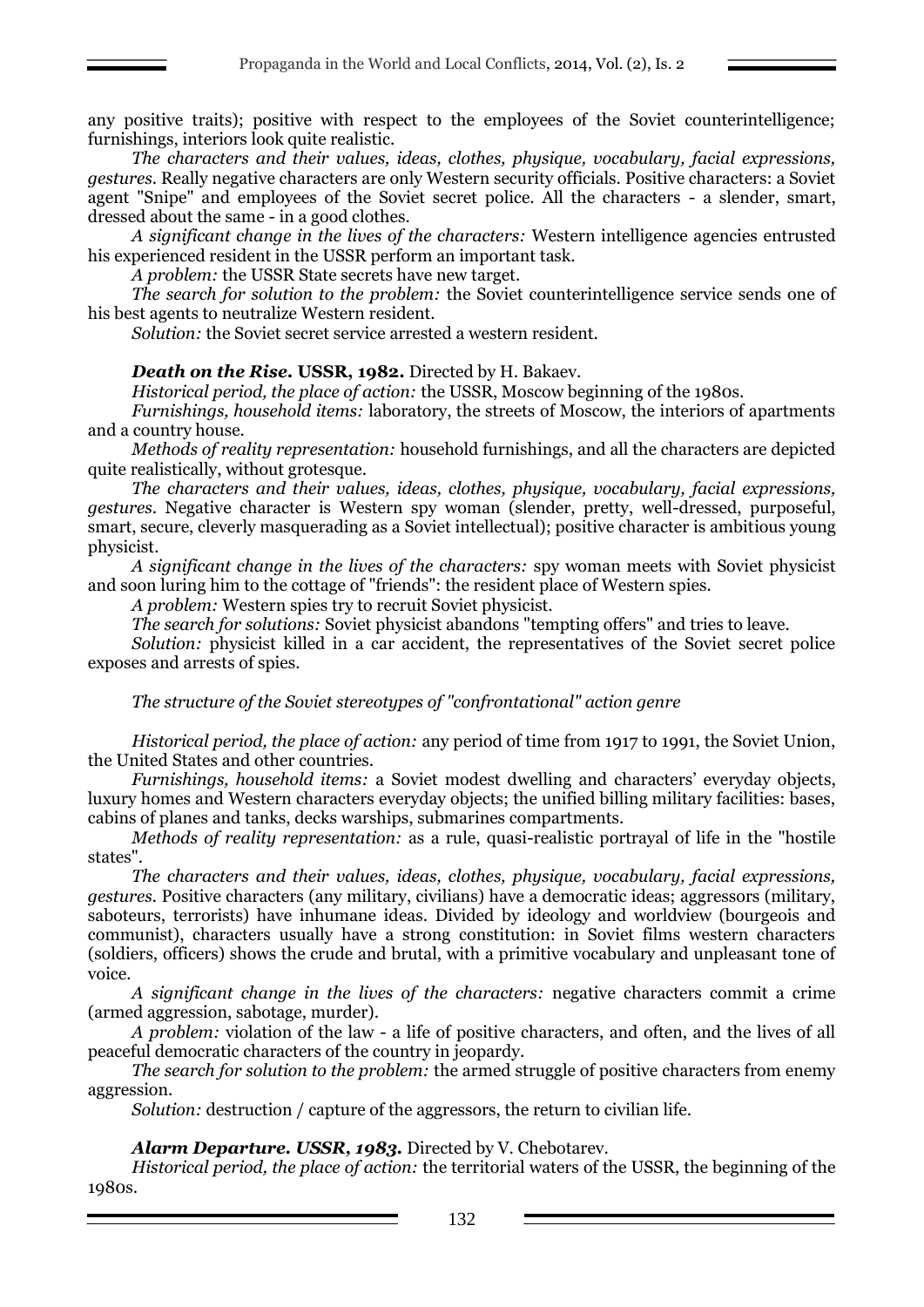*Furnishings, household items:* an enemy ship, the cabin of the Soviet helicopter.

*Methods of reality representation:* texture, interiors, uniforms, etc. look quite realistic.

*The characters and their values, ideas, clothes, physique, vocabulary, facial expressions, gestures.* Positive characters are the brave and skilled border guards; negative characters are their Western counterparts. The vocabulary of all the characters uncomplicated. Facial expressions and gestures are often exaggeration.

*A significant change in the lives of the characters:* the enemy spy boat violates the Soviet border.

*A problem:* violation of the law on the state border of the USSR.

*The search for solution to the problem:* the Soviet border guards trying to neutralize the enemy crew boats.

*Solution:* spy boat neutralized.

*Single Voyage. USSR, 1985.* Directed by M. Tumanishvili.

*Historical period, the place of action:* the Pacific Ocean. The mid-1980s.

*Furnishings, household items:* Soviet and American ships. Military life of seafarers.

*Methods of reality representation:* texture, interiors, costumes, etc. are shown in a realistic manner.

*The characters and their values, ideas, clothes, physique, vocabulary, facial expressions, gestures*. Positive characters are simple cute Soviet sailors; negative characters are American sailors. Those and others dressed in military uniform, they have a strong physical training, enjoy a simple and clear vocabulary of short phrases. Soviet sailors, of course, look nicer.

*A significant change in the lives of the characters:* during the military maneuvers, CIA picks a dangerous provocation.

*A problem:* the threat of a catastrophe.

*The search for solution to the problem:* the Soviets attempt to prevent a catastrophe.

*Solution:* disaster threat is successfully eliminated.

*Charged Death. USSR, 1991* (with the participation of US filmmakers). Directed by V. Plotnikov.

*Historical period, the place of action:* the Far East, maritime coastal area. Beginning of the 1990s.

*Furnishings, household items:* ships, military supplies (form, weapons, etc.).

*Methods of reality representation:* texture, interiors, costumes, etc. look quasi-realistic, without expensive special effects.

*The characters and their values, ideas, clothes, physique, vocabulary, facial expressions, gestures.* Escaped from prison dangerous criminals, smugglers, border guards, American pilots... Thanks to perestroika times, positive courageous characters here not only the Soviet border guards, but also American boys from the Coast guard, fighting with the bandits. Vocabulary is simple and the characters associated with military characteristics. Facial expressions and gestures of the characters often exaggeration. Clothing and most of the characters are a military uniform. Their physical development is clearly above average.

*A significant change in the lives of the characters:* dangerous criminals run from the strict regime camp.

*A problem:* the normal life of the positive character is threatened.

*The search for solution to the problem:* the Soviet border guards together with the Americans to defeat the bandits.

*Solution:* a victory over the bandits.

## *The structure of the Soviet stereotypes of "confrontational" melodramatic genre*

*Historical period, the place of action:* any time from 1917 to 1991, the Soviet Union, the United States and other countries.

*Furnishings, household items:* a Soviet modest dwelling and characters' everyday objects, rich homes and objects of everyday life of western characters.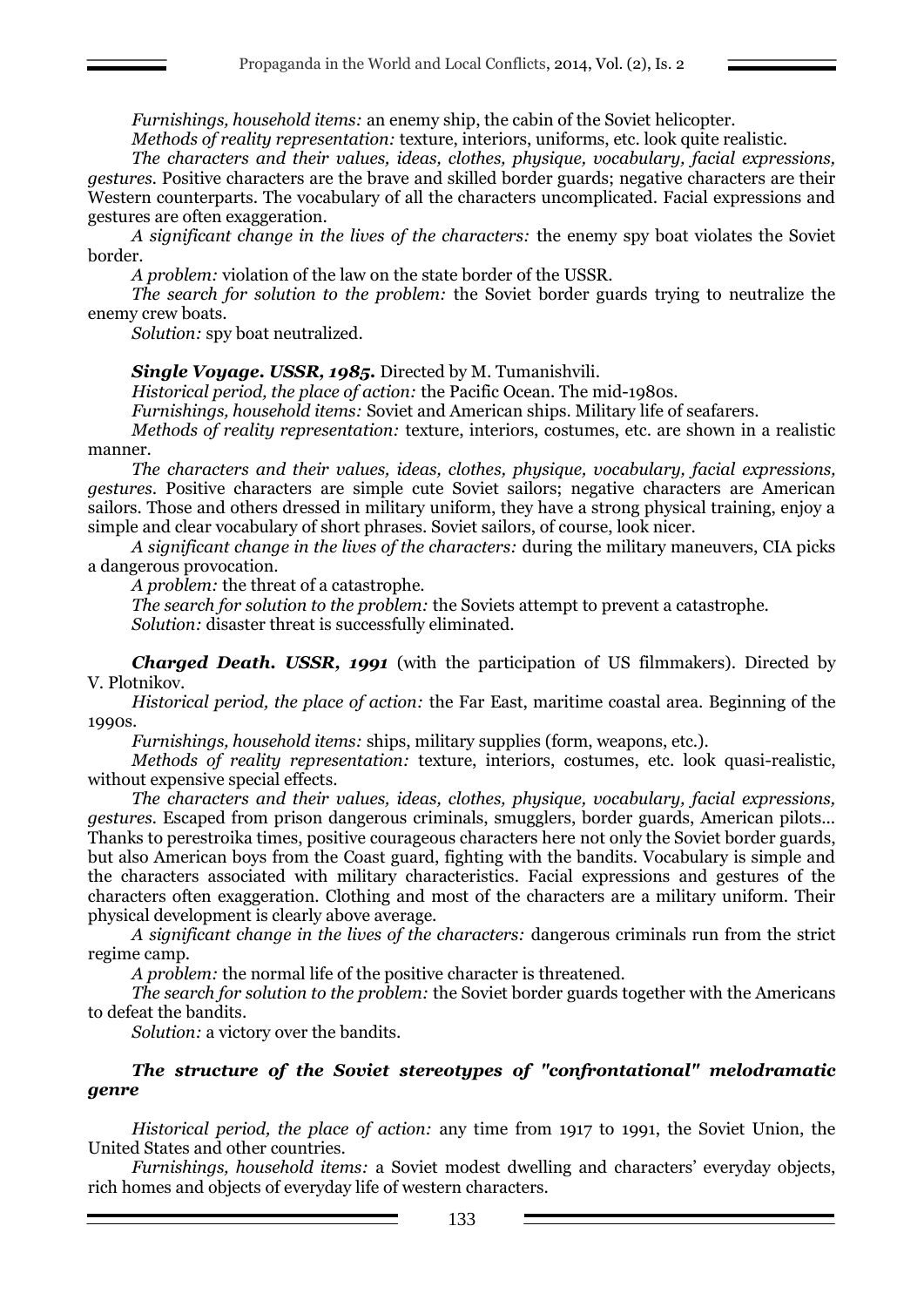*Methods of reality representation:* it is quite realistic (within the genre), although sometimes with elements of the grotesque.

*The characters and their values, ideas, clothes, physique, vocabulary, facial expressions, gestures.* Male and female characters with contrasting ideological and social status. Characters tend to have a slender physique and look quite nice. Their clothes, facial expressions and vocabulary are "average" framework.

*A significant change in the lives of the characters:* a meeting of male and female characters.

*A problem:* the ideological and social misalliance.

*The search for solution to the problem:* the characters overcome the ideological and social obstacles in the way of their love.

*Solution:* wedding / love harmony (in most cases), death, separation characters (as an exception to the rule).

*Roman and Francesca. USSR, 1960.* Directed by V. Denisenko.

*Historical period, the place of action:* Italy, 1940s – 1950s.

*Furnishings, household items:* streets and interiors of the Italian seaside town, a Soviet ship.

*Methods of reality representation:* accentuated the positive characters of lovers; grotesque in relation to the negative characters. Italian city depicted in the conventional manner.

*The characters and their values, ideas, clothes, physique, vocabulary, facial expressions, gestures*. Soviet sailor and simple Italian girl. Roman and Francesca shared contrasting ideological status of their countries. Both differ slender physique and good looks. Vocabulary of characters is easy. Facial expressions and gestures are emotional.

*A significant change in the lives of the characters:* on the eve of June 22, 1941 the Soviet ship moored in the Italian port. Sailor Roman meets Italian Francesca. They fall in love...

*A problem:* the next day the war broke out between Germany and the USSR, the Nazis drowned Soviet ship...

*The search for solutions:* Soviet sailors managed to escape, swim to the shore, and even join the resistance movement. But Roman is still dreaming of a meeting with Francesca... And she dreams for the Roman...

*Solution:* Returning after the war in the USSR, Roman again became a sailor and visits an Italian port. Roman looks for Francesca. But he can see her on the shore only when the ship sailed into the sea…

# *Honeymoon in America. USSR, 1981.* Directed by A. Grikyavichus.

*Historical period, the place of action:* the United States, the USSR, 1980s.

*Furnishings, household objects:* the interiors of apartments, the city streets.

*Methods of reality representation:* the positive characters and realistic image of life in the United States.

*The characters and their values, ideas, clothes, physique, vocabulary, facial expressions, gestures:* a man and woman. They dressed in a good clothes, cute.

*A significant change in the lives of the characters*. Mans and Woman married.

*A problem:* soon after the wedding, man and woman are separated by as much as 13 years, during which time man became a US citizen.

*The search for solutions:* Woman finds man in the United States.

*Solution:* Woman hopes that the "honeymoon" will return to her old love, but, alas, it's too late ...

## *American spy. USSR, 1991.* Directed by L. Popov.

*Historical period, the place of action:* the United States, 1945.

*Furnishings, household items:* a Soviet ship, an American port city.

*Methods of reality representation:* it is quite realistic (within the genre), the main characters are shown with sympathy.

*The characters and their values, ideas, clothes, physique, vocabulary, facial expressions, gestures.* Charming and cute Soviet naval officer Nicholas and the American woman, Mary; they are separated by a contrasting ideological, social status. Both differ slender physique. He is dressed in a military uniform. Vocabulary of characters is easy.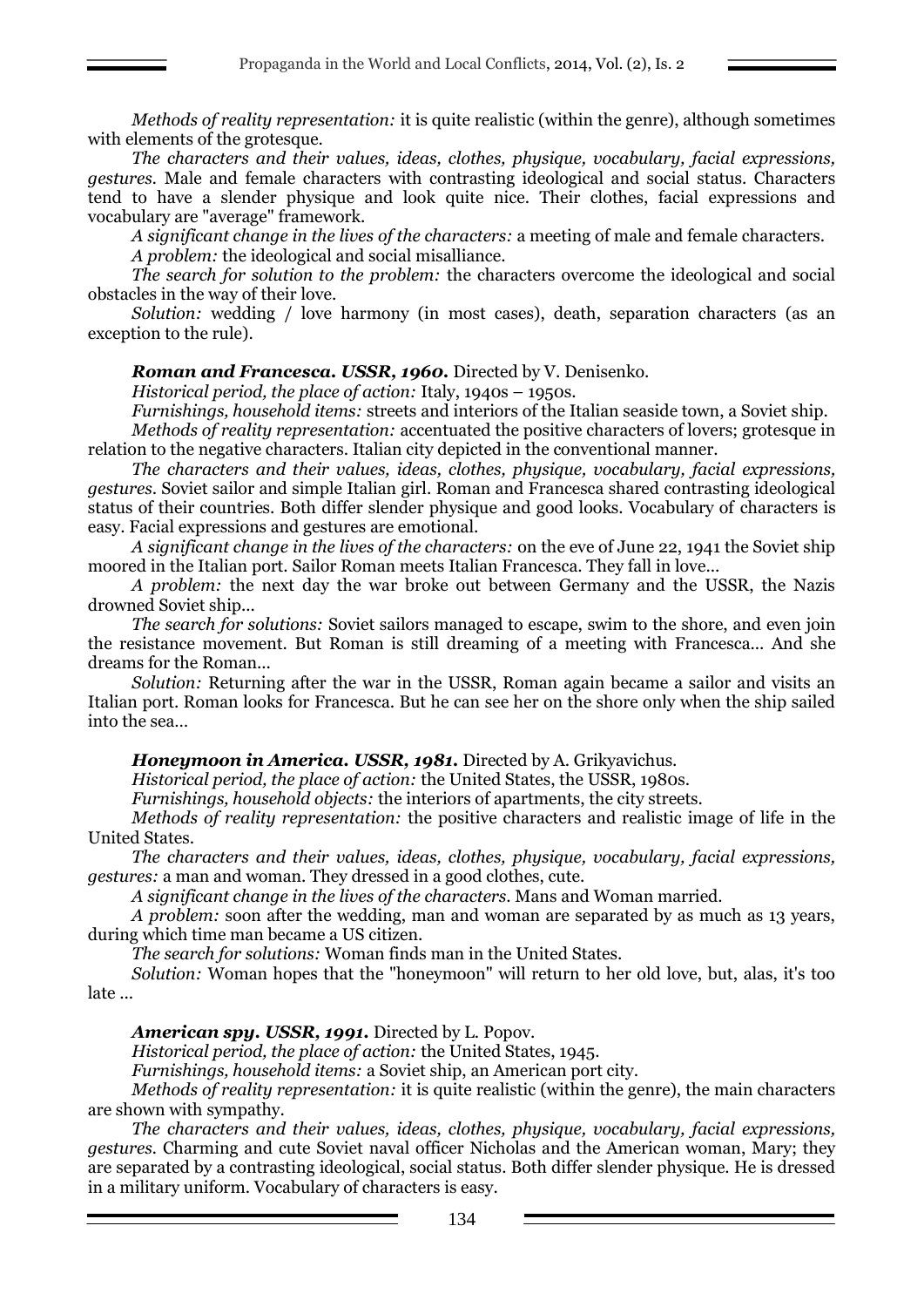*A significant change in the lives of the characters:* Soviet officer rescues drowning American, flashes mutual love.

*A problem:* the way of the lovers there is a series of obstacles that the seaman on unjust charges goes to prison...

*The search for solution to the problem:* the Soviet sailor and American girl trying to overcome the obstacles in the way of their love.

*Solution:* In the struggle for the happiness sailor escapes from prison...

## *The structure of the Soviet stereotypes of "confrontational" comedy*

*Historical period, the place of action:* any period of time from 1917 to 1991, the Soviet Union, the United States and other countries.

*Furnishings, household items:* a Soviet modest dwelling and characters' everyday objects, luxury homes and objects of everyday life western characters.

*Methods of reality representation:* as a rule, quasi-grotesque in relation to the lives of people from the "enemy states", and exaggerated positive about life in the USSR.

*The characters and their values, ideas, clothes, physique, vocabulary, facial expressions, gestures:* Soviet and Western characters with contrasting ideological and social status. They appear according to the settings sources of media texts: Western characters are often displayed a caricature, they have a "bourgeois" vocabulary, fake smiles and unpleasant tone of voice; Soviet characters charming, cheerful, patriotic, charged with socialist slogans.

*A significant change in the lives of the characters:* the characters encountered in the funny / eccentric circumstances in this case, either the Western or the Soviet characters are on foreign soil. *A problem:* the "culture shock", mutual misunderstanding.

*The search for solutions:* in a series of funny / eccentric situations the characters overcome the ideological obstacles in the way of understanding.

*Solution:* Western characters are convinced of the sincerity of Soviet citizens and admire the achievements of the Soviet Union.

*Russian Souvenir. USSR, 1960.* The director and screenwriter G. Alexandrov.

*Historical period, the place of action:* Moscow and Siberia, 1960s.

*Furnishings, household items:* airliner salon, the best buildings in Moscow, scale construction and Siberian forests. Simple, but Solid life of the Soviet people.

*Methods of reality representation:* conditional, hyperbole. Soviet characters are shown with sympathy, western characters are depicted in a spirit of frank cartoons. Foreign and Soviet character separates contrasting ideological, social and material status.

*The characters and their values, ideas, clothes, physique, vocabulary, facial expressions, gestures*. Foreigners dressed "for overseas," the Soviet characters dressed in good-quality clothes, no frills. Foreigners flaunt 'bourgeois' vocabulary, fake smiles, they often unpleasant tone of voice; Soviet characters charming, cheerful, patriotic, charged with socialist slogans.

*A significant change in the lives of the characters:* the plane with foreigners on board makes emergency landing in Siberia.

*A problem.* The collision with the realities of Soviet life foreigners experiencing "culture shock"...

*The search for solution to the problem:* adjusting to the Soviet way of life, the aliens are trying to overcome the difficulties.

*Solution:* in spite of its initial bias, foreigners are convinced that the Soviet people want peace and, indeed, achieve great success in the construction of hydroelectric power stations and space missions.

*Foreigners (short story from the movie Top seriously). USSR, 1961.* Directed by E. Zmoyro.

*Historical period, the place of action:* Moscow beginning of the 1960s.

*Furnishings, household objects:* the streets of Moscow, the hotel interiors, interiors of the Soviet apartments.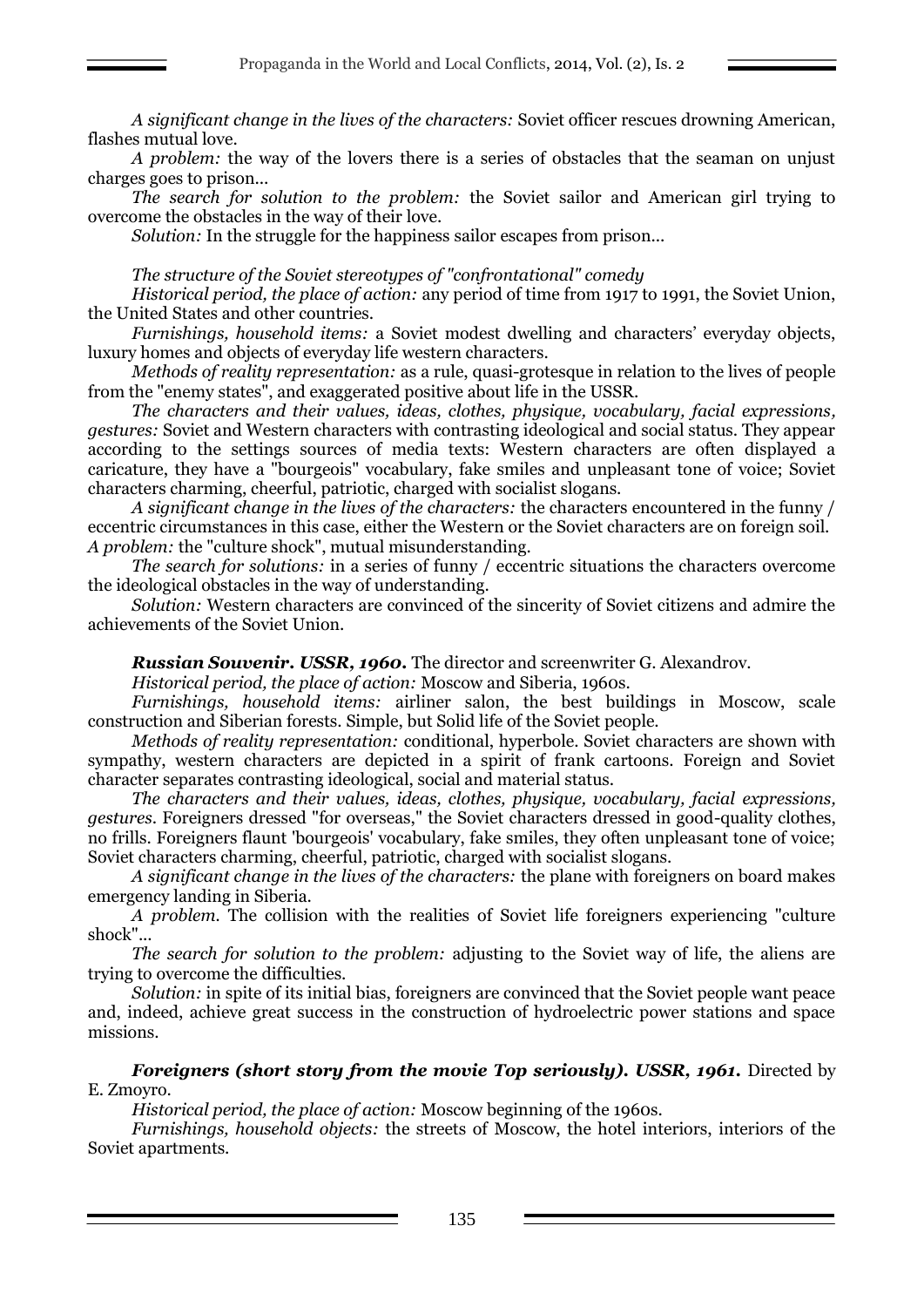*Methods of reality representation:* conventional (within the genre), the main character is a journalist posing as a foreigner, is shown with sympathy; young Muscovites (and the mother of one of them), submitted a caricature.

*The characters and their values, ideas, clothes, physique, vocabulary, facial expressions, gestures.* Soviet journalist is positive pseudo-American character. He dressed in good-quality clothes. Clothing of young Soviet characters is vulgar, they unanimously admired by all foreign, i.e., in full accordance with the title of the film, they have the stereotypical negative function.

*A significant change in the lives of the characters:* a Soviet journalist saw in the hotel lobby, young western-orientated friends, and he decides to be "American" for them, and after that - to write a satirical report about fans of the Western lifestyle.

*A problem:* fans of the Western lifestyle, naively believing in the sincerity of his new "American" friend, invited him to his home, where they tried to establish with him a primitive business (exchange of gifts' a la russe in the overseas thing). But the main task of a journalist is to prepare a report.

*The search for solution to the problem:* the journalist cleverly fooled "fans", every moment gaining more and more material for his future article.

*Solution:* performing his task, the journalist opens for "hipsters" a true face...

*Travel of Mrs. Shelton. USSR, 1975.* Directed by R. Wasilewski.

*Historical period, the place of action:* London, the Soviet cruise ship.

*Furnishings, household items:* decks and interiors of the Soviet ship.

*Methods of reality representation:* conventional (within the genre), Soviet situation and characters are shown with sympathy. Western characters (Mrs. Shelton and emotional young Englishman) showing slightly caricatured, but it is not evil, but rather good-natured caricature.

*The characters and their values, ideas, clothes, physique, vocabulary, facial expressions, gestures:* a nice young man and a dressmaker Shelton, impersonating Rich Girl; the captain and the doctor of the Soviet ship. Soviet sailors and British passengers contrasting ideological divides, social status. Soviet patriotic personages, charming, polite, helpful, ready to help foreigners, dressed well, they are easy on their vocabulary and gestures depend on the situation. Mrs. Shelton dressed in rich costumes, often actively gesticulating emotionally unbalanced.

*A significant change in the lives of the characters:* Mrs. Shelton decides to make a sea cruise on a Soviet ship...

*A problem:* the western rival firm is preparing a provocation in order to achieve the cancellation of the contract with the Soviet cruise ship.

*The search for solutions:* in a series of funny / eccentric situations…

*Solution:* After going through a chain of comic adventures, Mrs. Shelton finds his new love. Provocation of western rival firm fails...

#### *The structure of the Soviet stereotypes of sci-fi "confrontational" films*

*Historical period, the place of action:* distant / near future. The USSR, the United States, other countries, space.

*Furnishings, household items:* a soviet modest dwelling and characters' everyday objects, interiors of spaceships, luxury homes and objects of everyday life western characters;

*Methods of reality representation:* quasi-realistic or futuristic image of events in "their countries, spaceships" conditionally grotesque depiction of life in "hostile countries and spaceships."

*The characters and their values, ideas, clothes, physique, vocabulary, facial expressions, gestures.* Positive characters (astronauts, soldiers, civilians) are Soviet people with a democratic ideas; aggressors (the cosmonauts / astronauts, soldiers, saboteurs, terrorists) are inhumane, bourgeois ideas. Clothing: Form cosmonauts / astronauts, military uniform, plain civilian clothes. Build: sports, strong. Vocabulary is business, facial expressions and gestures are subject to the current function.

*A significant change in the lives of the characters:* negative characters commit a crime (option: "the role of "negative character" takes a storms, disasters, etc.).

*A problem:* the violation of the usual state of affairs. The life of positive characters, as often, and the lives of all civilians characters are in danger.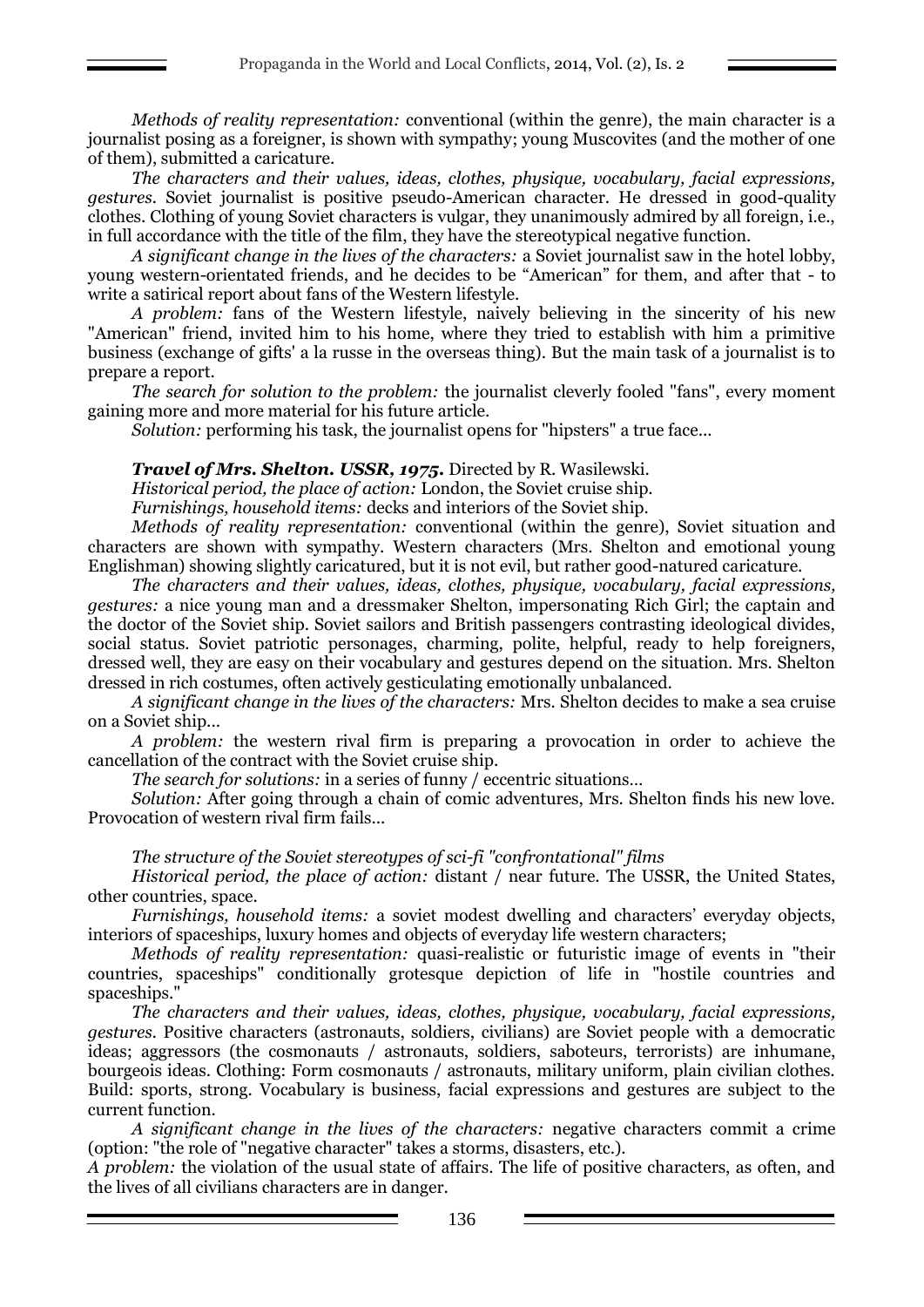*The search for solutions:* the struggle of positive characters from enemy aggression or natural disaster.

*The solution:* the destruction / capture of the aggressors, the victory over the elements, the return to normal life (option - open anxious finale).

*Planet of Storms. USSR, 1961.* Directed by A. Klushantsev.

*Historical period, the place of action:* the relatively near future.

*Furnishings, household items:* Soviet spacecraft, the planet Venus.

*Methods of reality representation: quasi-*realistic image of events.

*The characters and their values, ideas, clothes, physique, vocabulary, facial expressions, gestures.* Spaceship crew: Soviet cosmonauts and an American astronaut, plus an American robot. They are dressed in specific costumes, their spacesuits. Their vocabulary is stingy, businesslike. American astronaut has pragmatic gloomy. Soviet cosmonauts are friendly, always willing to help a colleague.

*A significant change in the lives of the characters:* the astronauts landed on Venus.

*A problem:* due to the eruption of the volcano, lives of astronauts are in danger.

*The search for solution to the problem:* the astronauts are trying to survive, to get to the ship. *Solution:* despite all the difficulties, the characters find the strength to get to the space ship and fly to Earth...

*Day of Wrath. USSR, 1985.* Directed by S. Mamilov.

*Historical period, the place of action:* the enigmatic zone.

*Furnishings, household items:* a grim, depressing environment, meager household items. *Methods of reality representation:* quasi*-*realistic image of events.

*The characters and their values, ideas, clothes, physique, vocabulary, facial expressions, gestures:* a positive character is television director, a strong, brave man; and negative characters are nonhumans and evil maniac professors, they heartless, cruel, and their incredible ability to direct towards the bad goal - to turn all humans into werewolves - obedient robots...

*A significant change in the lives of the characters:* television director goes on a dangerous journey into the forbidden zone, where mysterious events occur.

*A problem:* the life of a positive character is threatened: at every step in danger…

*The search for solutions:* the positive character tries to solve the mystery of the restricted area. *Solution:* Maniac exposed...

# *Dead Man's Letters. USSR, 1986*. Directed by K. Lopushansky.

*Historical period, the place of action:* the near future. One of the Western countries.

*Furnishings, household items:* a nuclear catastrophe ruined city, underground bunkers.

*Methods of reality representation:* realistic. The authors show the action, as if filmed with a hidden camera, unafraid of naturalistic details. And these details sometimes produce shock effects.

*The characters and their values, ideas, clothes, physique, vocabulary, facial expressions, gestures:* a positive character is the old professor; negative characters are heartless, cruel, cynical people, having an unpleasant appearance. A certain official who refuses to accept salvation in the bunker of children, condemning them to inevitable death... The vocabulary of the characters is simple.

*A significant change in the lives of the characters:* there was a nuclear disaster in the world... *A problem:* the life of people, for that matter, and the existence of all life on Earth is threatened.

*The search for solution to the problem:* the old professor trying to figure out how to outstanding scientists have been able to turn brilliant scientific discoveries in the instruments of death. Through misted glass of old-fashioned glasses professor sadly looks at a few former colleagues, who then uttered loud revelatory speech, the doomed attempt to adapt to the new "conditions of existence."

*Solution:* The motif of hopelessness is gaining momentum in the scenes when the flooded basements leisurely swim swollen manuscript ancient books... The camera peering into the faces of children and professors, and they stood as if unspoken question to the audience: "Did you make that happen?"...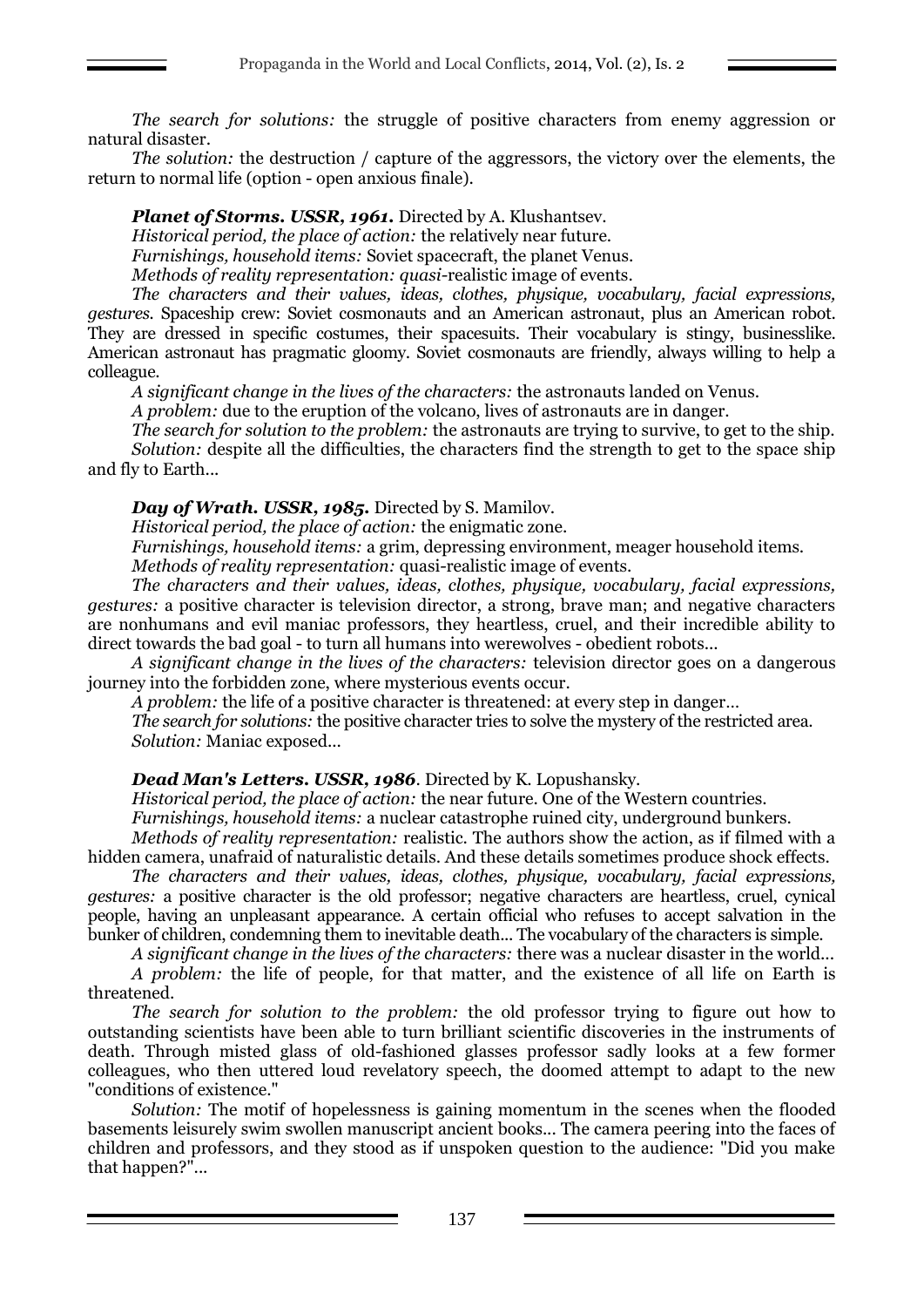#### **References**

Action plan - Action plan to strengthen the anti-American propaganda in the near future. Moscow, 1949. RTsKhIDNI. F. 17. Op. 132. D. 224. L. 48-52.

Asratyan, 1949 - *Asratyan, E.* Glory Russian science // *Literary newspaper*. 1949. 12 February.

Bakis, 2011 - *Bakis, C.* "Russian souvenir". 2011. http://bakino.at.ua/publ/ grigorij\_ aleksandrov /quot\_russkij\_suvenir\_quot/43-1-0-64

Bykov, 2010 - *Bykov, D.L.* Christie's country // *Izvestia.* Sep 14, 2010. http://www.izvestia.ru /bykov/article3146076/

Demin, 1977 - *Demin, V.P.* First person: the artist and screen arts. Moscow: Art, 1977. 287 p. Demin, 1966 - *Demin, V.P.* The film without intrigue. Moscow: Art, 1966. 220 p.

Eco, 1976 - *Eco, U.* (1976). *A Theory of Semiotics.* Bloomington: Indiana University Press.

Eco, 1998 - *Eco, U.* From Gutenberg to Internet: text and hypertext. 1998. 20.05.1998. http://www.philosophy.ru/library/eco/internet.html

Eco, 1984 - *Eco, U.* Future sample 1984. 16.11.2007.

Eco, 1998а - *Eco, U.* Lack of Structure. Introduction to semiology. St. Petersburg: Petropolis, 1998. 432 p.

Eco, 2005 - *Eco, U.* The role of the reader. Research on the semiotics of the text. St. Petersburg: Symposium, 2005. 502 p.

Fateev, 1999 - *Fateev, A.V.* The image of the enemy in Soviet propaganda, 1945-1954. Moscow: Publishing House of the Russian Academy of Sciences, 1999. http://psyfactor. org/lib/fateev0.htm

Fedorov, 2012 - *Fedorov, A.V.* Analysis of audiovisual media texts. Moscow, 2012. 182 p.

Fedorov, 2008 - *Fedorov, A.V.* Analysis of the cultural mythology of media texts in the classroom at the student audience // *Innovations in Education*. 2008. № 4. 60-80.

Fedorov, 2010 - *Fedorov, A.V.* Transform the image of Russia in the western screen: from the era of ideological confrontation (1946-1991) to the modern phase (1992-2010). Moscow, 2010. 202 p.

Ivanyan, 2007 - *Ivanyan, E.A.* When people talk muses. The history of Russian-American cultural relations. Moscow: International Relations, 2007. 432 p.

Klimontovich, 1990 - *Klimontovich, N.Y.* They're like spies // *Art of Cinema*. 1990. № 11, 113- 122.

Kolesnikova, 2010 - *Kolesnikova, A.G.* Formation and evolution of the image of the "cold war" the enemy in Soviet cinema (mid-1950s - mid-1980s.). Ph.D. Dis. Moscow, 2010.

Kolesnikova, 2008 - *Kolesnikova, A.G.* Knights era of the "cold war" (the image of the enemy in Soviet adventure films 1960s-1970s. // *Clio*. 2008. № 3, 144-149.

Kolesnikova, 2007 - *Kolesnikova, A.G.* The image of the enemy during the Cold War the Soviet feature film 1960s - 1970s // *Russian history*. 2007. № 5, 162-168.

Konchalovsky, 1969 - *Konchalovsky, D.P.* Russian Way. Paris: YMCA-PRESS, 1969. 261 p.

Lotman, 1992 - *Lotman, Y.M.* Articles on semiotics and cultural topology. Tallinn: Alexandra, 1992. 247 p.

Lotman, 1973 - *Lotman, Y.M.* The semiotics of cinema and film aesthetic problems. Tallinn: Eesti Raamat, 1973. http://biblioteka.teatr-obraz.ru/node/4480

Morozov, 2001 - *Morozov, I.* Formation in the national consciousness "image of the enemy" as a means of political mobilization in Russia // "Our" and "alien" in the Russian historical consciousness. St. Petersburg, 2001, 54.

Mystery of Two, 1957 - Mystery of Two Oceans // *Teacher's Newspaper*. 1957. № 42. April 6. Propp, 1976 - *Propp, V.Y.* Folklore and Reality. Moscow: Art, 1976, 51-63.

Propp, 1998 - *Propp, V.Y.* The morphology of the fairy tale. The historical roots of the fairy tale. Moscow: Labirint, 1998. 512 p.

Shaternikova, 1999 - *Shaternikova, M.S.* Where did McCarthyism // *Herald.* 1999. № 9. http://www.vestnik.com/issues/1999/0427/win/shater.htm

Shaw and Youngblood, 2010 - Shaw, T. and Youngblood, D.J. (2010). *Cinematic Cold War: The American and Soviet Struggle for Heart and Minds*. Lawrence: University Press of Kansas, 301 p.

Silverblatt, 2001 - *Silverblatt, A.* (2001). *Media Literacy.* Westport, Connecticut – London: Praeger, 449 p.

Shklovsky, 1929 - *Shklovsky, V.B.* (1929). On Theory of Prose. Moscow: Federation.